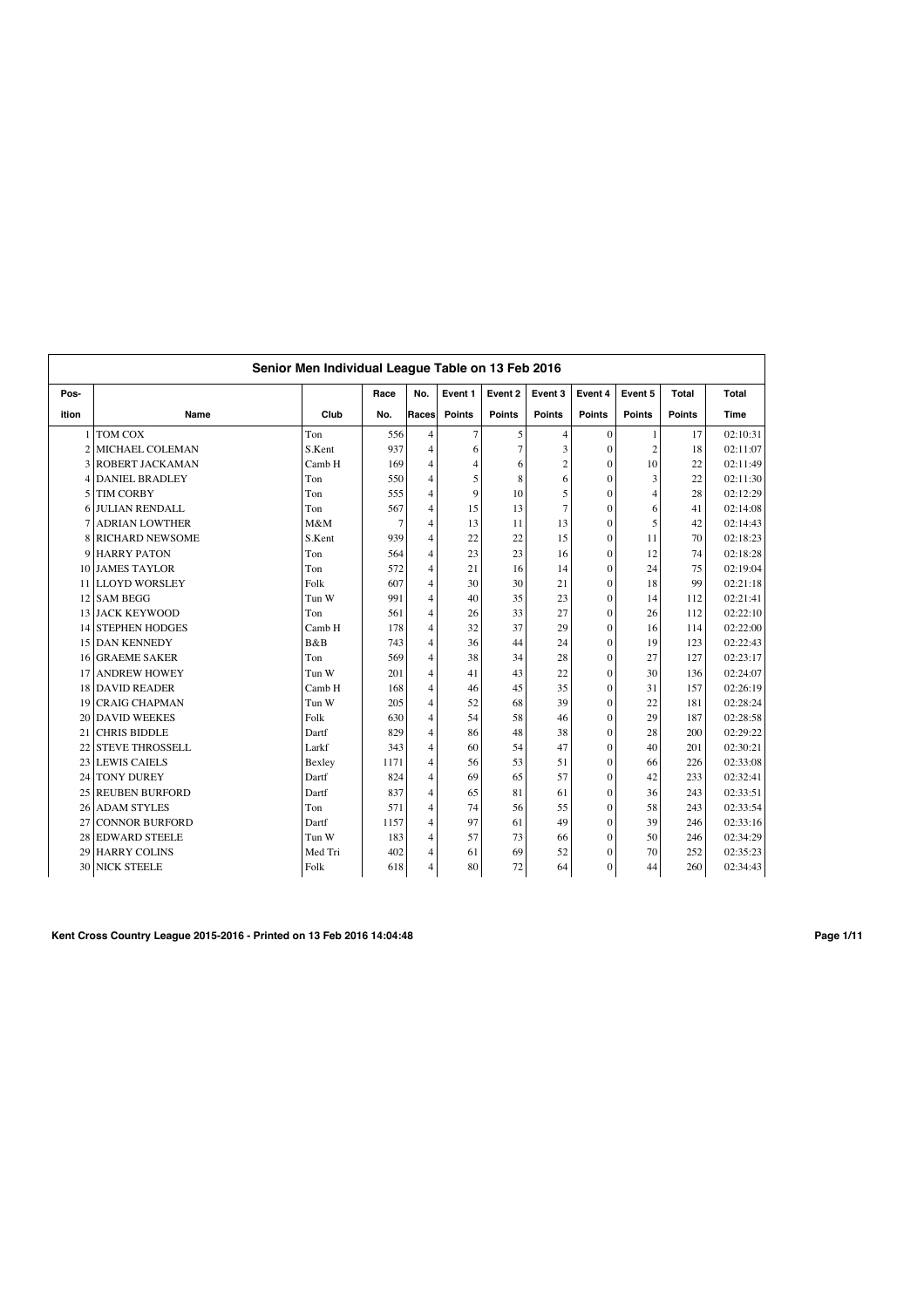|       | Senior Men Individual League Table on 13 Feb 2016 |           |              |                |               |               |               |                |               |               |             |  |  |
|-------|---------------------------------------------------|-----------|--------------|----------------|---------------|---------------|---------------|----------------|---------------|---------------|-------------|--|--|
| Pos-  |                                                   |           | Race         | No.            | Event 1       | Event 2       | Event 3       | Event 4        | Event 5       | Total         | Total       |  |  |
| ition | Name                                              | Club      | No.          | Races          | <b>Points</b> | <b>Points</b> | <b>Points</b> | <b>Points</b>  | <b>Points</b> | <b>Points</b> | <b>Time</b> |  |  |
| 31    | <b>MARTIN TAYLOR</b>                              | Padd W    | 465          | $\overline{4}$ | 76            | 78            | 58            | $\mathbf{0}$   | 57            | 269           | 02:35:56    |  |  |
| 32    | <b>GARETH WILLIAMS</b>                            | M&M       | $\mathbf{1}$ | 4              | 96            | 80            | 84            | $\mathbf{0}$   | 73            | 333           | 02:41:16    |  |  |
| 33    | <b>MARK PITCAIRN-KNOWLES</b>                      | Ton       | 565          | 4              | 110           | 95            | 75            | $\mathbf{0}$   | 61            | 341           | 02:41:25    |  |  |
| 34    | <b>DANIEL WITT</b>                                | S'oaks AC | 847          | 4              | 98            | 102           | 83            | $\mathbf{0}$   | 63            | 346           | 02:41:33    |  |  |
| 35    | <b>CHRIS DESMOND</b>                              | S'oaks AC | 5270         | 4              | 111           | 105           | 86            | $\mathbf{0}$   | 64            | 366           | 02:43:13    |  |  |
| 36    | <b>JAMES GRAHAM</b>                               | S'oaks AC | 848          | 4              | 94            | 93            | 101           | $\overline{0}$ | 99            | 387           | 02:45:49    |  |  |
| 37    | <b>SIMON NEVILLE</b>                              | G'wich T  | 271          | 4              | 115           | 107           | 103           | $\overline{0}$ | 76            | 401           | 02:45:59    |  |  |
| 38    | <b>DEREK GEORGE</b>                               | I&I       | 56           | 4              | 128           | 103           | 105           | $\overline{0}$ | 74            | 410           | 02:46:44    |  |  |
| 39    | <b>STEVE PAIRMAN</b>                              | B&B       | 5263         | $\overline{4}$ | 126           | 113           | 109           | $\mathbf{0}$   | 82            | 430           | 02:47:55    |  |  |
| 40    | <b>ALAN BLACK</b>                                 | Camb H    | 182          | $\overline{4}$ | 140           | 132           | 106           | $\overline{0}$ | 81            | 459           | 02:50:32    |  |  |
| 41    | <b>MARK PYWELL</b>                                | I&I       | 65           | 4              | 127           | 123           | 126           | $\overline{0}$ | 87            | 463           | 02:51:14    |  |  |
| 42    | <b>ANDY LAWES</b>                                 | B&B       | 742          | $\overline{4}$ | 134           | 115           | 119           | $\mathbf{0}$   | 98            | 466           | 02:52:00    |  |  |
|       | 43 MARC O'SHEA                                    | G'wich T  | 5274         | 4              | 152           | 138           | 121           | $\mathbf{0}$   | 72            | 483           | 02:52:29    |  |  |
| 44    | <b>CLEM DIXON</b>                                 | Camb H    | 163          | $\overline{4}$ | 154           | 143           | 133           | $\theta$       | 78            | 508           | 02:55:06    |  |  |
| 45    | <b>GEOFF TURNER</b>                               | Tun W     | 195          | $\overline{4}$ | 145           | 149           | 134           | $\overline{0}$ | 84            | 512           | 02:55:36    |  |  |
| 46    | <b>MICHAEL RUSSELL</b>                            | Tun W     | 191          | $\overline{4}$ | 161           | 158           | 137           | $\theta$       | 91            | 547           | 02:59:56    |  |  |
| 47    | <b>GARY JONES</b>                                 | Weald Tri | 128          | 4              | 156           | 145           | 147           | $\Omega$       | 106           | 554           | 03:01:15    |  |  |
| 48    | <b>DARREN HARGER</b>                              | I&I       | 54           | $\overline{4}$ | 146           | 160           | 153           | $\mathbf{0}$   | 97            | 556           | 03:00:58    |  |  |
| 49    | <b>ANDY PAGE</b>                                  | Tun W     | 4098         | $\overline{4}$ | 159           | 167           | 135           | $\mathbf{0}$   | 107           | 568           | 03:03:12    |  |  |
| 50    | <b>ANDREW ARCHER</b>                              | I&I       | 48           | $\overline{4}$ | 182           | 169           | 141           | $\mathbf{0}$   | 85            | 577           | 03:04:24    |  |  |
| 51    | <b>JON IVES</b>                                   | Dartf     | 839          | 4              | 169           | 172           | 155           | $\mathbf{0}$   | 90            | 586           | 03:05:24    |  |  |
| 52    | <b>ALUN RODGERS</b>                               | M&M       | 10           | 4              | 171           | 177           | 152           | $\mathbf{0}$   | 95            | 595           | 03:05:59    |  |  |
|       | 53 PAUL BROWNING                                  | Beck      | 133          | 4              | 176           | 176           | 164           | $\mathbf{0}$   | 109           | 625           | 03:11:54    |  |  |
|       | 54 JASON BROWNE                                   | Dartf     | 840          | $\overline{4}$ | 186           | 182           | 158           | $\mathbf{0}$   | 101           | 627           | 03:14:18    |  |  |
| 55    | <b>ANDREW SMALL</b>                               | Beck      | 139          | $\overline{4}$ | 183           | 187           | 171           | $\mathbf{0}$   | 112           | 653           | 03:21:51    |  |  |
| 56    | <b>GRAHAME EKE</b>                                | Folk      | 604          | 4              | 199           | 194           | 178           | $\mathbf{0}$   | 115           | 686           | 03:39:13    |  |  |
| 57    | TOM COLLINS                                       | M&M       | 12           | 3              | 3             | 9             | 1             | $\theta$       | $\Omega$      | 13            | 01:38:38    |  |  |
| 58    | <b>DANNY BREWER</b>                               | B&B       | 744          | 3              | 12            | 20            | $\mathbf{0}$  | $\mathbf{0}$   | 7             | 39            | 01:42:56    |  |  |
| 59    | <b>ANDREW MERCER</b>                              | Ton       | 563          | 3              | 18            | 15            | 8             | $\mathbf{0}$   | $\Omega$      | 41            | 01:42:54    |  |  |
|       | 60 JAMIE BRYANT                                   | Ton       | 5282         | 3              | $\mathbf{0}$  | 18            | 10            | $\overline{0}$ | 13            | 41            | 01:43:24    |  |  |

**Kent Cross Country League 2015-2016 - Printed on 13 Feb 2016 14:04:48 Page 2/11**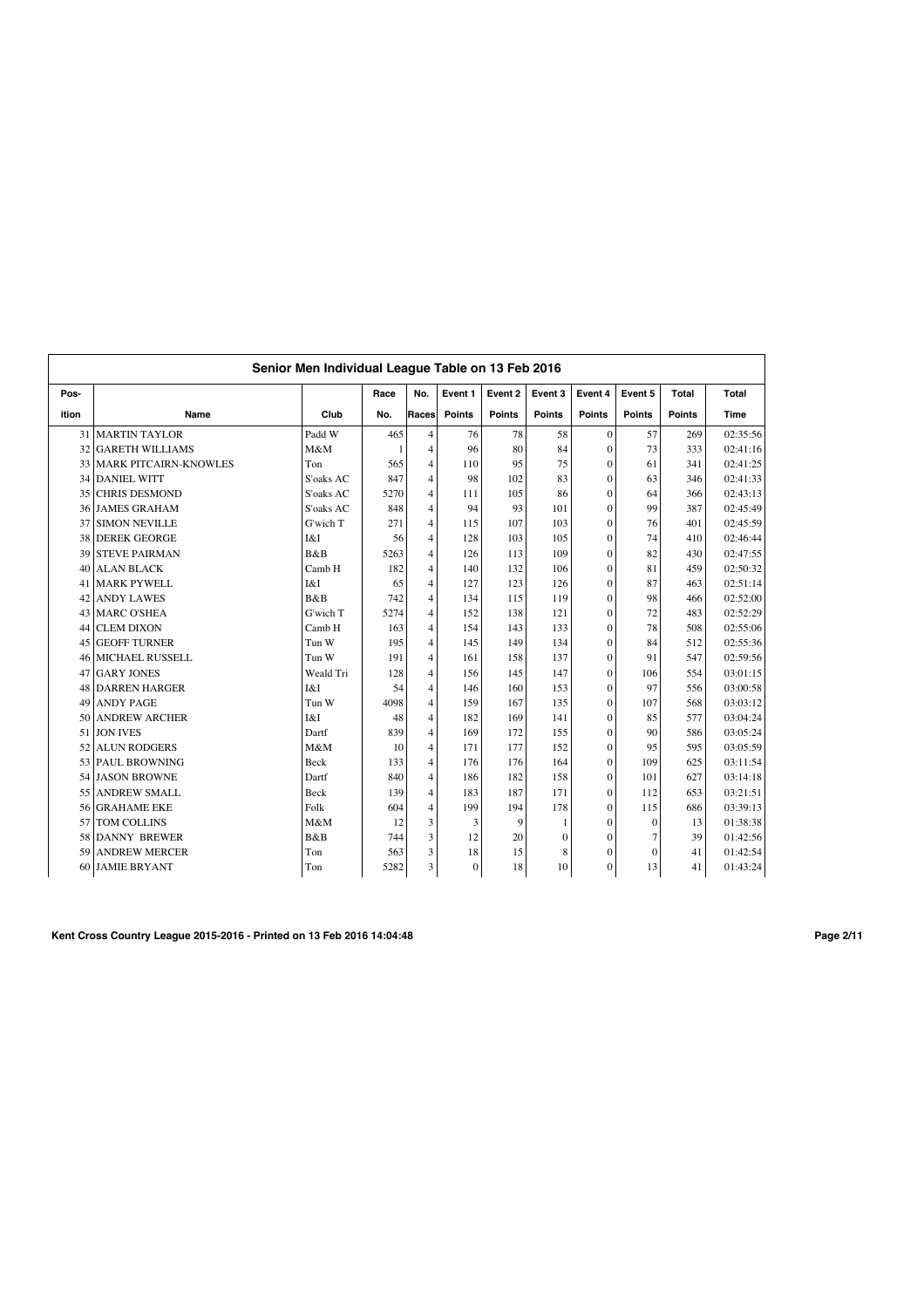|       | Senior Men Individual League Table on 13 Feb 2016 |             |      |       |               |                |               |                  |               |               |          |  |  |
|-------|---------------------------------------------------|-------------|------|-------|---------------|----------------|---------------|------------------|---------------|---------------|----------|--|--|
| Pos-  |                                                   |             | Race | No.   | Event 1       | Event 2        | Event 3       | Event 4          | Event 5       | Total         | Total    |  |  |
| ition | Name                                              | Club        | No.  | Races | <b>Points</b> | <b>Points</b>  | <b>Points</b> | <b>Points</b>    | <b>Points</b> | <b>Points</b> | Time     |  |  |
| 61    | <b>GREG COLE</b>                                  | Ton         | 554  | 3     | 27            | 17             | 9             | $\mathbf{0}$     | $\Omega$      | 53            | 01:44:18 |  |  |
| 62    | <b>ALEX GIBBINS</b>                               | B&B         | 740  | 3     | 17            | 24             | $\Omega$      | $\mathbf{0}$     | 15            | 56            | 01:45:00 |  |  |
| 63    | <b>BEN MATTHEWS</b>                               | Bexley      | 1172 | 3     | 24            | 25             | 17            | $\mathbf{0}$     | $\theta$      | 66            | 01:45:25 |  |  |
| 64    | <b>TEWELDEBRHAN MENGES</b>                        | M&M         | 1122 | 3     | 14            | 26             | 33            | $\Omega$         | $\theta$      | 73            | 01:46:18 |  |  |
| 65    | DANIEL BENTLEY-GOULDSTONE                         | <b>Beck</b> | 132  | 3     | 20            | 41             | 31            | $\Omega$         | $\theta$      | 92            | 01:47:39 |  |  |
| 66    | <b>ANDY FLETCHER</b>                              | Folk        | 621  | 3     | 33            | 42             | 32            | $\mathbf{0}$     | $\theta$      | 107           | 01:48:53 |  |  |
| 67    | <b>LEE MCMEEKIN</b>                               | M&M         | 5266 | 3     | 45            | 49             | $\Omega$      | $\Omega$         | 23            | 117           | 01:50:45 |  |  |
| 68    | <b>SIMON FRASER</b>                               | Ton         | 558  | 3     | 44            | 46             | 36            | $\mathbf{0}$     | $\theta$      | 126           | 01:50:47 |  |  |
| 69    | <b>CHRISTIAN POULTON</b>                          | Camb H      | 164  | 3     | $\mathbf{0}$  | 59             | 54            | $\mathbf{0}$     | 37            | 150           | 01:53:19 |  |  |
| 70    | <b>JONATHAN VINTNER</b>                           | B&B         | 747  | 3     | 59            | 50             | 42            | $\mathbf{0}$     | $\mathbf{0}$  | 151           | 01:52:49 |  |  |
| 71    | <b>JAMES MACDONALD</b>                            | Camb H      | 5262 | 3     | 53            | 60             | 43            | $\mathbf{0}$     | $\theta$      | 156           | 01:53:31 |  |  |
| 72    | <b>ANDREW WALPOLE</b>                             | Dartf RR    | 5255 | 3     | 62            | $\mathbf{0}$   | 71            | $\mathbf{0}$     | 38            | 171           | 01:52:29 |  |  |
| 73    | <b>CHRIS TUCK</b>                                 | B&B         | 4096 | 3     | 73            | 74             | $\Omega$      | $\mathbf{0}$     | 43            | 190           | 01:56:33 |  |  |
| 74    | <b>SAM DOWLER</b>                                 | Dartf       | 841  | 3     | 82            | 66             | 50            | $\mathbf{0}$     | $\Omega$      | 198           | 01:56:10 |  |  |
| 75    | <b>MARK COATES</b>                                | Ton         | 1142 | 3     | 77            | 63             | 65            | $\Omega$         | $\theta$      | 205           | 01:56:46 |  |  |
| 76    | <b>DANIEL WALSH</b>                               | I&I         | 53   | 3     | 64            | 71             | 76            | $\mathbf{0}$     | $\theta$      | 211           | 01:57:32 |  |  |
| 77    | <b>STEVE KEYWOOD</b>                              | Ton         | 576  | 3     | 84            | 70             | 59            | $\theta$         | $\theta$      | 213           | 01:57:35 |  |  |
| 78    | <b>DOM FIORE</b>                                  | Camb H      | 5271 | 3     | 95            | $\Omega$       | 89            | $\mathbf{0}$     | 46            | 230           | 01:56:25 |  |  |
| 79    | <b>KEVIN WILLIAMS</b>                             | Ashf AC     | 803  | 3     | 88            | 83             | 67            | $\mathbf{0}$     | $\theta$      | 238           | 01:59:39 |  |  |
| 80    | <b>MARTIN SMITH</b>                               | Bexley      | 458  | 3     | 105           | $\overline{0}$ | 85            | $\mathbf{0}$     | 49            | 239           | 01:57:31 |  |  |
| 81    | <b>MATT CLEMENTS</b>                              | Tun W       | 995  | 3     | 87            | 84             | 69            | $\mathbf{0}$     | $\mathbf{0}$  | 240           | 01:59:40 |  |  |
| 82    | <b>TERRY EVEREST</b>                              | Tun W       | 199  | 3     | $\mathbf{0}$  | 99             | 92            | $\mathbf{0}$     | 55            | 246           | 02:01:19 |  |  |
| 83    | <b>SIMON WHITAKER</b>                             | Tun W       | 5269 | 3     | 93            | 85             | 70            | $\boldsymbol{0}$ | $\theta$      | 248           | 02:00:22 |  |  |
| 84    | <b>JOHN CREANE</b>                                | S.Kent      | 938  | 3     | 100           | 96             | $\theta$      | $\mathbf{0}$     | 53            | 249           | 02:01:32 |  |  |
| 85    | <b>STUART WATERMAN</b>                            | Dartf       | 827  | 3     | 90            | $\theta$       | 110           | $\theta$         | 60            | 260           | 01:59:02 |  |  |
| 86    | <b>JOE CUMBERLAND</b>                             | I&I         | 61   | 3     | 101           | 76             | 88            | $\mathbf{0}$     | $\theta$      | 265           | 02:00:49 |  |  |
| 87    | WILLIAM SMITH                                     | S.Kent      | 941  | 3     | $\mathbf{0}$  | 91             | 107           | $\theta$         | 69            | 267           | 02:03:16 |  |  |
| 88    | <b>CARL GARDNER</b>                               | Dartf       | 835  | 3     | $\mathbf{0}$  | 111            | 102           | $\mathbf{0}$     | 56            | 269           | 02:02:48 |  |  |
| 89    | <b>ANDRE STONE</b>                                | Bexley      | 989  | 3     | 81            | 75             | 113           | $\mathbf{0}$     | $\theta$      | 269           | 02:01:00 |  |  |
| 90    | <b>TIM LUCAS</b>                                  | Tun W       | 186  | 3     | 107           | 87             | 80            | $\mathbf{0}$     | $\theta$      | 274           | 02:02:20 |  |  |

**Kent Cross Country League 2015-2016 - Printed on 13 Feb 2016 14:04:48 Page 3/11**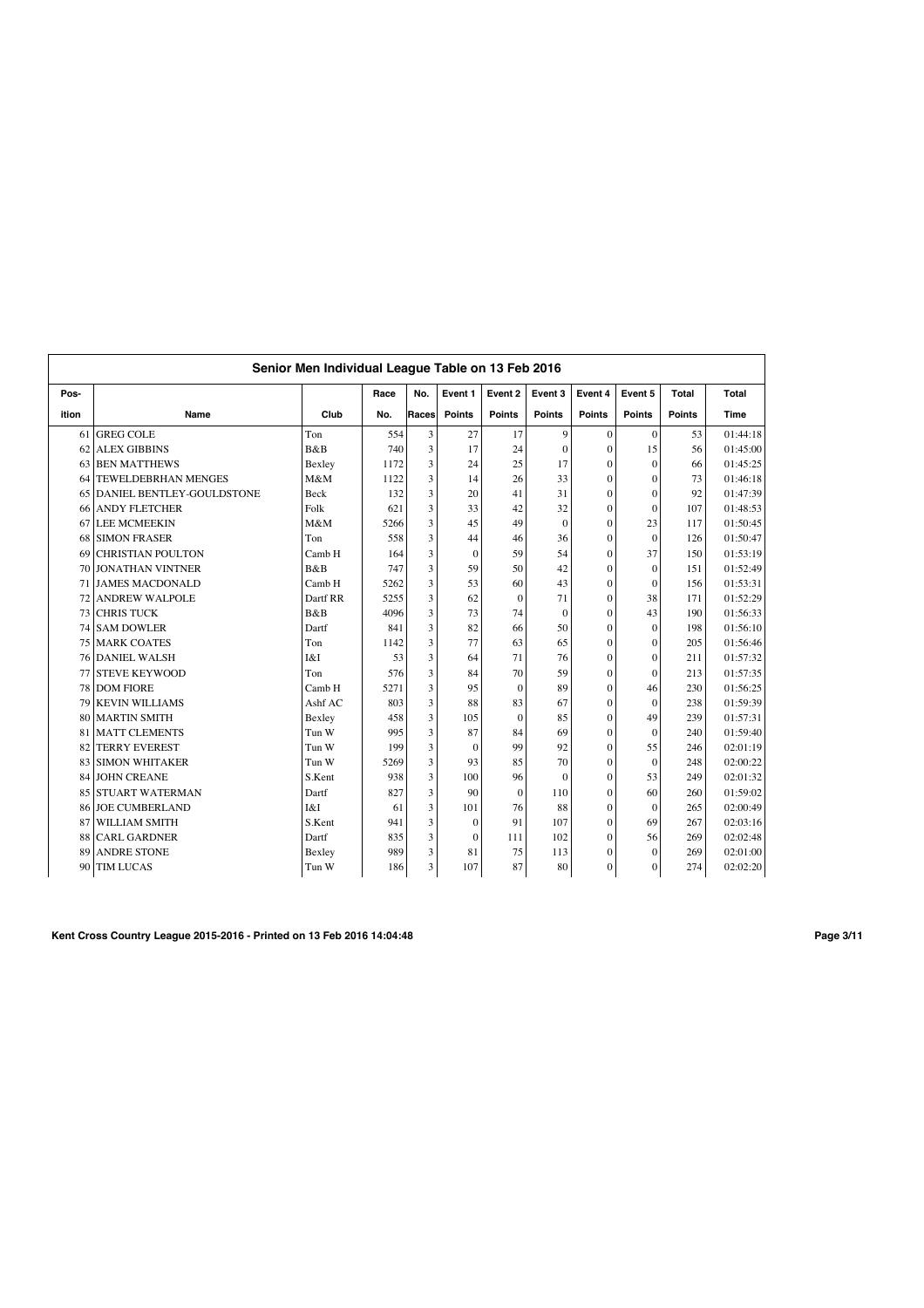|       | Senior Men Individual League Table on 13 Feb 2016 |             |      |                |                |                |               |                |               |                |          |  |  |
|-------|---------------------------------------------------|-------------|------|----------------|----------------|----------------|---------------|----------------|---------------|----------------|----------|--|--|
| Pos-  |                                                   |             | Race | No.            | Event 1        | Event 2        | Event 3       | Event 4        | Event 5       | Total          | Total    |  |  |
| ition | Name                                              | Club        | No.  | Races          | <b>Points</b>  | <b>Points</b>  | <b>Points</b> | <b>Points</b>  | <b>Points</b> | <b>Points</b>  | Time     |  |  |
| 91    | <b>ANDREW NOBLE</b>                               | Folk        | 606  | 3              | 106            | 90             | 97            | $\overline{0}$ | $\mathbf{0}$  | 293            | 02:03:22 |  |  |
| 92    | <b>JOE WATTS</b>                                  | Ton         | 574  | 3              | 130            | 88             | 82            | $\mathbf{0}$   | $\theta$      | 300            | 02:03:49 |  |  |
| 93    | <b>PETE RIDER</b>                                 | Folk        | 620  | 3              | 125            | $\theta$       | 125           | $\mathbf{0}$   | 62            | 312            | 02:02:36 |  |  |
| 94    | <b>ALAN NEWMAN</b>                                | Padd W      | 463  | 3              | 136            | 101            | $\theta$      | $\overline{0}$ | 80            | 317            | 02:06:59 |  |  |
| 95    | <b>RICHARD ALLEN</b>                              | Weald Tri   | 111  | 3              | 124            | $\mathbf{0}$   | 123           | $\overline{0}$ | 71            | 318            | 02:03:30 |  |  |
| 96    | <b>JOHN RIDGE</b>                                 | Ton         | 568  | 3              | 117            | 108            | 95            | $\overline{0}$ | $\theta$      | 320            | 02:05:04 |  |  |
| 97    | <b>DOMINIC WOOLFORD</b>                           | Folk        | 609  | 3              | 120            | 120            | 91            | $\overline{0}$ | $\theta$      | 331            | 02:06:09 |  |  |
| 98    | <b>ANDREW JOAD</b>                                | Tun W       | 203  | 3              | 137            | 126            | $\theta$      | $\overline{0}$ | 77            | 340            | 02:08:49 |  |  |
| 99    | <b>RICHARD CARTER</b>                             | Tun W       | 4100 | 3              | 116            | 116            | 108           | $\overline{0}$ | $\theta$      | 340            | 02:06:51 |  |  |
| 100   | <b>KEVIN BARNES</b>                               | Larkf       | 345  | 3              | 112            | 117            | 118           | $\overline{0}$ | $\theta$      | 347            | 02:07:04 |  |  |
| 101   | <b>JON HUNTER</b>                                 | Bexley      | 459  | 3              | 135            | 136            | $\theta$      | $\overline{0}$ | 88            | 359            | 02:11:08 |  |  |
| 102   | <b>DUNCAN RALPH</b>                               | Ton         | 566  | 3              | 150            | $\mathbf{0}$   | 151           | $\overline{0}$ | 92            | 393            | 02:11:18 |  |  |
| 103   | <b>DARREN CREW</b>                                | Folk        | 614  | 3              | 165            | 162            | $\theta$      | $\overline{0}$ | 89            | 416            | 02:17:05 |  |  |
| 104   | WILL WITHECOMBE                                   | <b>Beck</b> | 137  | 3              | 143            | 131            | 144           | $\theta$       | $\theta$      | 418            | 02:13:40 |  |  |
| 105   | <b>ADRIAN DONNELLY</b>                            | M&M         | 14   | 3              | 142            | 144            | 148           | $\overline{0}$ | $\theta$      | 434            | 02:14:57 |  |  |
| 106   | <b>MARK ASHBY</b>                                 | Camb H      | 5259 | 3              | 172            | 164            | $\theta$      | $\overline{0}$ | 100           | 436            | 02:20:30 |  |  |
| 107   | <b>NICHOLAS CORRY</b>                             | B&B         | 985  | 3              | 148            | 152            | 143           | $\overline{0}$ | $\theta$      | 443            | 02:16:01 |  |  |
| 108   | <b>CHARLES WHITMORE</b>                           | Ton         | 575  | 3              | 178            | $\mathbf{0}$   | 159           | $\overline{0}$ | 108           | 445            | 02:19:21 |  |  |
| 109   | MICHAEL TULL                                      | Tun W       | 193  | 3              | 144            | 161            | 145           | $\overline{0}$ | $\theta$      | 450            | 02:17:03 |  |  |
| 110   | <b>PETER HADLEY</b>                               | Camb H      | 179  | 3              | 179            | $\mathbf{0}$   | 169           | $\overline{0}$ | 111           | 459            | 02:23:54 |  |  |
| 111   | <b>IAN CRAWLEY</b>                                | Ton         | 557  | 3              | 160            | 159            | 146           | $\mathbf{0}$   | $\theta$      | 465            | 02:18:23 |  |  |
| 112   | <b>IAN TAYLOR</b>                                 | B&B         | 757  | 3              | 153            | 165            | 149           | $\mathbf{0}$   | $\Omega$      | 467            | 02:18:56 |  |  |
| 113   | <b>SIMON YOUNG</b>                                | Folk        | 987  | 3              | 193            | 197            | $\theta$      | $\overline{0}$ | 114           | 504            | 02:45:33 |  |  |
| 114   | <b>KELVIN ARCHER</b>                              | M&M         | 970  | 3              | 162            | 185            | 162           | $\theta$       | $\theta$      | 509            | 02:25:57 |  |  |
| 115   | <b>MARK SCHOFIELD</b>                             | Ton         | 570  | 3              | 181            | 180            | 161           | $\overline{0}$ | $\Omega$      | 522            | 02:27:28 |  |  |
| 116   | <b>SHAUN STAVELEY</b>                             | Folk        | 996  | 3              | 185            | 184            | 168           | $\mathbf{0}$   | $\Omega$      | 537            | 02:31:51 |  |  |
| 117   | <b>RAVI CAUTICK</b>                               | Larkf       | 359  | 3              | 196            | 190            | 180           | $\mathbf{0}$   | $\theta$      | 566            | 02:43:17 |  |  |
|       | 118 BEN COLE                                      | Ton         | 553  | $\mathfrak{2}$ | $\overline{c}$ | $\overline{2}$ | $\theta$      | $\overline{0}$ | $\Omega$      | $\overline{4}$ | 01:05:11 |  |  |
| 119   | <b>ABEL TSEGAY</b>                                | Inv EK      | 1131 | $\mathfrak{2}$ | 8              | 3              | $\mathbf{0}$  | $\mathbf{0}$   | $\theta$      | 11             | 01:06:46 |  |  |
| 120   | <b>CHRIS WYLES</b>                                | Camb H      | 177  | 2              | 11             | 14             | $\mathbf{0}$  | $\overline{0}$ | $\mathbf{0}$  | 25             | 01:09:20 |  |  |

**Kent Cross Country League 2015-2016 - Printed on 13 Feb 2016 14:04:48 Page 4/11**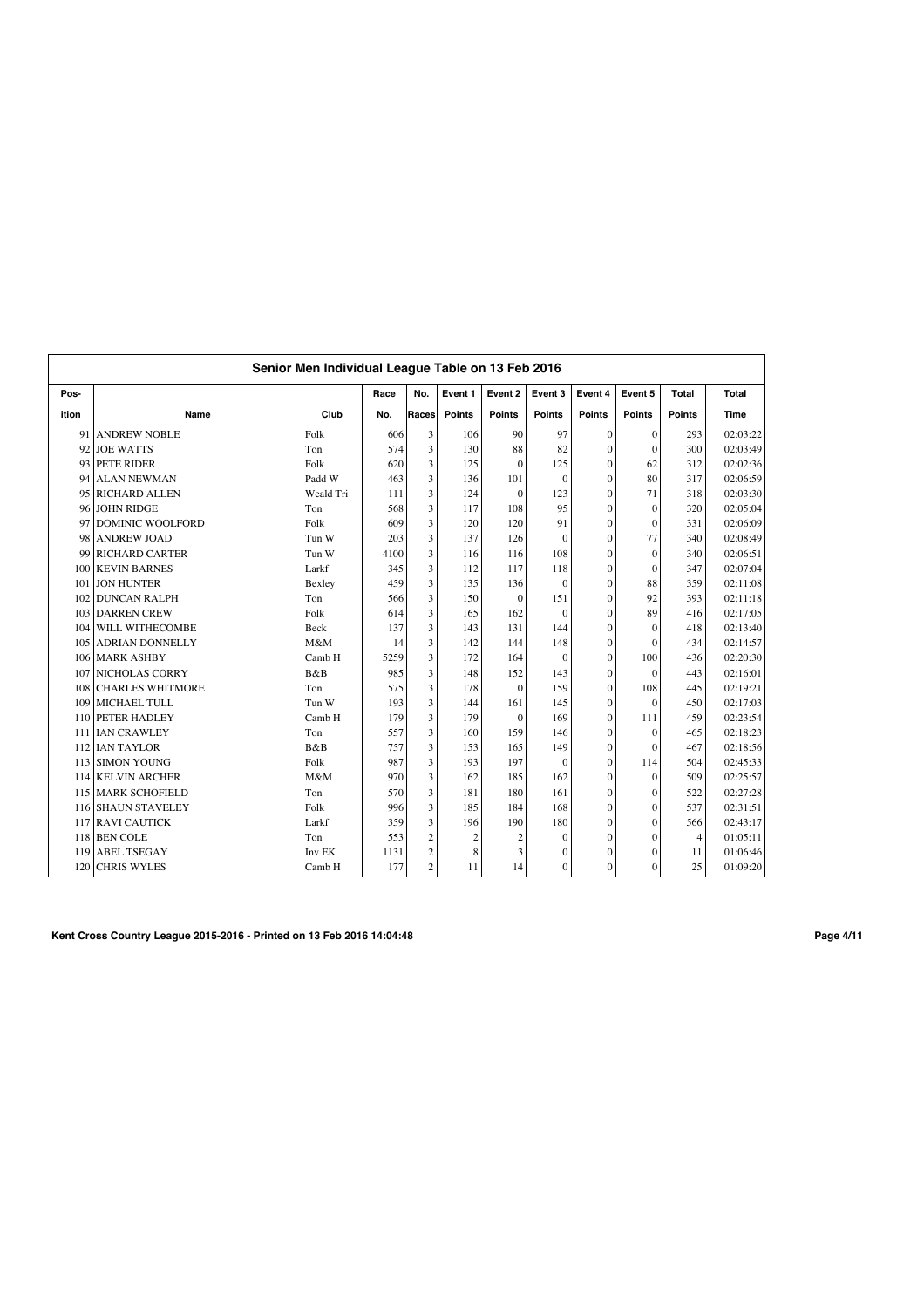|       | Senior Men Individual League Table on 13 Feb 2016 |                |      |                |               |                |                  |                  |                |               |          |  |
|-------|---------------------------------------------------|----------------|------|----------------|---------------|----------------|------------------|------------------|----------------|---------------|----------|--|
| Pos-  |                                                   |                | Race | No.            | Event 1       | Event 2        | Event 3          | Event 4          | Event 5        | <b>Total</b>  | Total    |  |
| ition | Name                                              | Club           | No.  | Races          | <b>Points</b> | <b>Points</b>  | <b>Points</b>    | <b>Points</b>    | <b>Points</b>  | <b>Points</b> | Time     |  |
| 121   | <b>DAN WATT</b>                                   | Ton            | 573  | $\sqrt{2}$     | $\mathbf{0}$  | 19             | 11               | $\mathbf{0}$     | $\mathbf{0}$   | 30            | 01:09:56 |  |
| 122   | <b>ROSS BRADEN</b>                                | B&B            | 1000 | $\overline{c}$ | 25            | $\mathbf{0}$   | $\theta$         | $\mathbf{0}$     | 8              | 33            | 01:07:23 |  |
| 123   | <b>BEN WILSON</b>                                 | <b>UKC</b>     | 1162 | $\overline{2}$ | $\mathbf{0}$  | 21             | 12               | $\mathbf{0}$     | $\theta$       | 33            | 01:10:02 |  |
| 124   | <b>CHRISTOPHER COHEN</b>                          | Ton            | 1159 | $\overline{c}$ | 19            | 27             | $\theta$         | $\mathbf{0}$     | $\theta$       | 46            | 01:11:09 |  |
| 125   | <b>JAMES MCKENZIE</b>                             | <b>UKC</b>     | 1161 | $\overline{c}$ | $\mathbf{0}$  | 28             | 20               | $\mathbf{0}$     | $\theta$       | 48            | 01:11:26 |  |
| 126   | <b>STUART BROWN</b>                               | Ton            | 1141 | $\overline{2}$ | 31            | $\overline{0}$ | 25               | $\mathbf{0}$     | $\overline{0}$ | 56            | 01:09:47 |  |
| 127   | <b>DOMINIC O'MAHONEY</b>                          | Inv EK         | 303  | $\overline{2}$ | $\mathbf{0}$  | 31             | 26               | $\mathbf{0}$     | $\overline{0}$ | 57            | 01:11:56 |  |
| 128   | <b>GARETH EVANS</b>                               | B&B            | 746  | $\overline{2}$ | 28            | 36             | $\mathbf{0}$     | $\mathbf{0}$     | $\theta$       | 64            | 01:12:52 |  |
| 129   | <b>DAN PYNE</b>                                   | Dartf          | 826  | $\overline{c}$ | 29            | 39             | $\theta$         | $\Omega$         | $\theta$       | 68            | 01:13:17 |  |
| 130   | <b>CRAIG SHARP</b>                                | Dartf          | 821  | $\overline{c}$ | 50            | $\theta$       | $\theta$         | $\mathbf{0}$     | 20             | 70            | 01:11:25 |  |
| 131   | <b>FINTAN PARKINSON</b>                           | <b>B&amp;B</b> | 745  | $\overline{c}$ | $\mathbf{0}$  | 38             | 34               | $\mathbf{0}$     | $\theta$       | 72            | 01:13:18 |  |
| 132   | <b>STEVEN GROOM</b>                               | Camb H         | 5272 | $\overline{c}$ | 48            | $\Omega$       | $\theta$         | $\mathbf{0}$     | 33             | 81            | 01:12:36 |  |
| 133   | <b>MARK WILKINS</b>                               | M&M            | 9    | $\overline{2}$ | $\mathbf{0}$  | 29             | 53               | $\mathbf{0}$     | $\theta$       | 82            | 01:14:20 |  |
| 134   | <b>MATT BRITTON</b>                               | Ashf AC        | 805  | $\overline{c}$ | $\mathbf{0}$  | 47             | 37               | $\mathbf{0}$     | $\theta$       | 84            | 01:14:28 |  |
| 135   | <b>MARK LALLEY</b>                                | Beck           | 8111 | $\overline{c}$ | $\mathbf{0}$  | $\theta$       | 45               | $\mathbf{0}$     | 41             | 86            | 01:13:05 |  |
| 136   | THOMAS DESBOROUGH                                 | <b>B</b> &B    | 1151 | $\overline{c}$ | 51            | 40             | $\Omega$         | $\mathbf{0}$     | $\theta$       | 91            | 01:15:03 |  |
| 137   | <b>JAMES GRIFFIN</b>                              | M&M            | 7072 | $\overline{2}$ | $\mathbf{0}$  | 55             | 40               | $\mathbf{0}$     | $\overline{0}$ | 95            | 01:15:34 |  |
| 138   | <b>ALEX HOOKWAY</b>                               | Ton            | 560  | $\overline{c}$ | 49            | 52             | $\mathbf{0}$     | $\boldsymbol{0}$ | $\overline{0}$ | 101           | 01:16:18 |  |
| 139   | <b>ALEX JEFFREYS</b>                              | Tun W          | 8109 | $\overline{c}$ | $\mathbf{0}$  | $\mathbf{0}$   | 73               | $\mathbf{0}$     | 35             | 108           | 01:14:31 |  |
| 140   | <b>TRISTAN HODGES</b>                             | Med Tri        | 375  | $\overline{c}$ | 58            | 51             | $\theta$         | $\theta$         | $\theta$       | 109           | 01:16:55 |  |
| 141   | <b>JON KENNEDY</b>                                | Dartf          | 831  | $\overline{2}$ | 79            | $\Omega$       | $\theta$         | $\mathbf{0}$     | 34             | 113           | 01:14:25 |  |
| 142   | <b>TOM WOOLLEY</b>                                | Tun W          | 187  | $\overline{c}$ | $\Omega$      | $\theta$       | 77               | $\mathbf{0}$     | 45             | 122           | 01:16:05 |  |
| 143   | <b>MARK GAMAGE</b>                                | Tun W          | 188  | $\overline{c}$ | 66            | $\theta$       | 62               | $\mathbf{0}$     | $\theta$       | 128           | 01:15:43 |  |
| 144   | <b>MATT ASHBY</b>                                 | <b>UKC</b>     | 1165 | $\overline{c}$ | $\mathbf{0}$  | 67             | 63               | $\mathbf{0}$     | $\theta$       | 130           | 01:18:42 |  |
| 145   | <b>JANUSZ JOHN LATALA</b>                         | Dartf          | 842  | $\overline{c}$ | 70            | 64             | $\theta$         | $\mathbf{0}$     | $\theta$       | 134           | 01:18:25 |  |
| 146   | <b>JONATHAN ARMSTRONG</b>                         | Bexley         | 457  | $\overline{2}$ | $\mathbf{0}$  | $\mathbf{0}$   | 87               | $\mathbf{0}$     | 48             | 135           | 01:16:48 |  |
| 147   | <b>JORDAN SAUL</b>                                | Ton            | 5283 | $\overline{c}$ | $\mathbf{0}$  | 79             | 56               | $\mathbf{0}$     | $\theta$       | 135           | 01:18:57 |  |
| 148   | <b>LUIS CRANE</b>                                 | Bexley         | 456  | $\sqrt{2}$     | $\mathbf{0}$  | 86             | $\mathbf{0}$     | $\mathbf{0}$     | 51             | 137           | 01:20:27 |  |
| 149   | <b>ALLEN JONES</b>                                | M&M            | 5    | $\overline{c}$ | 75            | 62             | $\mathbf{0}$     | $\Omega$         | $\theta$       | 137           | 01:18:39 |  |
|       | 150 MARTIN JENNER                                 | Bexley         | 455  | $\sqrt{2}$     | $\mathbf{0}$  | 89             | $\boldsymbol{0}$ | $\mathbf{0}$     | 59             | 148           | 01:21:26 |  |

**Kent Cross Country League 2015-2016 - Printed on 13 Feb 2016 14:04:48 Page 5/11**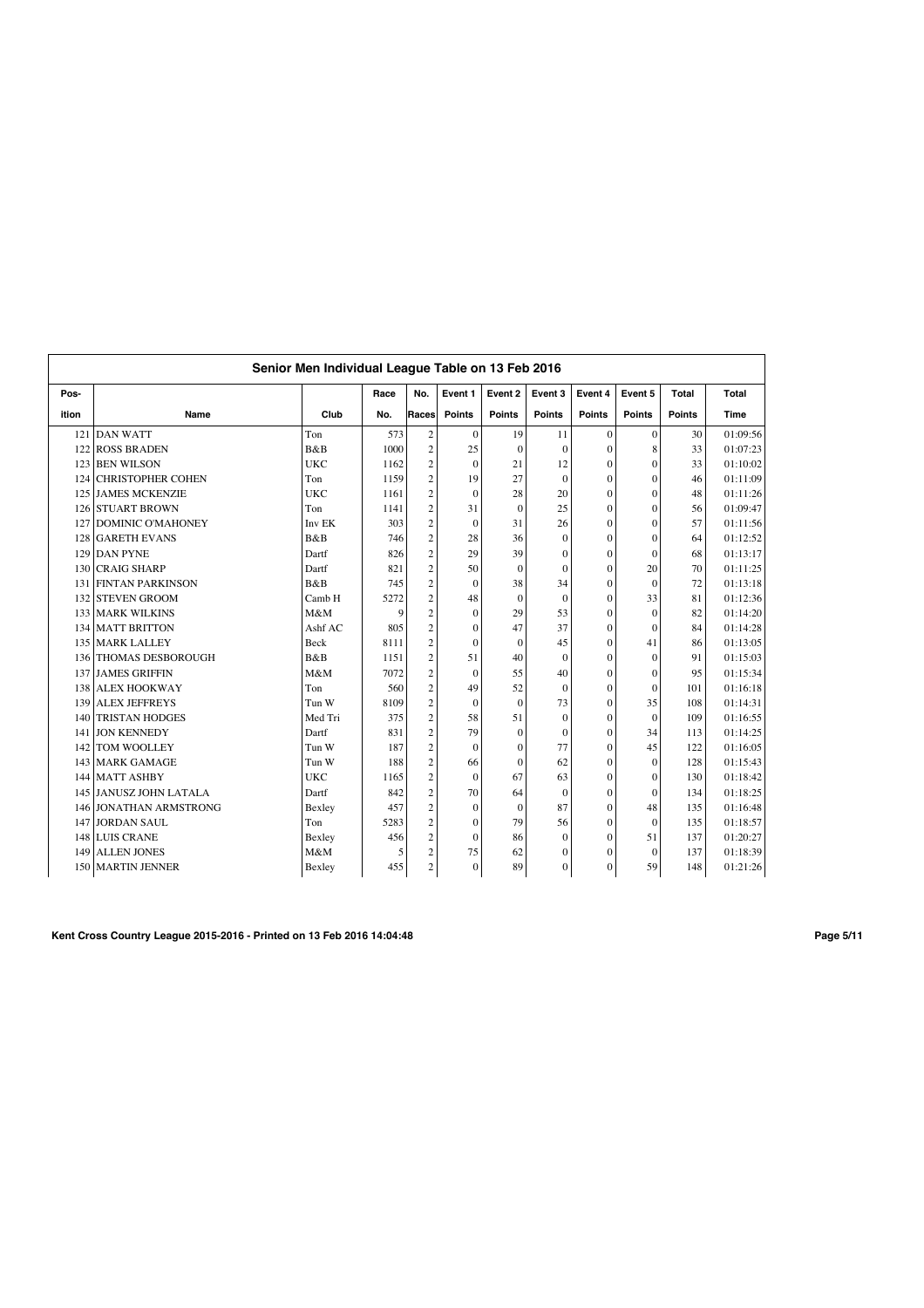|       | Senior Men Individual League Table on 13 Feb 2016 |            |      |                |                  |               |               |               |                |               |          |  |
|-------|---------------------------------------------------|------------|------|----------------|------------------|---------------|---------------|---------------|----------------|---------------|----------|--|
| Pos-  |                                                   |            | Race | No.            | Event 1          | Event 2       | Event 3       | Event 4       | Event 5        | <b>Total</b>  | Total    |  |
| ition | Name                                              | Club       | No.  | Races          | <b>Points</b>    | <b>Points</b> | <b>Points</b> | <b>Points</b> | <b>Points</b>  | <b>Points</b> | Time     |  |
| 151   | <b>JEREMY CARNELL</b>                             | Camb H     | 176  | $\sqrt{2}$     | $\mathbf{0}$     | $\Omega$      | 104           | $\mathbf{0}$  | 54             | 158           | 01:18:47 |  |
| 152   | <b>MATT HARVEY</b>                                | Ton        | 559  | $\overline{c}$ | 83               | 77            | $\theta$      | $\Omega$      | $\mathbf{0}$   | 160           | 01:20:11 |  |
| 153   | <b>ANDREW SCOONES</b>                             | Swale      | 45   | $\overline{2}$ | 92               | $\Omega$      | 72            | $\mathbf{0}$  | $\theta$       | 164           | 01:17:54 |  |
| 154   | <b>KIERAN FITZPATRICK</b>                         | Tun W      | 992  | $\overline{c}$ | 99               | $\theta$      | 68            | $\mathbf{0}$  | $\theta$       | 167           | 01:18:11 |  |
| 155   | <b>DAVID MCKINLAY</b>                             | B&B        | 5257 | $\overline{c}$ | 72               | $\theta$      | 96            | $\mathbf{0}$  | $\theta$       | 168           | 01:18:06 |  |
| 156   | <b>RICHARD BYFORD</b>                             | B&B        | 756  | $\overline{c}$ | $\mathbf{0}$     | 106           | $\Omega$      | $\mathbf{0}$  | 65             | 171           | 01:23:05 |  |
| 157   | <b>BRADLEY HALLIDAY</b>                           | G'wich T   | 239  | $\overline{c}$ | 89               | 92            | $\mathbf{0}$  | $\mathbf{0}$  | $\overline{0}$ | 181           | 01:22:10 |  |
| 158   | <b>NEILL WRIGHT</b>                               | M&M        | 7078 | $\overline{c}$ | $\mathbf{0}$     | 94            | 90            | $\mathbf{0}$  | $\theta$       | 184           | 01:22:19 |  |
| 159   | <b>SIMON HOWDEN</b>                               | Tun W      | 207  | $\overline{c}$ | 123              | $\Omega$      | $\Omega$      | $\Omega$      | 68             | 191           | 01:21:00 |  |
| 160   | <b>MARTIN HAWKINS</b>                             | Camb H     | 166  | $\sqrt{2}$     | $\mathbf{0}$     | $\theta$      | 117           | $\mathbf{0}$  | 79             | 196           | 01:21:53 |  |
| 161   | <b>GRAHAM MAYNARD</b>                             | Camb H     | 165  | $\overline{c}$ | 104              | $\theta$      | 93            | $\theta$      | $\theta$       | 197           | 01:20:10 |  |
| 162   | <b>JON FISH</b>                                   | Bexley     | 451  | $\overline{c}$ | 102              | 98            | $\theta$      | $\mathbf{0}$  | $\theta$       | 200           | 01:23:51 |  |
| 163   | <b>GRAHAM HOLLINGDALE</b>                         | B&B        | 5264 | $\overline{c}$ | 108              | $\theta$      | 100           | $\mathbf{0}$  | $\theta$       | 208           | 01:20:51 |  |
| 164   | <b>STUART NICHOLSON</b>                           | Dartf RR   | 331  | $\overline{c}$ | 103              | 109           | $\theta$      | $\mathbf{0}$  | $\theta$       | 212           | 01:24:40 |  |
| 165   | <b>MARTIN LOY</b>                                 | Weald Tri  | 112  | $\overline{c}$ | 118              | 97            | $\theta$      | $\mathbf{0}$  | $\theta$       | 215           | 01:24:41 |  |
| 166   | <b>BOB FURSEY</b>                                 | M&M        | 4    | $\overline{c}$ | 114              | 110           | $\theta$      | $\mathbf{0}$  | $\theta$       | 224           | 01:25:21 |  |
| 167   | <b>BEN MURRELLS</b>                               | Tun W      | 192  | $\overline{2}$ | $\mathbf{0}$     | 114           | 111           | $\mathbf{0}$  | $\overline{0}$ | 225           | 01:25:34 |  |
| 168   | <b>DAVE HADAWAY</b>                               | Tun W      | 7070 | $\overline{2}$ | $\boldsymbol{0}$ | 112           | 114           | $\mathbf{0}$  | $\theta$       | 226           | 01:25:25 |  |
| 169   | <b>MAL PIRES</b>                                  | Camb H     | 8103 | $\sqrt{2}$     | $\mathbf{0}$     | $\mathbf{0}$  | 138           | $\mathbf{0}$  | 94             | 232           | 01:26:32 |  |
| 170   | <b>ADRIAN MOODY</b>                               | M&M        | 2    | $\overline{c}$ | $\mathbf{0}$     | 118           | 122           | $\mathbf{0}$  | $\theta$       | 240           | 01:26:47 |  |
| 171   | MICHAEL CHEESEMAN                                 | Beck       | 141  | $\overline{c}$ | $\theta$         | 127           | 115           | $\mathbf{0}$  | $\theta$       | 242           | 01:26:44 |  |
| 172   | <b>TIM WARREN</b>                                 | Folk       | 612  | $\overline{c}$ | 119              | $\theta$      | 132           | $\theta$      | $\theta$       | 251           | 01:24:38 |  |
| 173   | <b>STEVE CALLER</b>                               | Dartf      | 833  | $\overline{c}$ | 122              | $\theta$      | 131           | $\mathbf{0}$  | $\theta$       | 253           | 01:24:35 |  |
| 174   | <b>TONY PIPER</b>                                 | Dartf RR   | 323  | $\overline{c}$ | $\mathbf{0}$     | 125           | 129           | $\mathbf{0}$  | $\theta$       | 254           | 01:27:44 |  |
| 175   | <b>ALAN COLLARD</b>                               | Tun W      | 7071 | $\overline{c}$ | $\mathbf{0}$     | 134           | 124           | $\mathbf{0}$  | $\theta$       | 258           | 01:28:06 |  |
| 176   | <b>AUSTEN THUGESEN</b>                            | <b>UKC</b> | 880  | $\overline{2}$ | $\mathbf{0}$     | 135           | 130           | $\mathbf{0}$  | $\theta$       | 265           | 01:28:29 |  |
| 177   | <b>IAN MARSHALL</b>                               | Camb H     | 174  | $\overline{c}$ | 163              | $\mathbf{0}$  | $\Omega$      | $\mathbf{0}$  | 103            | 266           | 01:29:43 |  |
| 178   | <b>TIM BELL</b>                                   | I&I        | 950  | $\overline{c}$ | 133              | 142           | $\mathbf{0}$  | $\mathbf{0}$  | $\mathbf{0}$   | 275           | 01:29:20 |  |
| 179   | <b>JIM FAULKNER</b>                               | Bexley     | 7068 | $\overline{c}$ | $\mathbf{0}$     | 171           | $\Omega$      | $\Omega$      | 105            | 276           | 01:35:39 |  |
|       | 180 STEVE AUSTIN                                  | Tun W      | 197  | $\sqrt{2}$     | $\mathbf{0}$     | 140           | 136           | $\mathbf{0}$  | $\mathbf{0}$   | 276           | 01:30:20 |  |

**Kent Cross Country League 2015-2016 - Printed on 13 Feb 2016 14:04:48 Page 6/11**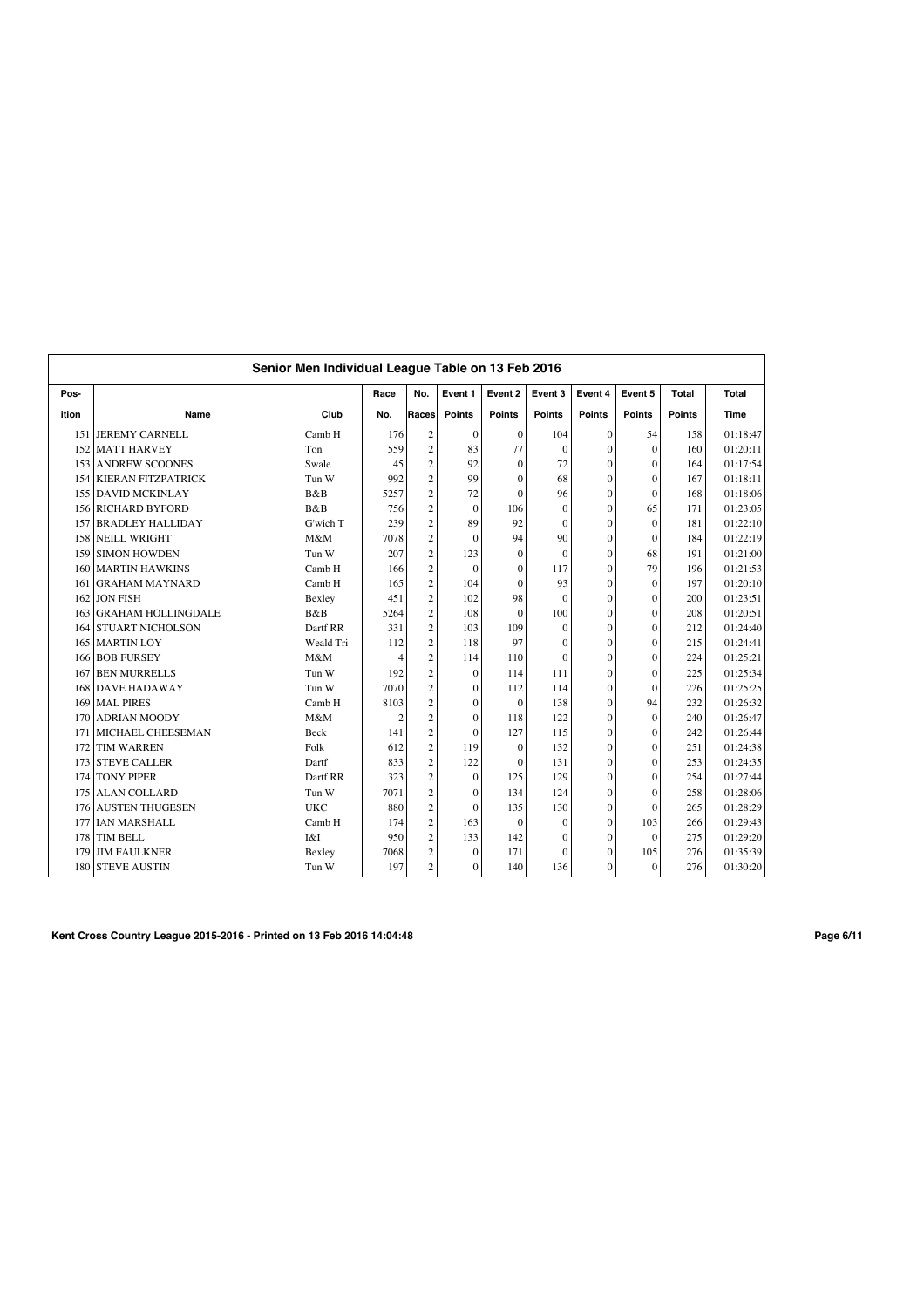|       | Senior Men Individual League Table on 13 Feb 2016 |             |      |                |                  |                |               |                |               |                |          |  |
|-------|---------------------------------------------------|-------------|------|----------------|------------------|----------------|---------------|----------------|---------------|----------------|----------|--|
| Pos-  |                                                   |             | Race | No.            | Event 1          | Event 2        | Event 3       | Event 4        | Event 5       | Total          | Total    |  |
| ition | Name                                              | Club        | No.  | Races          | <b>Points</b>    | <b>Points</b>  | <b>Points</b> | <b>Points</b>  | <b>Points</b> | <b>Points</b>  | Time     |  |
| 181   | <b>PAUL BARTLETT</b>                              | Folk        | 608  | $\sqrt{2}$     | $\mathbf{0}$     | 137            | 140           | $\mathbf{0}$   | $\Omega$      | 277            | 01:30:20 |  |
| 182   | <b>NEIL CLARK</b>                                 | Tun W       | 994  | $\overline{c}$ | 132              | 146            | $\Omega$      | $\overline{0}$ | $\Omega$      | 278            | 01:29:44 |  |
| 183   | PETER RICHARDSON                                  | Tun W       | 198  | $\overline{2}$ | $\mathbf{0}$     | 181            | $\Omega$      | $\mathbf{0}$   | 110           | 291            | 01:39:54 |  |
| 184   | <b>DARREN WRIGHT</b>                              | M&M         | 5258 | $\overline{c}$ | 149              | 147            | $\Omega$      | $\mathbf{0}$   | $\theta$      | 296            | 01:31:10 |  |
| 185   | <b>COLIN WATERS</b>                               | Med Tri     | 400  | $\overline{c}$ | 147              | 150            | $\Omega$      | $\overline{0}$ | $\Omega$      | 297            | 01:31:33 |  |
| 186   | <b>ANDY RICHARDSON</b>                            | Folk        | 610  | $\overline{c}$ | $\mathbf{0}$     | 157            | 142           | $\overline{0}$ | $\theta$      | 299            | 01:32:50 |  |
| 187   | <b>ANDY WOOD</b>                                  | Ton         | 998  | $\overline{c}$ | 121              | 179            | $\Omega$      | $\overline{0}$ | $\theta$      | 300            | 01:33:35 |  |
| 188   | <b>MAURICE MARCHANT</b>                           | Ton         | 562  | $\overline{c}$ | 189              | $\theta$       | $\Omega$      | $\overline{0}$ | 113           | 302            | 01:43:04 |  |
| 189   | <b>NICK UNDERWOOD</b>                             | G'wich T    | 264  | $\overline{c}$ | 151              | 154            | $\Omega$      | $\overline{0}$ | $\theta$      | 305            | 01:32:34 |  |
| 190   | <b>ROD HARRINGTON</b>                             | B&B         | 5268 | $\overline{c}$ | 158              | 148            | $\Omega$      | $\overline{0}$ | $\theta$      | 306            | 01:32:03 |  |
| 191   | <b>CHRIS PIKE</b>                                 | <b>B</b> &B | 5256 | $\overline{c}$ | 170              | $\mathbf{0}$   | 156           | $\overline{0}$ | $\Omega$      | 326            | 01:32:22 |  |
| 192   | <b>SCOTT SHURMER</b>                              | Larkf       | 344  | $\overline{c}$ | $\mathbf{0}$     | 173            | 165           | $\overline{0}$ | $\Omega$      | 338            | 01:38:20 |  |
|       | 193 IAN KING                                      | Ashf AC     | 806  | $\overline{2}$ | 167              | 174            | $\theta$      | $\overline{0}$ | $\theta$      | 341            | 01:36:42 |  |
|       | 194 LUKE EDWARDS-EVANS                            | Tun W       | 7079 | $\overline{c}$ | $\mathbf{0}$     | 183            | 160           | $\theta$       | $\Omega$      | 343            | 01:39:54 |  |
|       | 195 STUART HENDERSON                              | <b>UKC</b>  | 5284 | $\overline{c}$ | $\mathbf{0}$     | 186            | 166           | $\overline{0}$ | $\theta$      | 352            | 01:42:12 |  |
|       | 196 PAUL ALBON                                    | Med Tri     | 403  | $\overline{c}$ | 164              | 189            | $\theta$      | $\overline{0}$ | $\theta$      | 353            | 01:41:02 |  |
| 197   | <b>PAUL SANDERSON</b>                             | Larkf       | 338  | $\overline{c}$ | 180              | $\mathbf{0}$   | 173           | $\overline{0}$ | $\Omega$      | 353            | 01:38:09 |  |
| 198   | <b>JONATHAN RICKARDS</b>                          | Tun W       | 7074 | $\overline{c}$ | $\mathbf{0}$     | 195            | 175           | $\overline{0}$ | $\theta$      | 370            | 01:50:13 |  |
| 199   | <b>MARK NEWELL</b>                                | Camb H      | 170  | $\overline{c}$ | $\mathbf{0}$     | 193            | 181           | $\overline{0}$ | $\mathbf{0}$  | 374            | 01:52:30 |  |
| 200   | <b>ROY KNIGHT</b>                                 | Dartf RR    | 325  | $\overline{c}$ | 198              | $\mathbf{0}$   | 179           | $\overline{0}$ | $\Omega$      | 377            | 01:47:26 |  |
| 201   | <b>ANDREW HINDS</b>                               | Beck        | 138  | $\overline{c}$ | 191              | 188            | $\Omega$      | $\overline{0}$ | $\Omega$      | 379            | 01:47:51 |  |
| 202   | <b>JASON BEANEY</b>                               | I&I         | 59   | $\overline{c}$ | 188              | 191            | $\Omega$      | $\overline{0}$ | $\theta$      | 379            | 01:48:56 |  |
| 203   | <b>STANLEY THOMAS</b>                             | Camb H      | 965  | $\overline{c}$ | 200              | 196            | $\Omega$      | $\theta$       | $\theta$      | 396            | 01:57:26 |  |
| 204   | <b>CHRIS OLLEY</b>                                | Ton         | 1148 | $\mathbf{1}$   | 1                | $\mathbf{0}$   | $\theta$      | $\overline{0}$ | $\theta$      | $\mathbf{1}$   | 00:31:27 |  |
| 205   | <b>MAX NICHOLLS</b>                               | Ton         | 1147 | 1              | $\boldsymbol{0}$ |                | $\Omega$      | $\overline{0}$ | $\theta$      | 1              | 00:33:19 |  |
| 206   | <b>ALEX BRUCE-LITTLEWOOD</b>                      | B&B         | 7073 | 1              | $\mathbf{0}$     | $\overline{4}$ | $\theta$      | $\overline{0}$ | $\Omega$      | $\overline{4}$ | 00:33:58 |  |
| 207   | <b>SAM COOMBES</b>                                | Dartf       | 822  | 1              | $\mathbf{0}$     | $\theta$       | $\Omega$      | $\overline{0}$ | $\mathbf Q$   | 9              | 00:32:47 |  |
|       | 208 STEVE FENNELL                                 | Ton         | 963  | 1              | 10               | $\mathbf{0}$   | $\mathbf{0}$  | $\overline{0}$ | $\mathbf{0}$  | 10             | 00:33:22 |  |
| 209   | <b>ANDREW HEADLEY</b>                             | <b>UKC</b>  | 1167 | 1              | $\mathbf{0}$     | 12             | $\Omega$      | $\overline{0}$ | $\theta$      | 12             | 00:35:34 |  |
|       | 210 DANNY KENDALL                                 | Camb H      | 175  | 1              | 16               | $\mathbf{0}$   | $\mathbf{0}$  | $\overline{0}$ | $\mathbf{0}$  | 16             | 00:33:57 |  |

**Kent Cross Country League 2015-2016 - Printed on 13 Feb 2016 14:04:48 Page 7/11**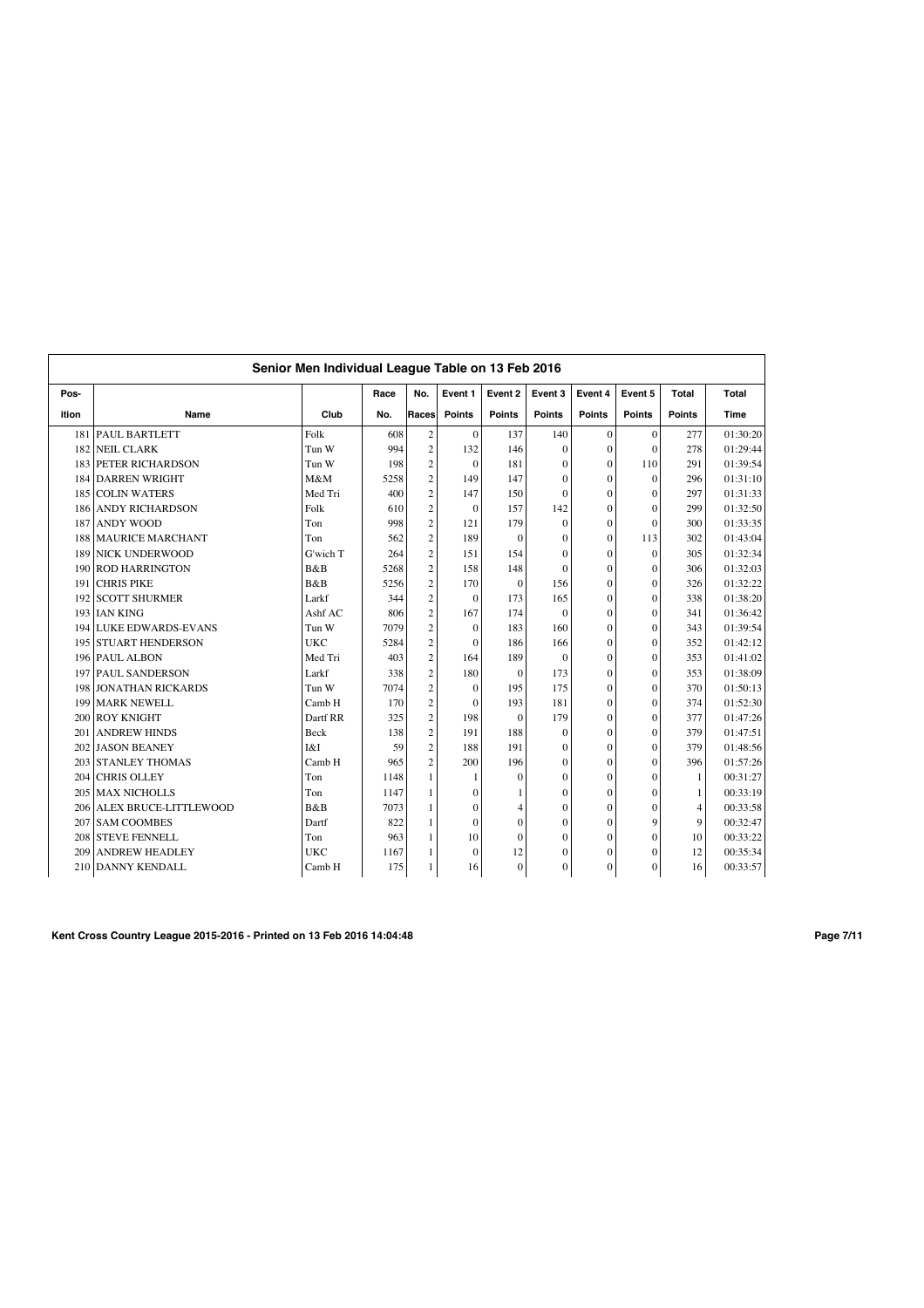|       | Senior Men Individual League Table on 13 Feb 2016 |             |      |       |                  |                |                  |                |               |               |          |  |  |
|-------|---------------------------------------------------|-------------|------|-------|------------------|----------------|------------------|----------------|---------------|---------------|----------|--|--|
| Pos-  |                                                   |             | Race | No.   | Event 1          | Event 2        | Event 3          | Event 4        | Event 5       | Total         | Total    |  |  |
| ition | Name                                              | Club        | No.  | Races | <b>Points</b>    | <b>Points</b>  | <b>Points</b>    | <b>Points</b>  | <b>Points</b> | <b>Points</b> | Time     |  |  |
| 211   | PETER TUCKER                                      | B&B         | 751  | 1     | $\mathbf{0}$     | $\mathbf{0}$   | $\mathbf{0}$     | $\mathbf{0}$   | 17            | 17            | 00:34:24 |  |  |
| 212   | <b>ANDY RAYNER</b>                                | B&B         | 741  | 1     | $\mathbf{0}$     | $\mathbf{0}$   | 18               | $\mathbf{0}$   | $\mathbf{0}$  | 18            | 00:33:54 |  |  |
| 213   | <b>LUKE FISHER</b>                                | Ton         | 1177 | 1     | $\mathbf{0}$     | $\Omega$       | 19               | $\mathbf{0}$   | $\theta$      | 19            | 00:33:57 |  |  |
| 214   | <b>BARRY ROYDEN</b>                               | M&M         | 23   | 1     | $\mathbf{0}$     | $\Omega$       | $\theta$         | $\mathbf{0}$   | 21            | 21            | 00:34:39 |  |  |
| 215   | <b>CHRIS MINNS</b>                                | <b>Beck</b> | 8131 | 1     | $\mathbf{0}$     | $\Omega$       | $\theta$         | $\theta$       | 25            | 25            | 00:35:03 |  |  |
| 216   | <b>GEORGES VACHAROPOULOS</b>                      | B&B         | 8107 | 1     | $\mathbf{0}$     | $\theta$       | 30               | $\overline{0}$ | $\Omega$      | 30            | 00:34:52 |  |  |
| 217   | <b>TERRY HAWKEY</b>                               | Dartf       | 825  | 1     | $\mathbf{0}$     | $\theta$       | $\theta$         | $\overline{0}$ | 32            | 32            | 00:35:46 |  |  |
| 218   | <b>JAMES HOGG</b>                                 | Med Tri     | 388  | 1     | $\mathbf{0}$     | 32             | $\theta$         | $\overline{0}$ | $\Omega$      | 32            | 00:37:29 |  |  |
| 219   | <b>ALEX CAMERON</b>                               | Dartf       | 1158 | 1     | 34               | $\mathbf{0}$   | $\Omega$         | $\overline{0}$ | $\theta$      | 34            | 00:35:26 |  |  |
| 220   | <b>OLIVER HARDING</b>                             | Ton         | 1143 | 1     | 35               | $\overline{0}$ | $\boldsymbol{0}$ | $\overline{0}$ | $\theta$      | 35            | 00:35:29 |  |  |
| 221   | <b>SAM PROCTOR</b>                                | Dartf RR    | 332  | 1     | 37               | $\mathbf{0}$   | $\Omega$         | $\overline{0}$ | $\theta$      | 37            | 00:35:43 |  |  |
| 222   | <b>STEVE O'BRIEN</b>                              | Folk        | 619  | 1     | 39               | $\mathbf{0}$   | $\theta$         | $\overline{0}$ | $\theta$      | 39            | 00:35:55 |  |  |
| 223   | <b>JACOB RAINIER</b>                              | <b>UKC</b>  | 1160 | 1     | $\mathbf{0}$     | $\theta$       | 41               | $\overline{0}$ | $\Omega$      | 41            | 00:35:57 |  |  |
| 224   | <b>TOBY RALPH</b>                                 | Ton         | 1149 | 1     | 42               | $\theta$       | $\Omega$         | $\overline{0}$ | $\theta$      | 42            | 00:36:04 |  |  |
| 225   | <b>TIM ERSKINE</b>                                | M&M         | 18   | 1     | 43               | $\mathbf{0}$   | $\mathbf{0}$     | $\overline{0}$ | $\theta$      | 43            | 00:36:18 |  |  |
| 226   | PETER REYNOLDS                                    | G'wich T    | 265  | 1     | $\mathbf{0}$     | $\theta$       | 44               | $\overline{0}$ | $\theta$      | 44            | 00:36:15 |  |  |
| 227   | <b>ROB DEMETRIOU</b>                              | Med Tri     | 383  | 1     | 47               | $\mathbf{0}$   | $\mathbf{0}$     | $\overline{0}$ | $\theta$      | 47            | 00:36:37 |  |  |
| 228   | <b>ANTHONY HARKIN</b>                             | M&M         | 20   | 1     | $\mathbf{0}$     | $\theta$       | $\theta$         | $\overline{0}$ | 47            | 47            | 00:37:23 |  |  |
| 229   | <b>DEC BURTON</b>                                 | Ashf AC     | 1155 | 1     | $\mathbf{0}$     | $\theta$       | 48               | $\overline{0}$ | $\theta$      | 48            | 00:36:38 |  |  |
| 230   | <b>TOMMY TAYLOR</b>                               | Bexley      | 8133 | 1     | $\mathbf{0}$     | $\mathbf{0}$   | $\mathbf{0}$     | $\overline{0}$ | 52            | 52            | 00:38:01 |  |  |
| 231   | PAUL JONES                                        | I&I         | 5253 | 1     | 55               | $\Omega$       | $\Omega$         | $\overline{0}$ | $\theta$      | 55            | 00:37:20 |  |  |
| 232   | <b>COLIN NORRIS</b>                               | B&B         | 7080 | 1     | $\mathbf{0}$     | 57             | $\Omega$         | $\overline{0}$ | $\theta$      | 57            | 00:39:50 |  |  |
| 233   | <b>NEIL AYRTON</b>                                | <b>B</b> &B | 8110 | 1     | $\mathbf{0}$     | $\Omega$       | 60               | $\overline{0}$ | $\theta$      | 60            | 00:37:47 |  |  |
| 234   | <b>MARK PENNY</b>                                 | Camb H      | 172  | 1     | 63               | $\theta$       | $\Omega$         | $\theta$       | $\theta$      | 63            | 00:37:43 |  |  |
| 235   | <b>ROB WHITE</b>                                  | Dartf RR    | 327  | 1     | 67               | $\overline{0}$ | $\theta$         | $\overline{0}$ | $\theta$      | 67            | 00:37:55 |  |  |
| 236   | <b>DES ADKINSON</b>                               | Dartf       | 8134 | 1     | $\mathbf{0}$     | $\theta$       | $\Omega$         | $\overline{0}$ | 67            | 67            | 00:39:20 |  |  |
| 237   | <b>HUNTLEY ROBERTS</b>                            | Dartf       | 834  | 1     | 68               | $\theta$       | $\Omega$         | $\overline{0}$ | $\Omega$      | 68            | 00:37:57 |  |  |
| 238   | <b>DUNCAN PLATTS</b>                              | Dartf       | 838  | 1     | 71               | $\mathbf{0}$   | $\Omega$         | $\overline{0}$ | $\mathbf{0}$  | 71            | 00:38:05 |  |  |
| 239   | WILL MUNDAY                                       | Med Tri     | 1138 | 1     | $\mathbf{0}$     | $\mathbf{0}$   | 74               | $\overline{0}$ | $\mathbf{0}$  | 74            | 00:38:35 |  |  |
| 240   | <b>CAMERON KNAPP</b>                              | Ton         | 8128 | 1     | $\boldsymbol{0}$ | $\mathbf{0}$   | $\mathbf{0}$     | $\overline{0}$ | 75            | 75            | 00:40:29 |  |  |

**Kent Cross Country League 2015-2016 - Printed on 13 Feb 2016 14:04:48 Page 8/11**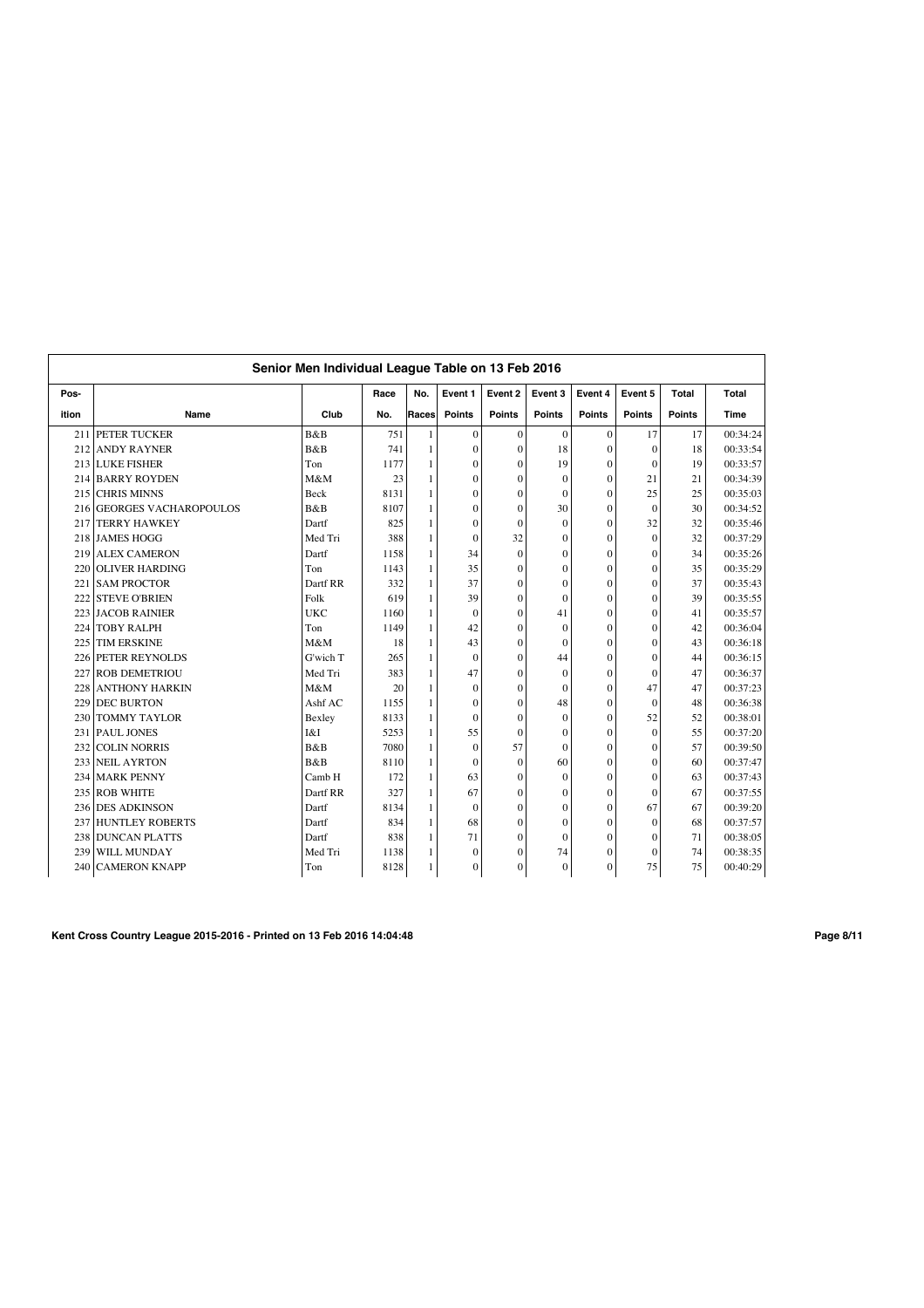|       | Senior Men Individual League Table on 13 Feb 2016 |            |      |              |                  |                |                |                |               |               |          |  |  |
|-------|---------------------------------------------------|------------|------|--------------|------------------|----------------|----------------|----------------|---------------|---------------|----------|--|--|
| Pos-  |                                                   |            | Race | No.          | Event 1          | Event 2        | Event 3        | Event 4        | Event 5       | Total         | Total    |  |  |
| ition | Name                                              | Club       | No.  | Races        | <b>Points</b>    | <b>Points</b>  | <b>Points</b>  | <b>Points</b>  | <b>Points</b> | <b>Points</b> | Time     |  |  |
| 241   | <b>NICK VARLEY</b>                                | Dartf      | 830  |              | 78               | $\overline{0}$ | $\mathbf{0}$   | $\mathbf{0}$   | $\mathbf{0}$  | 78            | 00:38:23 |  |  |
| 242   | <b>MATTHEW ERWOOD</b>                             | Dartf      | 8112 | $\mathbf{1}$ | $\mathbf{0}$     | $\overline{0}$ | 78             | $\mathbf{0}$   | $\mathbf{0}$  | 78            | 00:38:49 |  |  |
| 243   | <b>IAN MILLER</b>                                 | Camb H     | 8101 | $\mathbf{1}$ | $\mathbf{0}$     | $\theta$       | 79             | $\mathbf{0}$   | $\Omega$      | 79            | 00:38:50 |  |  |
| 244   | <b>STEPHEN GEORGIADIS</b>                         | Orp        | 8104 | $\mathbf{1}$ | $\mathbf{0}$     | $\theta$       | 81             | $\Omega$       | $\Omega$      | 81            | 00:38:59 |  |  |
| 245   | <b>MAARTEN FADDEGON</b>                           | <b>UKC</b> | 5285 | 1            | $\mathbf{0}$     | 82             | $\theta$       | $\theta$       | $\Omega$      | 82            | 00:42:00 |  |  |
| 246   | <b>HARRI FAULKNER</b>                             | Bexley     | 8132 |              | $\mathbf{0}$     | $\theta$       | $\theta$       | $\theta$       | 83            | 83            | 00:41:05 |  |  |
| 247   | <b>DAVE HALL</b>                                  | Dartf      | 836  | $\mathbf{1}$ | 85               | $\theta$       | $\overline{0}$ | $\overline{0}$ | $\theta$      | 85            | 00:39:00 |  |  |
| 248   | <b>ED OSBORNE</b>                                 | Beck       | 135  | $\mathbf{1}$ | $\mathbf{0}$     | $\theta$       | $\overline{0}$ | $\overline{0}$ | 86            | 86            | 00:41:42 |  |  |
| 249   | <b>TERRY ROFFEY</b>                               | Bexley     | 5265 | $\mathbf{1}$ | 91               | $\theta$       | $\mathbf{0}$   | $\overline{0}$ | $\Omega$      | 91            | 00:39:28 |  |  |
| 250   | PETER GRIFFITHS                                   | Bexley     | 450  | $\mathbf{1}$ | $\mathbf{0}$     | $\overline{0}$ | $\mathbf{0}$   | $\overline{0}$ | 93            | 93            | 00:42:40 |  |  |
| 251   | <b>HENRY BULL</b>                                 | Tun W      | 189  | $\mathbf{1}$ | $\mathbf{0}$     | $\theta$       | 94             | $\overline{0}$ | $\theta$      | 94            | 00:39:39 |  |  |
| 252   | <b>ANDY BROWN</b>                                 | Bexley     | 8130 | $\mathbf{1}$ | $\mathbf{0}$     | $\theta$       | $\mathbf{0}$   | $\mathbf{0}$   | 96            | 96            | 00:42:51 |  |  |
|       | 253 ANDY ROBERTSON                                | Ashf AC    | 810  | $\mathbf{1}$ | $\mathbf{0}$     | $\Omega$       | 98             | $\overline{0}$ | $\theta$      | 98            | 00:39:59 |  |  |
| 254   | <b>SOL MCGUIRE</b>                                | <b>UKC</b> | 8106 | 1            | $\mathbf{0}$     | $\Omega$       | 99             | $\mathbf{0}$   | $\Omega$      | 99            | 00:40:00 |  |  |
| 255   | <b>KEVIN DRAPER</b>                               | Weald Tri  | 116  |              | $\mathbf{0}$     | 100            | $\mathbf{0}$   | $\overline{0}$ | $\Omega$      | 100           | 00:43:31 |  |  |
| 256   | <b>CHRIS GOSDEN</b>                               | Bexley     | 8135 |              | $\mathbf{0}$     | $\theta$       | $\mathbf{0}$   | $\overline{0}$ | 102           | 102           | 00:44:24 |  |  |
| 257   | <b>NICK REYNOLDS</b>                              | Tun W      | 202  | $\mathbf{1}$ | $\mathbf{0}$     | 104            | $\mathbf{0}$   | $\overline{0}$ | $\Omega$      | 104           | 00:44:00 |  |  |
| 258   | <b>CAIN BRADLEY</b>                               | Ton        | 8126 | $\mathbf{1}$ | $\Omega$         | $\theta$       | $\overline{0}$ | $\mathbf{0}$   | 104           | 104           | 00:44:46 |  |  |
| 259   | <b>GORDON FORREST</b>                             | Med Tri    | 412  | $\mathbf{1}$ | 109              | $\theta$       | $\Omega$       | $\theta$       | $\Omega$      | 109           | 00:40:49 |  |  |
| 260   | <b>RICHARD HALL</b>                               | B&B        | 753  | $\mathbf{1}$ | $\mathbf{0}$     | $\theta$       | 112            | $\overline{0}$ | $\theta$      | 112           | 00:40:59 |  |  |
| 261   | <b>DUNCAN HOPE</b>                                | G'wich T   | 245  | $\mathbf{1}$ | 113              | $\theta$       | $\theta$       | $\mathbf{0}$   | $\Omega$      | 113           | 00:40:59 |  |  |
| 262   | <b>ALISTER SMITH</b>                              | Camb H     | 8113 | $\mathbf{1}$ | $\mathbf{0}$     | $\theta$       | 116            | $\mathbf{0}$   | $\Omega$      | 116           | 00:41:08 |  |  |
| 263   | <b>COLIN CARPENTER</b>                            | M&M        | 3    | $\mathbf{1}$ | $\boldsymbol{0}$ | $\Omega$       | $\theta$       | $\mathbf{0}$   | 116           | 116           | 01:11:44 |  |  |
| 264   | <b>ANDY TUCKER</b>                                | B&B        | 7076 | $\mathbf{1}$ | $\mathbf{0}$     | 119            | $\theta$       | $\theta$       | $\Omega$      | 119           | 00:44:59 |  |  |
| 265   | <b>RAPHAEL ASCIONE</b>                            | <b>UKC</b> | 8105 |              | $\mathbf{0}$     | $\theta$       | 120            | $\overline{0}$ | $\theta$      | 120           | 00:41:37 |  |  |
| 266   | <b>LIAM FEETHAM</b>                               | Med Tri    | 395  | $\mathbf{1}$ | $\boldsymbol{0}$ | 121            | $\theta$       | $\overline{0}$ | $\theta$      | 121           | 00:45:15 |  |  |
| 267   | <b>CHRIS SMITH</b>                                | Tun W      | 7069 | $\mathbf{1}$ | $\mathbf{0}$     | 122            | $\mathbf{0}$   | $\overline{0}$ | $\Omega$      | 122           | 00:45:17 |  |  |
| 268   | <b>MATTHEW EATON</b>                              | Weald Tri  | 5296 | $\mathbf{1}$ | $\boldsymbol{0}$ | 124            | $\Omega$       | $\mathbf{0}$   | $\Omega$      | 124           | 00:45:25 |  |  |
| 269   | <b>JOHN BAKER</b>                                 | Bexley     | 454  | 1            | $\mathbf{0}$     | $\mathbf{0}$   | 127            | $\overline{0}$ | $\mathbf{0}$  | 127           | 00:42:10 |  |  |
| 270   | <b>GLEN ABEL</b>                                  | S.Kent     | 936  | 1            | $\boldsymbol{0}$ | $\mathbf{0}$   | 128            | $\mathbf{0}$   | $\mathbf{0}$  | 128           | 00:42:14 |  |  |

**Kent Cross Country League 2015-2016 - Printed on 13 Feb 2016 14:04:48 Page 9/11**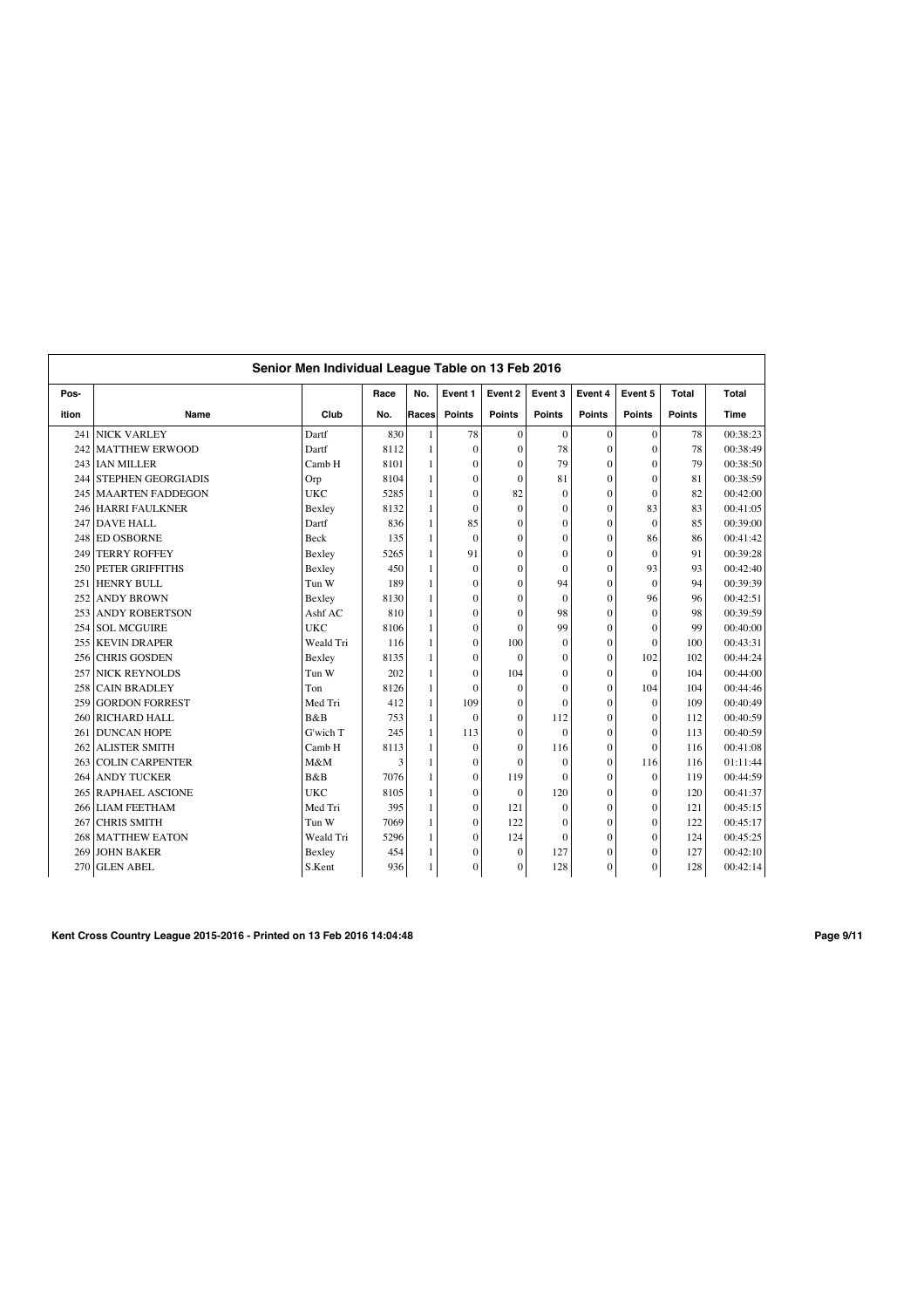|       | Senior Men Individual League Table on 13 Feb 2016 |            |      |                |                  |                |                  |               |               |               |          |  |  |
|-------|---------------------------------------------------|------------|------|----------------|------------------|----------------|------------------|---------------|---------------|---------------|----------|--|--|
| Pos-  |                                                   |            | Race | No.            | Event 1          | Event 2        | Event 3          | Event 4       | Event 5       | Total         | Total    |  |  |
| ition | Name                                              | Club       | No.  | Races          | <b>Points</b>    | <b>Points</b>  | <b>Points</b>    | <b>Points</b> | <b>Points</b> | <b>Points</b> | Time     |  |  |
| 271   | <b>GRANT PIRIE</b>                                | Weald Tri  | 598  | $\mathbf{1}$   | $\mathbf{0}$     | 128            | $\mathbf{0}$     | $\mathbf{0}$  | $\mathbf{0}$  | 128           | 00:45:44 |  |  |
| 272   | <b>DEAN RATCLIFFE</b>                             | Med Tri    | 376  | $\overline{1}$ | 129              | $\mathbf{0}$   | $\mathbf{0}$     | $\mathbf{0}$  | $\mathbf{0}$  | 129           | 00:42:01 |  |  |
| 273   | <b>SIMMON COFFEY</b>                              | Folk       | 625  | $\overline{1}$ | $\mathbf{0}$     | 129            | $\theta$         | $\mathbf{0}$  | $\theta$      | 129           | 00:45:49 |  |  |
| 274   | <b>COLIN RENOYLDS</b>                             | Weald Tri  | 118  | $\mathbf{1}$   | $\mathbf{0}$     | 130            | $\mathbf{0}$     | $\mathbf{0}$  | $\theta$      | 130           | 00:45:59 |  |  |
| 275   | <b>JULIAN SPENCER-WOOD</b>                        | Kent       | 5254 | $\mathbf{1}$   | 131              | $\theta$       | $\theta$         | $\mathbf{0}$  | $\theta$      | 131           | 00:42:14 |  |  |
| 276   | <b>BEN CALASCIONE</b>                             | Beck       | 136  | 1              | $\mathbf{0}$     | 133            | $\mathbf{0}$     | $\mathbf{0}$  | $\theta$      | 133           | 00:46:05 |  |  |
| 277   | <b>MARK TAYLOR</b>                                | Tun W      | 194  | $\mathbf{1}$   | 138              | $\theta$       | $\Omega$         | $\theta$      | $\theta$      | 138           | 00:42:51 |  |  |
| 278   | <b>MICHAEL ELLSMORE</b>                           | Camb H     | 5261 | $\mathbf{1}$   | 139              | $\overline{0}$ | $\theta$         | $\mathbf{0}$  | $\theta$      | 139           | 00:42:55 |  |  |
| 279   | <b>GEORGE HARRIS</b>                              | Tun W      | 185  | $\overline{1}$ | $\mathbf{0}$     | $\theta$       | 139              | $\Omega$      | $\theta$      | 139           | 00:43:49 |  |  |
| 280   | <b>STEPHEN WINFIELD</b>                           | Beck       | 140  | $\overline{1}$ | $\mathbf{0}$     | 139            | $\theta$         | $\mathbf{0}$  | $\theta$      | 139           | 00:46:40 |  |  |
| 281   | <b>OLLIE STRIDE</b>                               | Tun W      | 4099 | $\mathbf{1}$   | 141              | $\mathbf{0}$   | $\boldsymbol{0}$ | $\mathbf{0}$  | $\mathbf{0}$  | 141           | 00:43:03 |  |  |
| 282   | <b>GARETH WILLIAMS</b>                            | Weald Tri  | 117  | $\overline{1}$ | $\mathbf{0}$     | 141            | $\Omega$         | $\mathbf{0}$  | $\theta$      | 141           | 00:46:51 |  |  |
| 283   | <b>DAVID FARRELL</b>                              | Dartf RR   | 8108 | $\overline{1}$ | $\mathbf{0}$     | $\mathbf{0}$   | 150              | $\mathbf{0}$  | $\theta$      | 150           | 00:44:47 |  |  |
| 284   | <b>DAVID BRACEY</b>                               | <b>UKC</b> | 5286 | $\mathbf{1}$   | $\mathbf{0}$     | 151            | $\theta$         | $\Omega$      | $\theta$      | 151           | 00:48:03 |  |  |
| 285   | <b>COLIN HYDE</b>                                 | Bexley     | 461  | $\mathbf{1}$   | $\mathbf{0}$     | 153            | $\theta$         | $\theta$      | $\theta$      | 153           | 00:48:17 |  |  |
| 286   | <b>JON MUNDAY</b>                                 | Med Tri    | 379  | 1              | $\Omega$         | $\theta$       | 154              | $\mathbf{0}$  | $\theta$      | 154           | 00:45:22 |  |  |
| 287   | <b>SIMON HOLFORD</b>                              | Tun W      | 204  | $\mathbf{1}$   | 155              | $\theta$       | $\theta$         | $\mathbf{0}$  | $\theta$      | 155           | 00:44:24 |  |  |
| 288   | <b>JAMES EATON</b>                                | Weald Tri  | 125  | -1             | $\mathbf{0}$     | 155            | $\theta$         | $\mathbf{0}$  | $\theta$      | 155           | 00:48:42 |  |  |
| 289   | <b>IAN SWATTON</b>                                | B&B        | 7077 | $\overline{1}$ | $\mathbf{0}$     | 156            | $\theta$         | $\mathbf{0}$  | $\theta$      | 156           | 00:48:47 |  |  |
| 290   | <b>DARREN JACKSON</b>                             | Beck       | 144  | $\overline{1}$ | 157              | $\overline{0}$ | $\theta$         | $\mathbf{0}$  | $\theta$      | 157           | 00:44:37 |  |  |
| 291   | <b>STEPHEN LAWRENCE</b>                           | Bexley     | 7057 | $\overline{1}$ | $\mathbf{0}$     | $\overline{0}$ | 157              | $\mathbf{0}$  | $\theta$      | 157           | 00:45:58 |  |  |
| 292   | <b>WOLE ODELE</b>                                 | Camb H     | 8102 | $\overline{1}$ | $\mathbf{0}$     | $\theta$       | 163              | $\mathbf{0}$  | $\theta$      | 163           | 00:46:51 |  |  |
| 293   | <b>MEL TAYLOR</b>                                 | Tun W      | 190  | $\mathbf{1}$   | $\mathbf{0}$     | 163            | $\theta$         | $\mathbf{0}$  | $\theta$      | 163           | 00:49:42 |  |  |
| 294   | <b>RICHARD DANIEL</b>                             | B&B        | 997  | $\mathbf{1}$   | 166              | $\theta$       | $\theta$         | $\Omega$      | $\theta$      | 166           | 00:45:31 |  |  |
| 295   | <b>THOMAS JACKSON</b>                             | <b>UKC</b> | 881  | $\mathbf{1}$   | $\mathbf{0}$     | 166            | $\Omega$         | $\mathbf{0}$  | $\theta$      | 166           | 00:49:58 |  |  |
| 296   | <b>GLEN RIDOUT</b>                                | Dartf RR   | 8115 | $\mathbf{1}$   | $\Omega$         | $\theta$       | 167              | $\mathbf{0}$  | $\theta$      | 167           | 00:47:40 |  |  |
| 297   | PETER RUSSELL                                     | S.Kent     | 942  | $\mathbf{1}$   | 168              | $\theta$       | $\theta$         | $\mathbf{0}$  | $\theta$      | 168           | 00:45:46 |  |  |
|       | 298 LEE HOWES                                     | Med Tri    | 397  | $\mathbf{1}$   | $\boldsymbol{0}$ | 168            | $\theta$         | $\mathbf{0}$  | $\theta$      | 168           | 00:50:09 |  |  |
| 299   | <b>ALEX BALCHIN</b>                               | CCU        | 7094 | $\mathbf{1}$   | $\mathbf{0}$     | $\mathbf{0}$   | 170              | $\mathbf{0}$  | $\theta$      | 170           | 00:48:39 |  |  |
| 300   | <b>TIM ORR</b>                                    | Dartf      | 832  | 1              | $\mathbf{0}$     | 170            | $\mathbf{0}$     | $\mathbf{0}$  | $\Omega$      | 170           | 00:50:38 |  |  |

**Kent Cross Country League 2015-2016 - Printed on 13 Feb 2016 14:04:48 Page 10/11**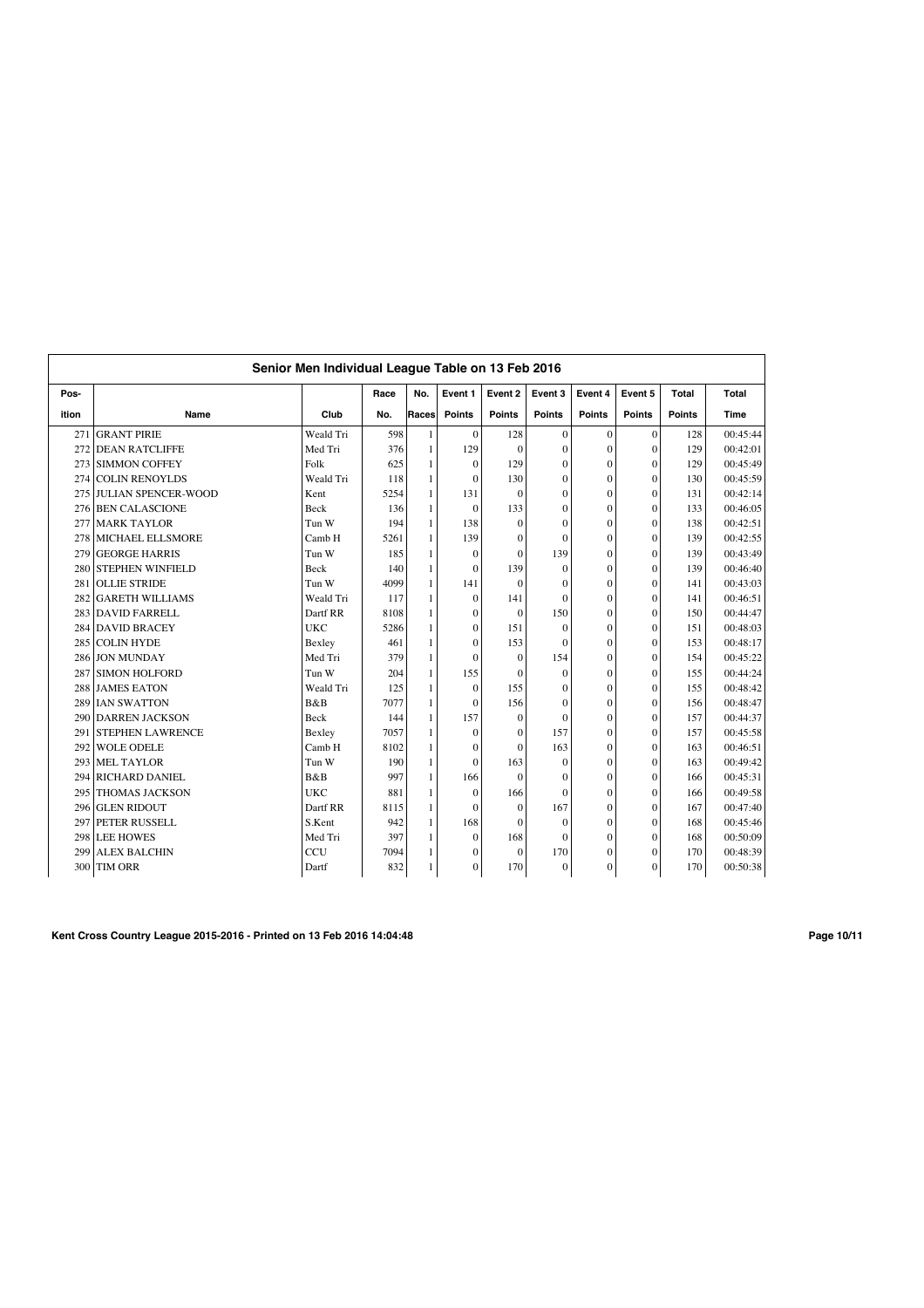| Race<br>Event 2<br>Pos-<br>No.<br>Event 1<br>Event 3<br>Event 4<br>Event 5<br>Total<br><b>Total</b> |                           |             |      |       |               |                  |               |               |               |               |             |  |  |  |
|-----------------------------------------------------------------------------------------------------|---------------------------|-------------|------|-------|---------------|------------------|---------------|---------------|---------------|---------------|-------------|--|--|--|
|                                                                                                     |                           |             |      |       |               |                  |               |               |               |               |             |  |  |  |
| ition                                                                                               | Name                      | Club        | No.  | Races | <b>Points</b> | <b>Points</b>    | <b>Points</b> | <b>Points</b> | <b>Points</b> | <b>Points</b> | <b>Time</b> |  |  |  |
|                                                                                                     | 301 IJAN NUNNS            | Tun W       | 8114 |       | $\Omega$      | $\theta$         | 172           | $\mathbf{0}$  | $\Omega$      | 172           | 00:49:27    |  |  |  |
|                                                                                                     | 302 STEVE ELLIOTT         | Beck        | 149  |       | 173           | $\Omega$         | O             | $\Omega$      | $\Omega$      | 173           | 00:47:03    |  |  |  |
|                                                                                                     | 303 ROBERT BRACKSTONE     | Med Tri     | 382  |       | 174           | $\Omega$         | $\Omega$      | $\mathbf{0}$  | $\Omega$      | 174           | 00:47:05    |  |  |  |
|                                                                                                     | 304 KEN BAKSH             | <b>Beck</b> | 131  |       | $\Omega$      | $\Omega$         | 174           | $\Omega$      | $\Omega$      | 174           | 00:50:00    |  |  |  |
|                                                                                                     | 305 JIM KIRKLAND          | G'wich T    | 254  | 1     | 175           | $\Omega$         | $\theta$      | $\mathbf{0}$  | $\theta$      | 175           | 00:47:08    |  |  |  |
|                                                                                                     | 306 CARLOS LLOYD          | Weald Tri   | 113  | 1     | $\Omega$      | 175              | $\Omega$      | $\mathbf{0}$  | $\theta$      | 175           | 00:51:10    |  |  |  |
|                                                                                                     | 307 LUIGI ARCURI          | B&B         | 8099 |       | $\Omega$      | $\Omega$         | 176           | $\mathbf{0}$  | $\Omega$      | 176           | 00:50:51    |  |  |  |
|                                                                                                     | 308 HENRY LEWIS           | Beck        | 143  | 1     | 177           | $\boldsymbol{0}$ | $\theta$      | $\mathbf{0}$  | $\Omega$      | 177           | 00:47:28    |  |  |  |
|                                                                                                     | <b>309 ANTHONY SCOTT</b>  | Folk        | 966  | 1     | $\Omega$      | $\theta$         | 177           | $\mathbf{0}$  | $\Omega$      | 177           | 00:50:55    |  |  |  |
|                                                                                                     | 310 STEVE BROOKS          | Ton         | 551  | 1     | $\mathbf{0}$  | 178              | $\theta$      | $\mathbf{0}$  | $\Omega$      | 178           | 00:51:46    |  |  |  |
|                                                                                                     | <b>311 NICK SWATTON</b>   | B&B         | 973  | 1     | 184           | $\Omega$         | $\theta$      | $\Omega$      | $\Omega$      | 184           | 00:49:31    |  |  |  |
|                                                                                                     | 312 FRANCOIS POTGIETER    | Camb H      | 5273 |       | 187           | $\theta$         | $\theta$      | $\mathbf{0}$  | $\theta$      | 187           | 00:50:52    |  |  |  |
|                                                                                                     | 313 CHRIS DALBY           | Med Tri     | 409  | 1     | 190           | $\Omega$         | $\theta$      | $\mathbf{0}$  | $\Omega$      | 190           | 00:52:10    |  |  |  |
|                                                                                                     | 314 BOB COOMBES           | Dartf       | 823  | 1     | 192           | $\Omega$         | $\theta$      | $\mathbf{0}$  | $\Omega$      | 192           | 00:52:53    |  |  |  |
|                                                                                                     | <b>315 PATRICK AUSTIN</b> | Camb H      | 173  |       | $\Omega$      | 192              | $\theta$      | $\mathbf{0}$  | $\Omega$      | 192           | 00:57:57    |  |  |  |
|                                                                                                     | 316 IAN BEARD             | Med Tri     | 377  | 1     | 194           | $\Omega$         | $\theta$      | $\Omega$      | $\Omega$      | 194           | 00:53:32    |  |  |  |
|                                                                                                     | 317 MARK BRYANT           | Med Tri     | 384  | 1     | 195           | $\theta$         | $\Omega$      | $\mathbf{0}$  | $\Omega$      | 195           | 00:53:34    |  |  |  |
|                                                                                                     | 318 IAN WILMOT            | Dartf RR    | 988  | 1     | 197           | $\Omega$         | $\theta$      | $\mathbf{0}$  | $\Omega$      | 197           | 00:55:04    |  |  |  |
|                                                                                                     | 319 CHRIS PARRY           | Med Tri     | 368  |       | 201           | $\theta$         | $\Omega$      | $\mathbf{0}$  | $\Omega$      | 201           | 01:02:54    |  |  |  |
| 320                                                                                                 | <b>ANDREW MORGAN</b>      | Dartf RR    | 5267 |       | 202           | $\Omega$         | $\mathbf{0}$  | $\mathbf{0}$  | $\Omega$      | 202           | 01:03:21    |  |  |  |

**Kent Cross Country League 2015-2016 - Printed on 13 Feb 2016 14:04:48 Page 11/11**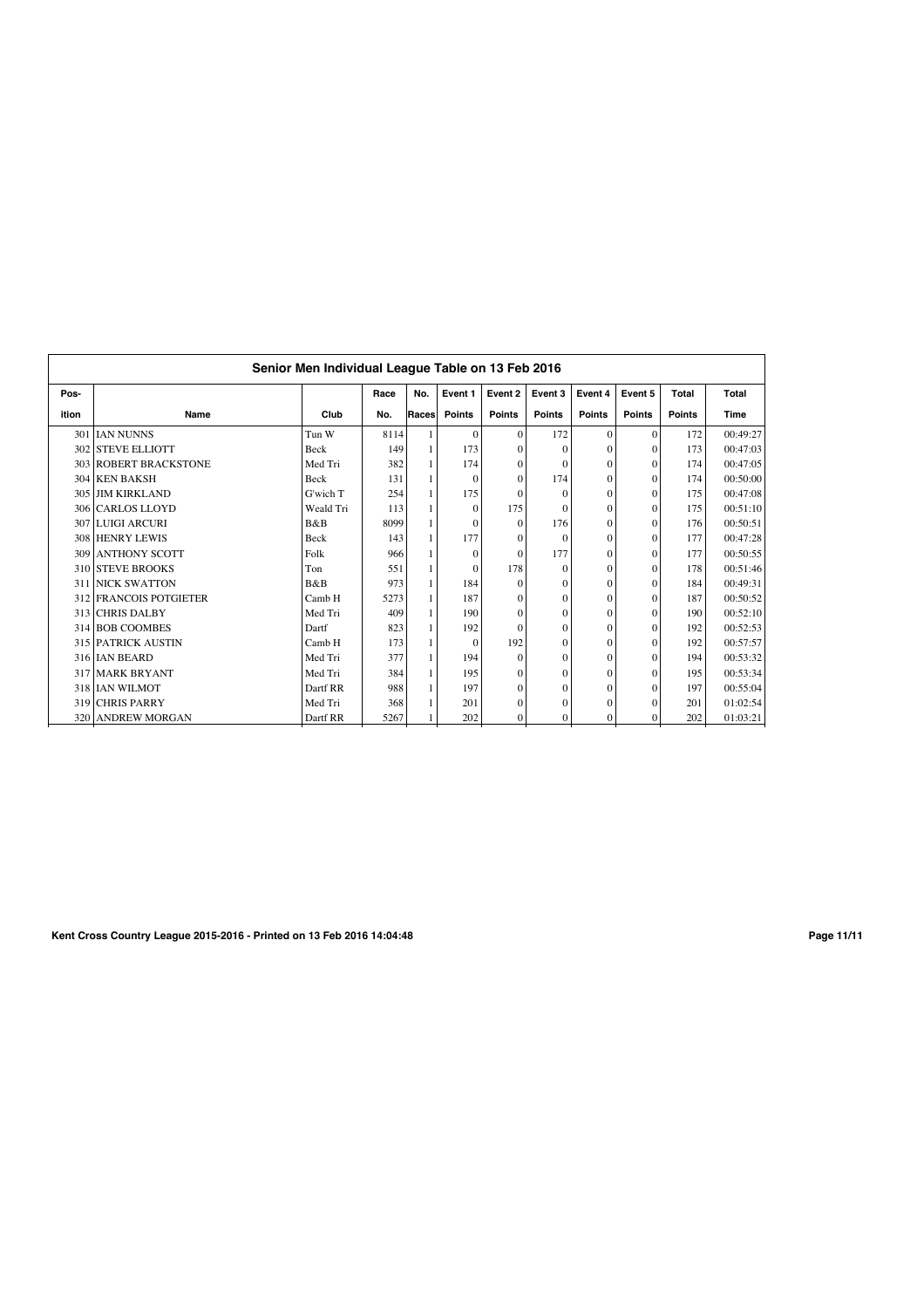|                 | Senior Women Individual League Table on 13 Feb 2016 |             |      |                |                |                |               |               |               |              |             |  |
|-----------------|-----------------------------------------------------|-------------|------|----------------|----------------|----------------|---------------|---------------|---------------|--------------|-------------|--|
| Pos-            |                                                     |             | Race | No.            | Event 1        | Event 2        | Event 3       | Event 4       | Event 5       | <b>Total</b> | Total       |  |
| ition           | Name                                                | Club        | No.  | Races          | <b>Points</b>  | <b>Points</b>  | <b>Points</b> | <b>Points</b> | <b>Points</b> | Points       | <b>Time</b> |  |
|                 | <b>TINA OLDERSHAW</b>                               | Padd W      | 470  | $\overline{4}$ | $\overline{7}$ | 5              | $\Omega$      | 6             | 3             | 21           | 01:19:36    |  |
| $\overline{c}$  | <b>SARAH SHEPHEARD</b>                              | Padd W      | 471  | $\overline{4}$ | 10             | $\overline{7}$ | $\mathbf{0}$  | 3             | 5             | 25           | 01:20:35    |  |
| 3               | ANOUSHKA JOHNSON                                    | Dartf       | 657  | $\overline{4}$ | 11             | 9              | $\Omega$      | 10            | 9             | 39           | 01:22:29    |  |
| 4               | <b>STEPHANIE HEARN</b>                              | M&M         | 32   | $\overline{4}$ | 13             | 8              | $\Omega$      | 9             | 10            | 40           | 01:22:26    |  |
| 5               | <b>DONNA MEWIS</b>                                  | <b>Beck</b> | 155  | $\overline{4}$ | 14             | 12             | $\theta$      | 11            | 12            | 49           | 01:23:21    |  |
| 6               | <b>JENNY FOWLER</b>                                 | M&M         | 30   | $\overline{4}$ | 18             | 17             | $\theta$      | 12            | 11            | 58           | 01:24:42    |  |
| 7               | <b>ZOE NEALE</b>                                    | Folk        | 600  | $\overline{4}$ | 29             | 20             | $\theta$      | 17            | 15            | 81           | 01:27:29    |  |
| 8               | <b>SARA ELMQVIST</b>                                | <b>B</b> &B | 687  | $\overline{4}$ | 21             | 23             | $\theta$      | 16            | 26            | 86           | 01:27:47    |  |
| 9               | <b>CANDY HAWKINS</b>                                | Ashf AC     | 818  | 4              | 32             | 37             | $\theta$      | 31            | 22            | 122          | 01:30:33    |  |
| 10              | <b>JESSICA JONES</b>                                | B&B         | 982  | $\overline{4}$ | 33             | 35             | $\mathbf{0}$  | 25            | 29            | 122          | 01:31:13    |  |
| 11              | <b>LUCY PITCAIRN-KNOWLES</b>                        | Ton         | 547  | $\overline{4}$ | 30             | 38             | $\mathbf{0}$  | 32            | 24            | 124          | 01:30:58    |  |
| 12              | <b>KATE MARCHANT</b>                                | Beck        | 154  | $\overline{4}$ | 34             | 45             | $\mathbf{0}$  | 29            | 19            | 127          | 01:31:36    |  |
| 13 <sup>1</sup> | <b>CAROLINE CURTIS</b>                              | Folk        | 605  | $\overline{4}$ | 35             | 39             | $\Omega$      | 27            | 28            | 129          | 01:31:37    |  |
| 14              | <b>VICKY TALBOT-ROSNER</b>                          | Inv EK      | 287  | $\overline{4}$ | 43             | 49             | $\theta$      | 33            | 30            | 155          | 01:34:56    |  |
| 15 <sup>1</sup> | <b>JENNY BUTTERFIELD</b>                            | G'wich T    | 253  | 4              | 44             | 40             | $\mathbf{0}$  | 57            | 31            | 172          | 01:36:22    |  |
| 16              | <b>CATHERINE O'CONNOR</b>                           | Folk        | 602  | $\overline{4}$ | 57             | 51             | $\theta$      | 40            | 32            | 180          | 01:36:43    |  |
| 17              | <b>LESLEY MERCER</b>                                | Tun W       | 208  | 4              | 48             | 53             | $\mathbf{0}$  | 42            | 40            | 183          | 01:37:21    |  |
| 18 <sup>1</sup> | <b>KATE EVAN-JONES</b>                              | Camb H      | 663  | $\overline{4}$ | 46             | 52             | $\theta$      | 50            | 42            | 190          | 01:38:18    |  |
| 19              | <b>LAURA CRANE</b>                                  | Bexley      | 428  | 4              | 69             | 54             | $\Omega$      | 36            | 35            | 194          | 01:37:37    |  |
| 20              | <b>STEPHANIE WOOD</b>                               | Dartf       | 659  | $\overline{4}$ | 63             | 56             | $\mathbf{0}$  | 43            | 34            | 196          | 01:37:57    |  |
| 21              | <b>JACKIE KING</b>                                  | I&I         | 58   | $\overline{4}$ | 56             | 62             | $\Omega$      | 44            | 41            | 203          | 01:38:52    |  |
| 22              | <b>JESSICA DANDO</b>                                | Dartf       | 651  | $\overline{4}$ | 62             | 61             | $\Omega$      | 46            | 36            | 205          | 01:38:51    |  |
| 23              | <b>SARAH EASTON</b>                                 | Med Tri     | 401  | $\overline{4}$ | 77             | 63             | $\theta$      | 51            | 46            | 237          | 01:42:34    |  |
| 24              | <b>JODY STOAKES</b>                                 | Folk        | 617  | $\overline{4}$ | 70             | 70             | $\theta$      | 60            | 38            | 238          | 01:42:19    |  |
| 25              | <b>JO HOVENDEN</b>                                  | Med Tri     | 372  | $\overline{4}$ | 75             | 69             | $\theta$      | 63            | 50            | 257          | 01:46:00    |  |
| 26              | <b>ELIZABETH IVES</b>                               | Dartf       | 658  | $\overline{4}$ | 82             | 76             | $\theta$      | 59            | 53            | 270          | 01:47:12    |  |
| 27              | <b>EMMALONG</b>                                     | Folk        | 622  | $\overline{4}$ | 81             | 83             | $\theta$      | 65            | 55            | 284          | 01:49:22    |  |
| 28              | <b>RENEE-MARIE YOUNG</b>                            | Dartf       | 661  | 4              | 84             | 84             | $\mathbf{0}$  | 67            | 57            | 292          | 01:51:45    |  |
| 29              | <b>THEA SAUNDERS</b>                                | G'wich T    | 275  | 4              | 102            | 91             | $\mathbf{0}$  | 70            | 59            | 322          | 01:57:45    |  |
|                 | <b>30 BETTY FEREBEE</b>                             | Bexley      | 426  | 4              | 99             | 96             | $\mathbf{0}$  | 79            | 62            | 336          | 02:04:13    |  |

**Kent Cross Country League 2015-2016 - Printed on 13 Feb 2016 13:14:20 Page 1/6**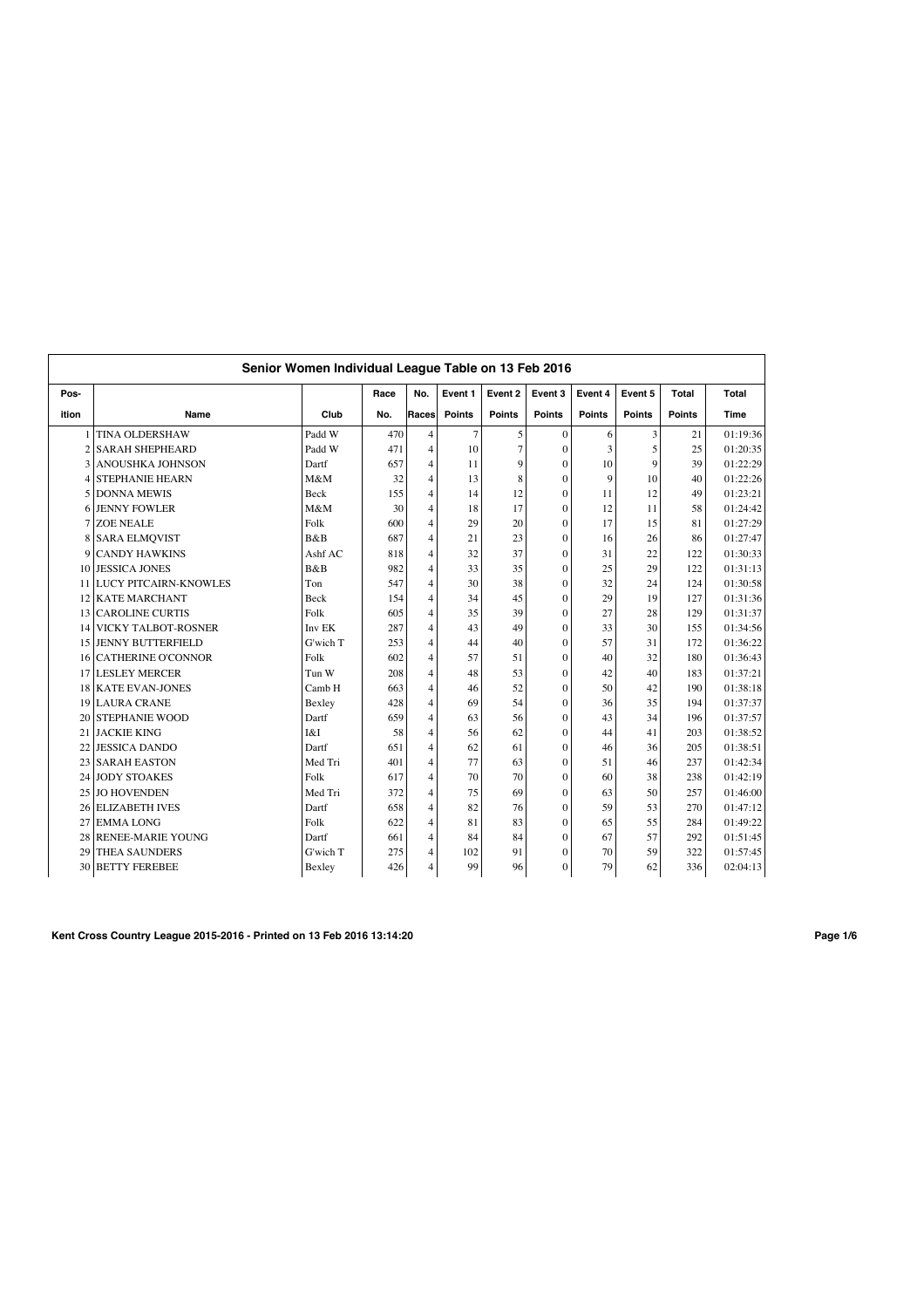|                 |                              | Senior Women Individual League Table on 13 Feb 2016 |      |                |                |               |                |               |                |                  |             |
|-----------------|------------------------------|-----------------------------------------------------|------|----------------|----------------|---------------|----------------|---------------|----------------|------------------|-------------|
| Pos-            |                              |                                                     | Race | No.            | Event 1        | Event 2       | Event 3        | Event 4       | Event 5        | <b>Total</b>     | Total       |
| ition           | Name                         | Club                                                | No.  | Races          | <b>Points</b>  | <b>Points</b> | <b>Points</b>  | <b>Points</b> | <b>Points</b>  | <b>Points</b>    | <b>Time</b> |
| 31              | <b>GERALDINE LEGON</b>       | Bexley                                              | 425  | $\overline{4}$ | 100            | 99            | $\mathbf{0}$   | 80            | 61             | 340              | 02:07:50    |
| 32              | <b>HILARY LOGAN</b>          | G'wich T                                            | 249  | $\overline{4}$ | 106            | 102           | $\overline{0}$ | 82            | 63             | 353              | 02:15:11    |
| 33              | <b>NIAMH BRIDSON-HUBBARD</b> | B&B                                                 | 6094 | 3              | $\overline{c}$ | 1             | $\overline{0}$ | $\mathbf{0}$  | 1              | $\overline{4}$   | 00:55:58    |
| 34              | <b>MARIA HESLOP</b>          | Padd W                                              | 473  | 3              | $\mathbf{0}$   | 4             | $\overline{0}$ | 4             | $\overline{4}$ | 12               | 00:58:15    |
| 35              | <b>CAROLE PENLINGTON</b>     | B&B                                                 | 688  | 3              | 6              | $\mathbf{0}$  | $\theta$       | 7             | $\overline{2}$ | 15               | 00:58:52    |
| 36              | <b>CLAIRE DAY</b>            | Padd W                                              | 472  | 3              | 15             | 13            | $\theta$       | $\theta$      | 8              | 36               | 01:03:53    |
| 37              | PRU CLEMENTS                 | Tun W                                               | 213  | 3              | 16             | 18            | $\theta$       | 15            | $\theta$       | 49               | 01:04:00    |
| 38              | <b>ROSE BAKER</b>            | Camb H                                              | 662  | 3              | 25             | 25            | $\theta$       | 19            | $\theta$       | 69               | 01:06:09    |
| 39              | <b>JILLIAN HOLFORD</b>       | Tun W                                               | 214  | 3              | 28             | $\theta$      | $\theta$       | 26            | 20             | 74               | 01:06:32    |
| 40              | <b>ROSA SAMPSON GEROSKI</b>  | G'wich T                                            | 268  | 3              | 17             | $\theta$      | $\theta$       | 13            | 52             | 82               | 01:08:52    |
| 41              | <b>HARRIET PICKIN</b>        | G'wich T                                            | 277  | 3              | $\mathbf{0}$   | 36            | $\overline{0}$ | 21            | 27             | 84               | 01:07:08    |
| 42              | <b>HANNAH CZARNOWSKI</b>     | Ton                                                 | 6100 | 3              | 39             | 24            | $\theta$       | 34            | $\mathbf{0}$   | 97               | 01:08:32    |
| 43 <sup>1</sup> | <b>MELANIE BURDETT</b>       | <b>Beck</b>                                         | 153  | 3              | 36             | 33            | $\theta$       | 28            | $\theta$       | 97               | 01:08:21    |
| 44              | <b>EMILY MEINS</b>           | Camb H                                              | 669  | 3              | 40             | 44            | $\theta$       | 37            | $\theta$       | 121              | 01:10:24    |
| 45              | <b>MO FAZAKERLEY</b>         | M&M                                                 | 29   | 3              | 51             | $\theta$      | $\theta$       | 47            | 33             | 131              | 01:12:13    |
| 46              | <b>NADJA BROUWER</b>         | G'wich T                                            | 261  | 3              | 58             | 57            | $\theta$       | $\mathbf{0}$  | 37             | 152              | 01:15:28    |
| 47              | <b>SALLY DAWODU-TALABI</b>   | I&I                                                 | 71   | 3              | 54             | 50            | $\theta$       | 49            | $\mathbf{0}$   | 153              | 01:13:19    |
| 48              | <b>LIZZIE CHURCH</b>         | G'wich T                                            | 259  | 3              | 66             | 47            | $\theta$       | 45            | $\overline{0}$ | 158              | 01:13:50    |
| 49              | <b>BECKY DYER</b>            | Ashf AC                                             | 808  | 3              | 76             | 67            | $\theta$       | 53            | $\overline{0}$ | 196              | 01:17:36    |
| 50              | <b>MONICA WHITEFIELD</b>     | Camb H                                              | 674  | 3              | 74             | 64            | $\mathbf{0}$   | 58            | $\overline{0}$ | 196              | 01:17:14    |
| 51              | <b>SUE JAMES</b>             | Padd W                                              | 464  | 3              | 78             | 73            | $\theta$       | $\Omega$      | 56             | 207              | 01:22:48    |
| 52              | <b>CARLY MARTIN</b>          | Camb H                                              | 5294 | 3              | $\mathbf{0}$   | 94            | $\overline{0}$ | 69            | 51             | 214              | 01:23:13    |
| 53              | <b>GEMMA RICHARDSON</b>      | Tun W                                               | 211  | 3              | 83             | 81            | $\theta$       | $\mathbf{0}$  | 54             | 218              | 01:23:35    |
| 54              | <b>EMMA HARKINS</b>          | G'wich T                                            | 248  | 3              | $\mathbf{0}$   | 92            | $\theta$       | 68            | 58             | 218              | 01:24:50    |
| 55              | <b>TINA EKE</b>              | Folk                                                | 603  | 3              | $\mathbf{0}$   | 100           | $\theta$       | 81            | 64             | 245              | 01:39:05    |
| 56              | <b>JANICE WAND</b>           | Bexley                                              | 422  | 3              | 90             | 90            | $\theta$       | 72            | $\theta$       | 252              | 01:25:55    |
| 57              | <b>ANGELA SAUNDERS</b>       | Folk                                                | 613  | 3              | 89             | 95            | $\theta$       | 71            | $\theta$       | 255              | 01:26:31    |
| 58              | <b>JENNY RAYMOND</b>         | Folk                                                | 624  | 3              | 93             | 89            | $\theta$       | 75            | $\theta$       | 257              | 01:27:13    |
| 59              | <b>SAMANTHA WEST</b>         | Folk                                                | 999  | 3              | 97             | 97            | $\overline{0}$ | 73            | $\theta$       | 267              | 01:29:11    |
| 60              | <b>ASHLEY GIBSON</b>         | Ton                                                 | 846  | 2              | $\mathbf{1}$   | $\mathbf{0}$  | $\mathbf{0}$   | $\mathbf{1}$  | $\mathbf{0}$   | $\boldsymbol{2}$ | 00:36:08    |

**Kent Cross Country League 2015-2016 - Printed on 13 Feb 2016 13:14:20 Page 2/6**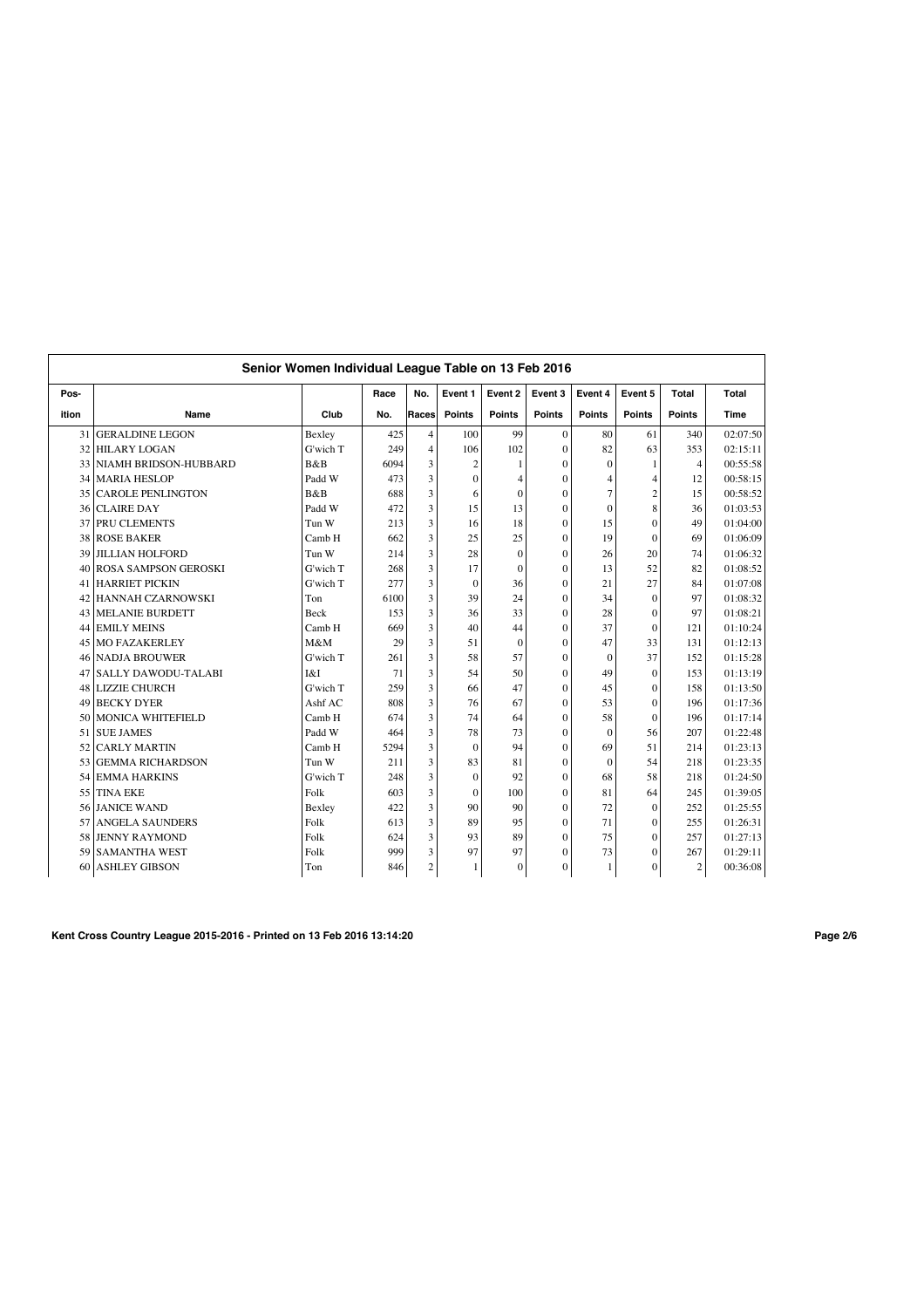|       |                          | Senior Women Individual League Table on 13 Feb 2016 |      |                         |                |                |                  |                |                |              |             |
|-------|--------------------------|-----------------------------------------------------|------|-------------------------|----------------|----------------|------------------|----------------|----------------|--------------|-------------|
| Pos-  |                          |                                                     | Race | No.                     | Event 1        | Event 2        | Event 3          | Event 4        | Event 5        | <b>Total</b> | Total       |
| ition | Name                     | Club                                                | No.  | Races                   | <b>Points</b>  | <b>Points</b>  | Points           | <b>Points</b>  | <b>Points</b>  | Points       | <b>Time</b> |
|       | 61 ELAINE RAYNER         | B&B                                                 | 979  | $\overline{2}$          | $\overline{4}$ | $\overline{c}$ | $\mathbf{0}$     | $\mathbf{0}$   | $\mathbf{0}$   | 6            | 00:39:16    |
| 62    | <b>EMILY GELDER</b>      | Camb H                                              | 665  | $\overline{c}$          | 8              | 6              | $\mathbf{0}$     | $\mathbf{0}$   | $\theta$       | 14           | 00:42:00    |
| 63    | <b>LOUISE KNIGHT</b>     | M&M                                                 | 34   | $\overline{c}$          | 9              | 10             | $\mathbf{0}$     | $\mathbf{0}$   | $\Omega$       | 19           | 00:42:23    |
| 64    | <b>NICOLA SUSANS</b>     | Larkf                                               | 351  | $\overline{2}$          | $\mathbf{0}$   | 14             | $\theta$         | 8              | $\Omega$       | 22           | 00:40:46    |
| 65    | <b>SARAH BELAON</b>      | B&B                                                 | 684  | $\overline{c}$          | $\mathbf{0}$   | 19             | $\Omega$         | $\theta$       | $\overline{7}$ | 26           | 00:42:12    |
| 66    | <b>NIKKI GOODWIN</b>     | Folk                                                | 616  | $\overline{c}$          | 22             | 15             | $\boldsymbol{0}$ | $\overline{0}$ | $\theta$       | 37           | 00:44:23    |
| 67    | <b>KIRANDEEP MARSH</b>   | Ton                                                 | 6087 | $\overline{c}$          | 24             | 16             | $\Omega$         | $\theta$       | $\Omega$       | 40           | 00:44:43    |
| 68    | <b>SAMANTHA LEIGHTON</b> | B&B                                                 | 6093 | $\overline{c}$          | $\mathbf{0}$   | 28             | 0                | 14             | $\theta$       | 42           | 00:42:46    |
| 69    | JENNY NEAL               | <b>B</b> &B                                         | 695  | $\overline{2}$          | $\Omega$       | $\theta$       | $\Omega$         | 22             | 21             | 43           | 00:42:57    |
| 70    | <b>SASHA HOUGHTON</b>    | Ton                                                 | 546  | $\overline{\mathbf{c}}$ | $\Omega$       | 26             | $\Omega$         | 18             | $\Omega$       | 44           | 00:43:17    |
| 71    | <b>MICHEALA CLAY</b>     | Inv EK                                              | 289  | $\overline{c}$          | 23             | 22             | $\boldsymbol{0}$ | $\mathbf{0}$   | $\Omega$       | 45           | 00:44:54    |
| 72    | <b>CATHY GILL</b>        | Tun W                                               | 8123 | $\overline{c}$          | $\Omega$       | $\theta$       | $\Omega$         | 30             | 18             | 48           | 00:43:21    |
| 73    | <b>SARAH DOWLING</b>     | G'wich T                                            | 269  | $\overline{c}$          | $\mathbf{0}$   | $\theta$       | $\Omega$         | 24             | 25             | 49           | 00:43:28    |
| 74    | <b>SOPHIE JOHNSON</b>    | G'wich T                                            | 272  | $\overline{c}$          | $\mathbf{0}$   | 29             | $\theta$         | $\Omega$       | 23             | 52           | 00:44:54    |
|       | <b>75 DAWN SAUNDERS</b>  | Bexley                                              | 462  | $\overline{c}$          | 38             | 41             | $\theta$         | $\theta$       | $\Omega$       | 79           | 00:48:04    |
| 761   | <b>SARAH KENYON</b>      | M&M                                                 | 33   | $\overline{c}$          | 37             | 43             | $\theta$         | $\theta$       | $\theta$       | 80           | 00:48:12    |
| 77    | <b>RACHEL FAGG</b>       | Ton                                                 | 845  | $\overline{c}$          | 41             | $\theta$       | $\theta$         | 41             | $\theta$       | 82           | 00:47:08    |
| 78    | <b>BERNADETTE HARROP</b> | M&M                                                 | 31   | $\overline{c}$          | 50             | $\theta$       | $\theta$         | 35             | $\Omega$       | 85           | 00:47:00    |
| 79    | <b>CLAIRE MCNICOL</b>    | G'wich T                                            | 951  | $\overline{2}$          | $\mathbf{0}$   | 42             | $\theta$         | 52             | $\Omega$       | 94           | 00:47:28    |
| 80    | <b>MATHILDE FORMET</b>   | <b>UKC</b>                                          | 884  | $\overline{c}$          | $\mathbf{0}$   | 58             | $\mathbf{0}$     | 38             | $\Omega$       | 96           | 00:47:25    |
| 81    | <b>ISABEL DICKENSON</b>  | Ashf AC                                             | 804  | $\overline{c}$          | $\mathbf{0}$   | $\theta$       | $\Omega$         | 54             | 44             | 98           | 00:49:11    |
| 82    | <b>LIZZIE WILLIAMS</b>   | G'wich T                                            | 260  | $\overline{c}$          | 52             | 46             | $\Omega$         | $\mathbf{0}$   | $\Omega$       | 98           | 00:49:35    |
| 83    | <b>AMY BROOKS</b>        | M&M                                                 | 6072 | $\overline{2}$          | 53             | 48             | $\theta$         | $\Omega$       | $\Omega$       | 101          | 00:49:47    |
| 84    | <b>CATRIONA WATTS</b>    | Folk                                                | 627  | $\overline{c}$          | 65             | $\theta$       | $\theta$         | 48             | $\theta$       | 113          | 00:49:31    |
| 85    | <b>LYNNE MORGAN</b>      | Dartf                                               | 990  | $\overline{c}$          | 55             | 59             | $\theta$         | $\Omega$       | $\Omega$       | 114          | 00:50:55    |
| 86    | <b>EMMA AVIS</b>         | Ton                                                 | 545  | $\overline{c}$          | 72             | $\overline{0}$ | $\theta$         | $\theta$       | 43             | 115          | 00:52:03    |
| 87    | <b>CAROL TSANG</b>       | Tun W                                               | 209  | $\overline{c}$          | 67             | $\theta$       | $\theta$         | $\theta$       | 48             | 115          | 00:52:23    |
| 88    | <b>KIRSTY WITT</b>       | Bexley                                              | 7066 | $\overline{2}$          | $\mathbf{0}$   | 66             | $\theta$         | 56             | $\Omega$       | 122          | 00:50:12    |
| 89    | <b>ALI CANN</b>          | G'wich T                                            | 238  | $\overline{c}$          | 68             | 55             | $\mathbf{0}$     | $\mathbf{0}$   | $\Omega$       | 123          | 00:51:36    |
|       | 90 LISA REID             | Dartf                                               | 660  | $\overline{\mathbf{c}}$ | 60             | 65             | $\mathbf{0}$     | $\overline{0}$ | $\mathbf{0}$   | 125          | 00:51:35    |

**Kent Cross Country League 2015-2016 - Printed on 13 Feb 2016 13:14:20 Page 3/6**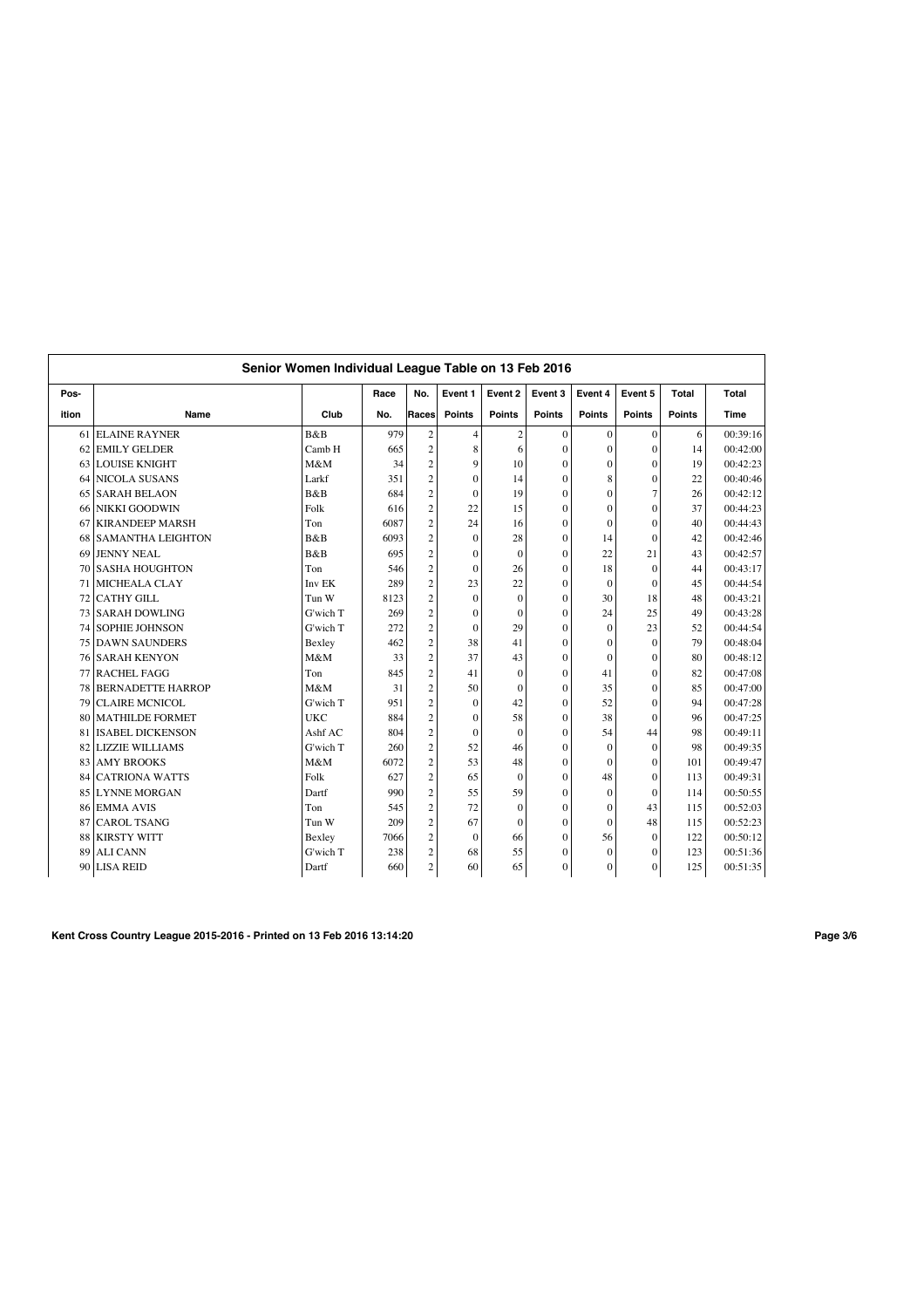|       |                         | Senior Women Individual League Table on 13 Feb 2016 |      |                |               |               |                  |                |               |                |          |
|-------|-------------------------|-----------------------------------------------------|------|----------------|---------------|---------------|------------------|----------------|---------------|----------------|----------|
| Pos-  |                         |                                                     | Race | No.            | Event 1       | Event 2       | Event 3          | Event 4        | Event 5       | Total          | Total    |
| ition | Name                    | Club                                                | No.  | Races          | <b>Points</b> | <b>Points</b> | <b>Points</b>    | <b>Points</b>  | <b>Points</b> | <b>Points</b>  | Time     |
| 91    | <b>MEGAN MALTBY</b>     | <b>UKC</b>                                          | 6099 | $\overline{c}$ | $\mathbf{0}$  | 72            | $\mathbf{0}$     | 55             | $\mathbf{0}$  | 127            | 00:51:11 |
| 92    | <b>ALISON BEARD</b>     | Tun W                                               | 212  | $\overline{c}$ | $\mathbf{0}$  | 71            | $\Omega$         | 62             | $\Omega$      | 133            | 00:51:55 |
| 93    | <b>DONNA MARTIN</b>     | Camb H                                              | 5295 | $\overline{2}$ | $\mathbf{0}$  | 86            | $\theta$         | $\mathbf{0}$   | 49            | 135            | 00:55:01 |
| 94    | <b>NICOLA HOWARD</b>    | <b>Beck</b>                                         | 157  | $\overline{c}$ | 71            | 77            | $\theta$         | $\mathbf{0}$   | $\theta$      | 148            | 00:54:25 |
| 95    | <b>FRANCIS NESTOR</b>   | Camb H                                              | 670  | $\overline{c}$ | 86            | $\Omega$      | $\Omega$         | 66             | $\Omega$      | 152            | 00:54:45 |
| 96    | <b>HELEN FOOKS</b>      | I&I                                                 | 57   | $\overline{c}$ | 79            | 82            | $\Omega$         | $\mathbf{0}$   | $\theta$      | 161            | 00:56:07 |
| 97    | <b>KAREN WARRENER</b>   | Bexley                                              | 958  | $\overline{c}$ | 91            | $\theta$      | $\Omega$         | 77             | $\theta$      | 168            | 00:58:22 |
| 98    | <b>BARBARA OCKENDEN</b> | I&I                                                 | 50   | $\overline{c}$ | 85            | 88            | $\Omega$         | $\mathbf{0}$   | $\theta$      | 173            | 00:57:47 |
| 99    | <b>STEPHANIE DANN</b>   | Dartf                                               | 654  | $\overline{c}$ | 101           | $\mathbf{0}$  | $\theta$         | 74             | $\theta$      | 175            | 01:00:00 |
| 100   | <b>JENNY CHANDLER</b>   | Med Tri                                             | 373  | $\overline{c}$ | 88            | 87            | $\boldsymbol{0}$ | $\mathbf{0}$   | $\mathbf{0}$  | 175            | 00:58:20 |
| 101   | <b>MARIA MACDONALD</b>  | Camb H                                              | 667  | $\overline{c}$ | 87            | 93            | $\theta$         | $\mathbf{0}$   | $\theta$      | 180            | 00:59:28 |
| 102   | <b>JEANETTE GILES</b>   | I&I                                                 | 60   | $\overline{c}$ | 107           | $\mathbf{0}$  | $\theta$         | 83             | $\theta$      | 190            | 01:16:33 |
| 103   | <b>CAROLYN TUSTIN</b>   | Beck                                                | 158  | $\overline{c}$ | 94            | 98            | $\Omega$         | $\mathbf{0}$   | $\Omega$      | 192            | 01:02:38 |
| 104   | <b>CHLOE BIRD</b>       | Ton                                                 | 6102 | $\mathbf{1}$   | $\mathbf{0}$  | $\theta$      | $\theta$         | $\overline{2}$ | $\theta$      | $\overline{c}$ | 00:18:24 |
| 105   | <b>NICOLE TAYLOR</b>    | Ton                                                 | 549  | 1              | 3             | $\theta$      | $\Omega$         | $\theta$       | $\Omega$      | 3              | 00:19:20 |
| 106   | <b>CAROLINE FORD</b>    | Camb H                                              | 664  | $\mathbf{1}$   | $\theta$      | 3             | $\theta$         | $\theta$       | $\theta$      | 3              | 00:19:45 |
| 107   | <b>SHAUNA PAICE</b>     | Ton                                                 | 6101 | 1              | $\mathbf{0}$  | $\theta$      | $\theta$         | 5              | $\theta$      | 5              | 00:18:46 |
| 108   | <b>AMY OLD</b>          | Inv <sub>EK</sub>                                   | 6077 | 1              | 5             | $\theta$      | $\theta$         | $\overline{0}$ | $\theta$      | 5              | 00:20:31 |
| 109   | <b>LUCY MARLOW</b>      | Camb H                                              | 668  | 1              | $\mathbf{0}$  | $\theta$      | $\theta$         | $\overline{0}$ | 6             | 6              | 00:20:01 |
| 110   | <b>REBECCA WILBY</b>    | Dartf                                               | 652  | 1              | $\mathbf{0}$  | 11            | $\mathbf{0}$     | $\overline{0}$ | $\theta$      | 11             | 00:21:05 |
| 111   | <b>SOPHIE KELLEHER</b>  | B&B                                                 | 983  | 1              | 12            | $\mathbf{0}$  | $\mathbf{0}$     | $\overline{0}$ | $\mathbf{0}$  | 12             | 00:21:40 |
|       | 112 LAURA PORTWAY       | Camb H                                              | 8125 | 1              | $\mathbf{0}$  | $\mathbf{0}$  | $\mathbf{0}$     | $\mathbf{0}$   | 13            | 13             | 00:20:57 |
| 113   | <b>CARA OLIVER</b>      | Camb H                                              | 671  | 1              | $\mathbf{0}$  | $\mathbf{0}$  | $\Omega$         | $\mathbf{0}$   | 14            | 14             | 00:21:27 |
| 114   | <b>MELODY KANE</b>      | B&B                                                 | 693  | 1              | $\mathbf{0}$  | $\theta$      | $\theta$         | $\mathbf{0}$   | 16            | 16             | 00:21:36 |
| 115   | <b>MELISSA BERRY</b>    | Ton                                                 | 6103 | 1              | $\mathbf{0}$  | $\theta$      | $\theta$         | $\overline{0}$ | 17            | 17             | 00:21:46 |
| 116   | <b>VIKKI VOYSEY</b>     | G'wich T                                            | 236  | 1              | 19            | $\mathbf{0}$  | $\theta$         | $\overline{0}$ | $\theta$      | 19             | 00:22:19 |
| 117   | <b>LISA MAY</b>         | B&B                                                 | 980  | 1              | $\Omega$      | $\theta$      | $\theta$         | 20             | $\theta$      | 20             | 00:20:47 |
|       | 118 SARAH BAILEY        | Tun W                                               | 215  | 1              | 20            | $\theta$      | $\Omega$         | $\theta$       | $\theta$      | 20             | 00:22:27 |
| 119   | <b>HELEN WHEELER</b>    | S.Kent                                              | 944  | 1              | $\mathbf{0}$  | 21            | $\theta$         | $\theta$       | $\theta$      | 21             | 00:21:59 |
|       | 120 KIM HOWES           | Swale                                               | 47   | 1              | $\mathbf{0}$  | $\mathbf{0}$  | $\mathbf{0}$     | 23             | $\theta$      | 23             | 00:20:54 |

**Kent Cross Country League 2015-2016 - Printed on 13 Feb 2016 13:14:20 Page 4/6**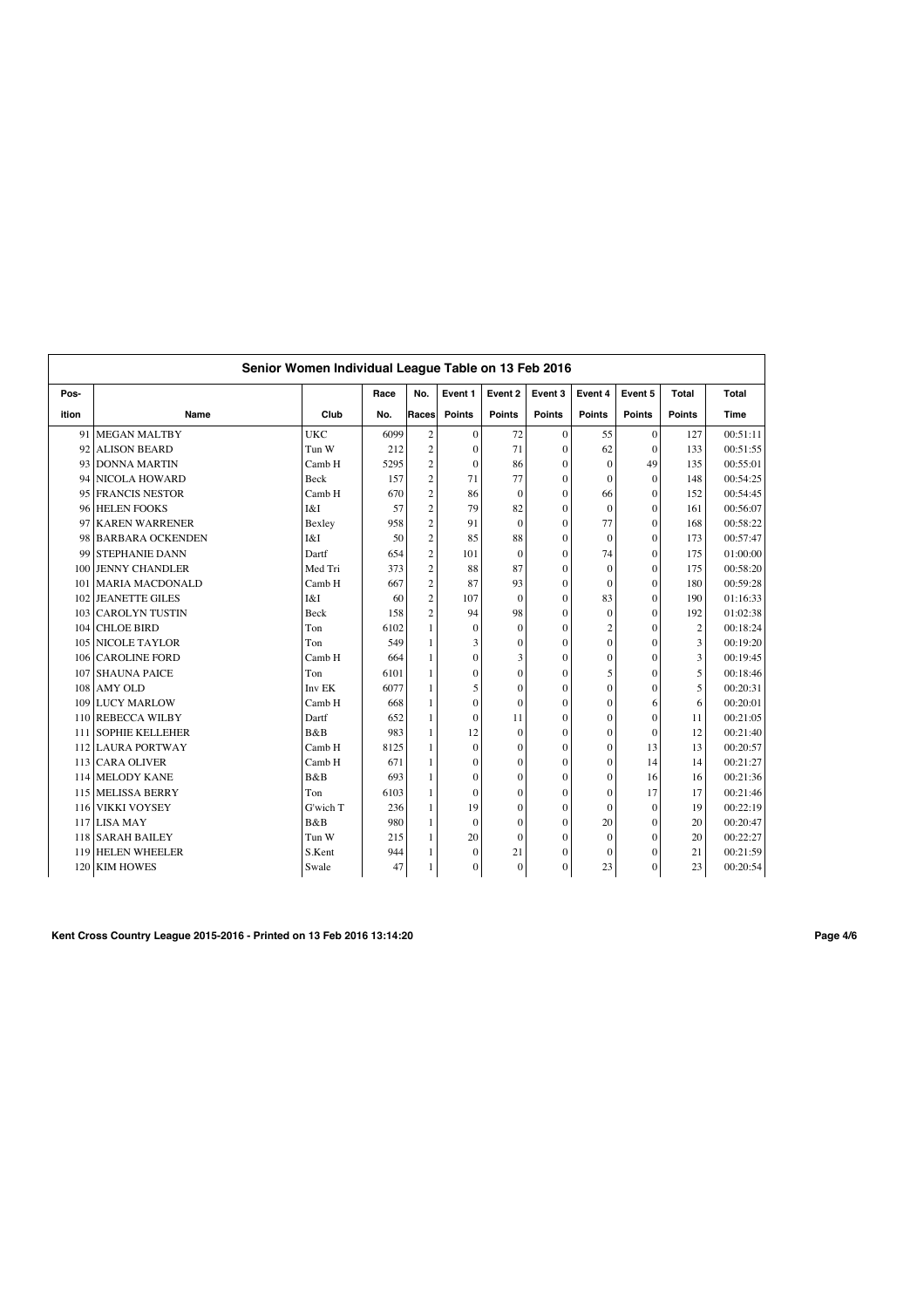|       |                           | Senior Women Individual League Table on 13 Feb 2016 |      |       |                  |                |                  |                |               |               |          |
|-------|---------------------------|-----------------------------------------------------|------|-------|------------------|----------------|------------------|----------------|---------------|---------------|----------|
| Pos-  |                           |                                                     | Race | No.   | Event 1          | Event 2        | Event 3          | Event 4        | Event 5       | Total         | Total    |
| ition | Name                      | Club                                                | No.  | Races | <b>Points</b>    | <b>Points</b>  | <b>Points</b>    | <b>Points</b>  | <b>Points</b> | <b>Points</b> | Time     |
| 121   | SHELLEY JONES             | G'wich T                                            | 952  | 1     | 26               | $\mathbf{0}$   | $\mathbf{0}$     | $\mathbf{0}$   | $\mathbf{0}$  | 26            | 00:23:11 |
| 122   | <b>LORNA CLOWES</b>       | B&B                                                 | 7065 | 1     | $\mathbf{0}$     | 27             | $\theta$         | $\overline{0}$ | $\Omega$      | 27            | 00:22:41 |
| 123   | <b>CHARLOTTE HARWOOD</b>  | M&M                                                 | 6074 | 1     | 27               | $\mathbf{0}$   | $\theta$         | $\mathbf{0}$   | $\theta$      | 27            | 00:23:14 |
| 124   | <b>SALLY KYLE</b>         | Dartf RR                                            | 337  | 1     | $\mathbf{0}$     | 30             | $\theta$         | $\overline{0}$ | $\theta$      | 30            | 00:22:49 |
| 125   | <b>WENDY PROWSSE</b>      | Bexley                                              | 7056 | 1     | $\mathbf{0}$     | 31             | $\theta$         | $\overline{0}$ | $\theta$      | 31            | 00:22:55 |
| 126   | <b>DANIELLE CRITCHLEY</b> | B&B                                                 | 686  | 1     | 31               | $\overline{0}$ | $\theta$         | $\overline{0}$ | $\theta$      | 31            | 00:23:33 |
| 127   | <b>TASMINDER MARSH</b>    | Ton                                                 | 5281 | 1     | $\mathbf{0}$     | 32             | $\Omega$         | $\mathbf{0}$   | $\theta$      | 32            | 00:22:57 |
| 128   | <b>KIMBERLEY DEENEY</b>   | Tun W                                               | 7075 | 1     | $\mathbf{0}$     | 34             | $\theta$         | $\mathbf{0}$   | $\Omega$      | 34            | 00:23:06 |
| 129   | <b>BRIONY WALSH</b>       | Ashf AC                                             | 807  | 1     | $\mathbf{0}$     | $\mathbf{0}$   | $\mathbf{0}$     | 39             | $\theta$      | 39            | 00:22:17 |
| 130   | <b>JANE PENDERED</b>      | Weald Tri                                           | 121  | 1     | $\mathbf{0}$     | $\mathbf{0}$   | $\boldsymbol{0}$ | $\mathbf{0}$   | 39            | 39            | 00:24:34 |
| 131   | MICHELLE LI               | Med Tri                                             | 385  | 1     | 42               | $\mathbf{0}$   | $\Omega$         | $\overline{0}$ | $\theta$      | 42            | 00:24:38 |
| 132   | <b>ALICE LANGTON</b>      | Beck                                                | 161  | 1     | 45               | $\overline{0}$ | $\theta$         | $\overline{0}$ | $\theta$      | 45            | 00:24:52 |
| 133   | <b>NINA RIDGE</b>         | Ton                                                 | 548  | 1     | $\mathbf{0}$     | $\theta$       | $\theta$         | $\overline{0}$ | 45            | 45            | 00:25:33 |
| 134   | <b>EMMA MITCHELL</b>      | <b>Beck</b>                                         | 156  | 1     | 47               | $\theta$       | $\theta$         | $\overline{0}$ | $\theta$      | 47            | 00:24:55 |
|       | 135 SUE COOPER            | Inv EK                                              | 288  | 1     | $\mathbf{0}$     | $\overline{0}$ | $\theta$         | $\overline{0}$ | 47            | 47            | 00:25:54 |
| 136   | <b>TERESA AREVALO</b>     | G'wich T                                            | 274  | 1     | 49               | $\theta$       | $\theta$         | $\overline{0}$ | $\Omega$      | 49            | 00:25:02 |
| 137   | <b>JODIE JACKMAN</b>      | S.Kent                                              | 943  | 1     | 59               | $\theta$       | $\theta$         | $\overline{0}$ | $\theta$      | 59            | 00:25:38 |
| 138   | <b>CLAIRE WILKINS</b>     | M&M                                                 | 7067 | 1     | $\mathbf{0}$     | 60             | $\theta$         | $\mathbf{0}$   | $\theta$      | 60            | 00:25:38 |
| 139   | <b>SARAH COLVELLY</b>     | Bexley                                              | 8129 | 1     | $\boldsymbol{0}$ | $\mathbf{0}$   | $\theta$         | $\overline{0}$ | 60            | 60            | 00:31:18 |
| 140   | <b>KEREN HOLLANDS</b>     | <b>UKC</b>                                          | 883  | 1     | $\mathbf{0}$     | $\overline{0}$ | $\overline{0}$   | 61             | $\mathbf{0}$  | 61            | 00:24:36 |
| 141   | <b>MELANIE CARLEY</b>     | Inv EK                                              | 320  | 1     | 61               | $\mathbf{0}$   | $\Omega$         | $\mathbf{0}$   | $\theta$      | 61            | 00:25:47 |
| 142   | <b>LAURA SWAN</b>         | <b>UKC</b>                                          | 8122 | 1     | $\mathbf{0}$     | $\theta$       | $\theta$         | 64             | $\theta$      | 64            | 00:25:29 |
| 143   | <b>CARRIE HITCHMAN</b>    | Larkf                                               | 355  | 1     | 64               | $\theta$       | $\Omega$         | $\mathbf{0}$   | $\theta$      | 64            | 00:26:16 |
| 144   | <b>LOTTIE CURTIS</b>      | Larkf                                               | 354  | 1     | $\mathbf{0}$     | 68             | $\theta$         | $\theta$       | $\theta$      | 68            | 00:26:36 |
| 145   | <b>SIOBHAN BROWNE</b>     | Tun W                                               | 993  | 1     | 73               | $\overline{0}$ | $\theta$         | $\overline{0}$ | $\theta$      | 73            | 00:27:06 |
| 146   | <b>SAMANTHA JUDD</b>      | Weald Tri                                           | 5298 | 1     | $\mathbf{0}$     | 74             | $\theta$         | $\overline{0}$ | $\theta$      | 74            | 00:27:25 |
| 147   | PAULA NUNN                | <b>RRM</b>                                          | 7052 | 1     | $\mathbf{0}$     | 75             | $\Omega$         | $\overline{0}$ | $\Omega$      | 75            | 00:27:28 |
| 148   | <b>ELEANOR WINCH</b>      | Bexley                                              | 6083 | 1     | $\mathbf{0}$     | $\overline{0}$ | $\theta$         | 76             | $\theta$      | 76            | 00:27:23 |
| 149   | <b>KATE PINNEGAR</b>      | Ashf AC                                             | 7061 | 1     | $\boldsymbol{0}$ | 78             | $\boldsymbol{0}$ | $\mathbf{0}$   | $\theta$      | 78            | 00:27:48 |
|       | 150 KERRIE ROSTEK         | Dartf RR                                            | 8124 | 1     | $\mathbf{0}$     | $\mathbf{0}$   | $\mathbf{0}$     | 78             | $\mathbf{0}$  | 78            | 00:28:21 |

**Kent Cross Country League 2015-2016 - Printed on 13 Feb 2016 13:14:20 Page 5/6**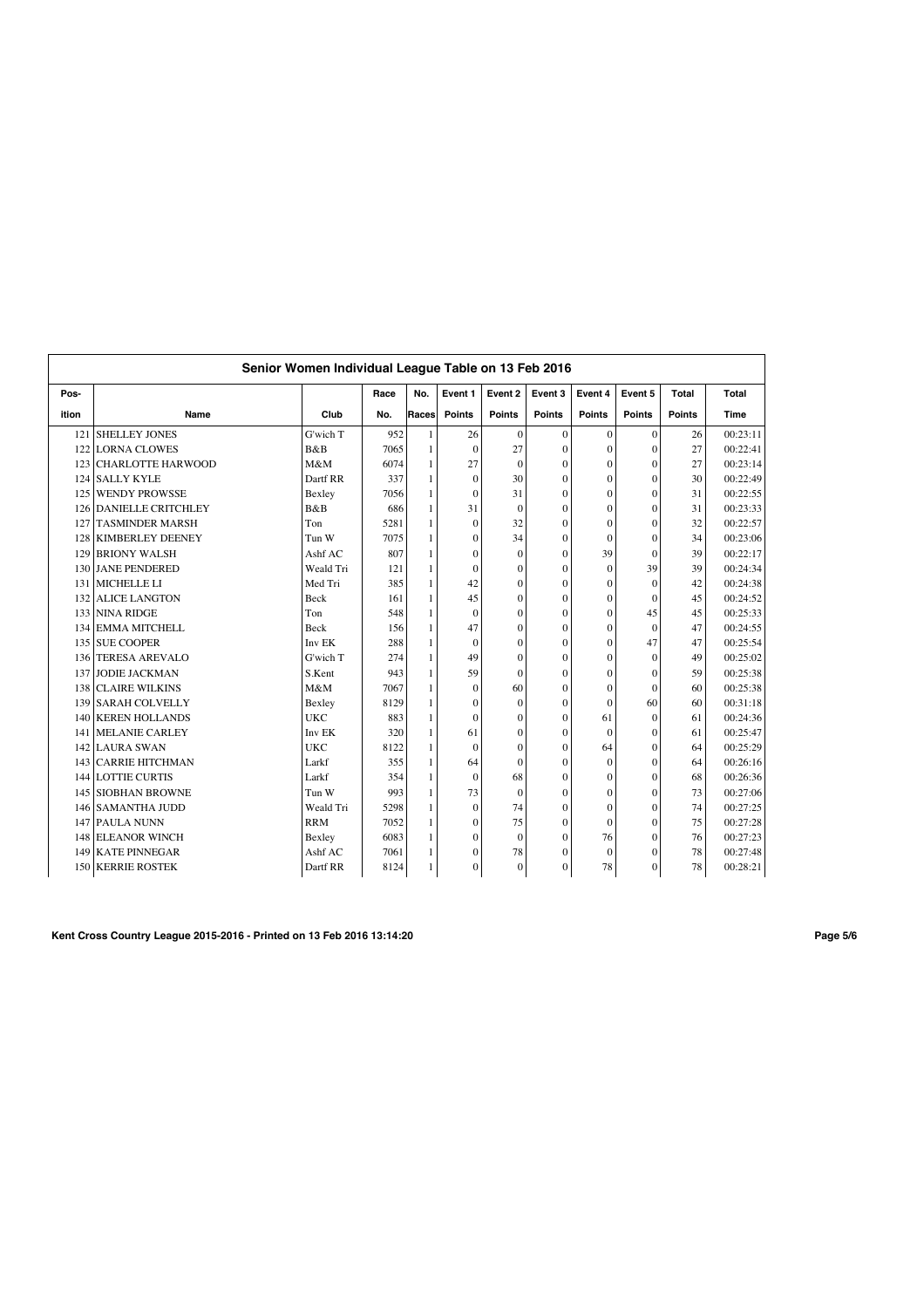| Senior Women Individual League Table on 13 Feb 2016 |                       |            |      |       |          |          |               |               |          |               |              |  |  |
|-----------------------------------------------------|-----------------------|------------|------|-------|----------|----------|---------------|---------------|----------|---------------|--------------|--|--|
| Pos-                                                |                       |            | Race | No.   | Event 1  | Event 2  | Event 3       | Event 4       | Event 5  | Total         | <b>Total</b> |  |  |
| ition                                               | Name                  | Club       | No.  | Races | Points   | Points   | <b>Points</b> | <b>Points</b> | Points   | <b>Points</b> | Time         |  |  |
|                                                     | 151 NICOLA STENNING   | Weald Tri  | 5297 |       | $\Omega$ | 79       | $\Omega$      | $\Omega$      | $\Omega$ | 79            | 00:28:01     |  |  |
|                                                     | 152 ANNA JORDANOUS    | <b>RRM</b> | 7051 |       |          | 80       | $\mathbf{0}$  | $\Omega$      | $\Omega$ | 80            | 00:28:01     |  |  |
|                                                     | 153 GAIL TURBUTT      | Folk       | 601  |       | 80       | $\Omega$ | $\mathbf{0}$  | $\Omega$      | $\Omega$ | 80            | 00:28:08     |  |  |
|                                                     | 154 JULIA BRACEWELL   | Larkf      | 353  |       | $\Omega$ | 85       | $\mathbf{0}$  | $\Omega$      | $\theta$ | 85            | 00:28:28     |  |  |
|                                                     | 155 BETH GRAINGER     | Med Tri    | 398  |       | 92       | $\Omega$ | $\mathbf{0}$  | $\Omega$      | $\theta$ | 92            | 00:30:31     |  |  |
|                                                     | 156 JACQUELINE RIDOUT | Dartf RR   | 5252 |       | 95       | $\Omega$ | $\Omega$      | $\Omega$      | $\Omega$ | 95            | 00:30:52     |  |  |
|                                                     | 157 DAWN DOBBERSON    | Bexley     | 424  |       | 96       | $\Omega$ | $\theta$      | $\Omega$      | $\Omega$ | 96            | 00:30:53     |  |  |
|                                                     | 158 JOANNE ROE        | Bexley     | 932  |       | 98       | $\Omega$ | $\theta$      | $\Omega$      |          | 98            | 00:32:30     |  |  |
|                                                     | 159 FAY ORAM          | I&I        | 81   |       | $\Omega$ | 101      | $\mathbf{0}$  | $\Omega$      | $\theta$ | 101           | 00:35:10     |  |  |
|                                                     | 160 TAMARA WALTHO     | G'wich T   | 273  |       | 103      | $\Omega$ | $\mathbf{0}$  | $\Omega$      | $\theta$ | 103           | 00:33:00     |  |  |
|                                                     | 161 CLAIRE WARD       | I&I        | 52   |       | 104      | $\theta$ | $\mathbf{0}$  | $\Omega$      | $\theta$ | 104           | 00:33:22     |  |  |
|                                                     | 162 TRACEY HUNTER     | Bexley     | 430  |       | 105      | $\theta$ | $\mathbf{0}$  | $\Omega$      | $\Omega$ | 105           | 00:33:36     |  |  |

**Kent Cross Country League 2015-2016 - Printed on 13 Feb 2016 13:14:20 Page 6/6**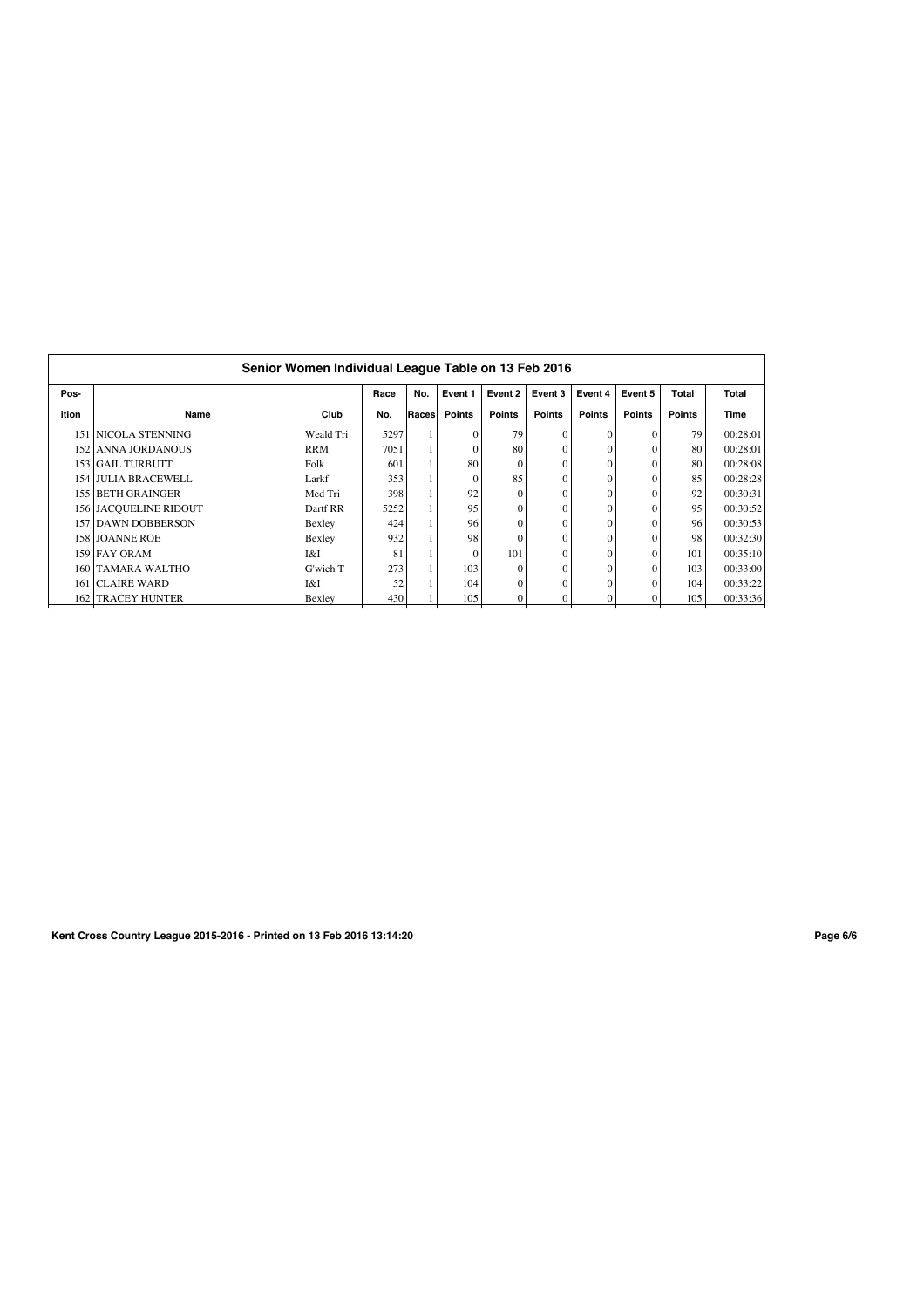|                 | Veteran Men Individual League Table on 13 Feb 2016 |           |              |                |                |                |               |                |                |               |          |  |
|-----------------|----------------------------------------------------|-----------|--------------|----------------|----------------|----------------|---------------|----------------|----------------|---------------|----------|--|
| Pos-            |                                                    |           | Race         | No.            | Event 1        | Event 2        | Event 3       | Event 4        | Event 5        | Total         | Total    |  |
| ition           | Name                                               | Club      | No.          | Races          | <b>Points</b>  | <b>Points</b>  | <b>Points</b> | <b>Points</b>  | <b>Points</b>  | <b>Points</b> | Time     |  |
|                 | <b>RICHARD NEWSOME</b>                             | S.Kent    | 939          | $\overline{4}$ | $\sqrt{2}$     | $\overline{c}$ | $\mathbf{2}$  | $\mathbf{0}$   | $\mathbf{1}$   | 7             | 02:18:23 |  |
|                 | <b>GRAEME SAKER</b>                                | Ton       | 569          | 4              | 3              | $\overline{4}$ | 5             | $\mathbf{0}$   | $\overline{7}$ | 19            | 02:23:17 |  |
|                 | <b>ANDREW HOWEY</b>                                | Tun W     | 201          | 4              | $\overline{4}$ | 5              | 3             | $\mathbf{0}$   | 9              | 21            | 02:24:07 |  |
| 4               | <b>DAVID READER</b>                                | Camb H    | 168          | 4              | 6              | 6              | 6             | $\mathbf{0}$   | 10             | 28            | 02:26:19 |  |
| 5               | <b>CRAIG CHAPMAN</b>                               | Tun W     | 205          | $\overline{4}$ | 9              | 14             | 7             | $\Omega$       | $\overline{4}$ | 34            | 02:28:24 |  |
| 6               | <b>DAVID WEEKES</b>                                | Folk      | 630          | $\overline{4}$ | 10             | 10             | 8             | $\overline{0}$ | 8              | 36            | 02:28:58 |  |
|                 | <b>STEVE THROSSELL</b>                             | Larkf     | 343          | $\overline{4}$ | 11             | 8              | $\mathbf Q$   | $\overline{0}$ | 13             | 41            | 02:30:21 |  |
| 8               | <b>TONY DUREY</b>                                  | Dartf     | 824          | 4              | 15             | 13             | 12            | $\theta$       | 14             | 54            | 02:32:41 |  |
| 9               | <b>ADAM STYLES</b>                                 | Ton       | 571          | $\overline{4}$ | 17             | 9              | 11            | $\theta$       | 20             | 57            | 02:33:54 |  |
| 10              | <b>REUBEN BURFORD</b>                              | Dartf     | 837          | $\overline{4}$ | 12             | 18             | 16            | $\theta$       | 11             | 57            | 02:33:51 |  |
| 11              | <b>MARTIN TAYLOR</b>                               | Padd W    | 465          | 4              | 19             | 16             | 13            | $\overline{0}$ | 19             | 67            | 02:35:56 |  |
| 12              | <b>GARETH WILLIAMS</b>                             | M&M       | $\mathbf{1}$ | $\overline{4}$ | 28             | 17             | 26            | $\mathbf{0}$   | 26             | 97            | 02:41:16 |  |
| 13 <sup>1</sup> | <b>MARK PITCAIRN-KNOWLES</b>                       | Ton       | 565          | $\overline{4}$ | 34             | 25             | 21            | $\mathbf{0}$   | 21             | 101           | 02:41:25 |  |
| 14              | <b>DANIEL WITT</b>                                 | S'oaks AC | 847          | 4              | 29             | 30             | 25            | $\mathbf{0}$   | 23             | 107           | 02:41:33 |  |
| 15              | <b>CHRIS DESMOND</b>                               | S'oaks AC | 5270         | $\overline{4}$ | 35             | 32             | 27            | $\theta$       | 24             | 118           | 02:43:13 |  |
| 16              | <b>JAMES GRAHAM</b>                                | S'oaks AC | 848          | $\overline{4}$ | 26             | 23             | 34            | $\theta$       | 50             | 133           | 02:45:49 |  |
| 17              | <b>SIMON NEVILLE</b>                               | G'wich T  | 271          | 4              | 37             | 33             | 35            | $\theta$       | 28             | 133           | 02:45:59 |  |
| 18              | <b>DEREK GEORGE</b>                                | I&I       | 56           | $\overline{4}$ | 46             | 31             | 37            | $\theta$       | 27             | 141           | 02:46:44 |  |
| 19              | <b>STEVE PAIRMAN</b>                               | B&B       | 5263         | 4              | 44             | 37             | 39            | $\overline{0}$ | 34             | 154           | 02:47:55 |  |
| 20              | <b>MARK PYWELL</b>                                 | I&I       | 65           | $\overline{4}$ | 45             | 42             | 47            | $\mathbf{0}$   | 38             | 172           | 02:51:14 |  |
| 21              | <b>ALAN BLACK</b>                                  | Camb H    | 182          | $\overline{4}$ | 56             | 47             | 38            | $\mathbf{0}$   | 33             | 174           | 02:50:32 |  |
| 22              | <b>ANDY LAWES</b>                                  | B&B       | 742          | $\overline{4}$ | 50             | 38             | 43            | $\overline{0}$ | 49             | 180           | 02:52:00 |  |
| 23              | <b>CLEM DIXON</b>                                  | Camb H    | 163          | $\overline{4}$ | 65             | 56             | 51            | $\mathbf{0}$   | 30             | 202           | 02:55:06 |  |
| 24              | <b>GEOFF TURNER</b>                                | Tun W     | 195          | $\overline{4}$ | 59             | 60             | 52            | $\mathbf{0}$   | 35             | 206           | 02:55:36 |  |
| 25              | <b>MICHAEL RUSSELL</b>                             | Tun W     | 191          | $\overline{4}$ | 72             | 66             | 55            | $\theta$       | 42             | 235           | 02:59:56 |  |
| 26              | <b>DARREN HARGER</b>                               | I&I       | 54           | $\overline{4}$ | 60             | 68             | 70            | $\theta$       | 48             | 246           | 03:00:58 |  |
| 27              | <b>GARY JONES</b>                                  | Weald Tri | 128          | $\overline{4}$ | 67             | 58             | 64            | $\overline{0}$ | 57             | 246           | 03:01:15 |  |
| 28              | <b>ANDY PAGE</b>                                   | Tun W     | 4098         | $\overline{4}$ | 70             | 74             | 53            | $\overline{0}$ | 58             | 255           | 03:03:12 |  |
| 29              | <b>ANDREW ARCHER</b>                               | I&I       | 48           | $\overline{4}$ | 89             | 75             | 59            | $\mathbf{0}$   | 36             | 259           | 03:04:24 |  |
|                 | 30 JON IVES                                        | Dartf     | 839          | 4              | 78             | 78             | 72            | $\overline{0}$ | 41             | 269           | 03:05:24 |  |

**Kent Cross Country League 2015-2016 - Printed on 13 Feb 2016 14:07:49 Page 1/6**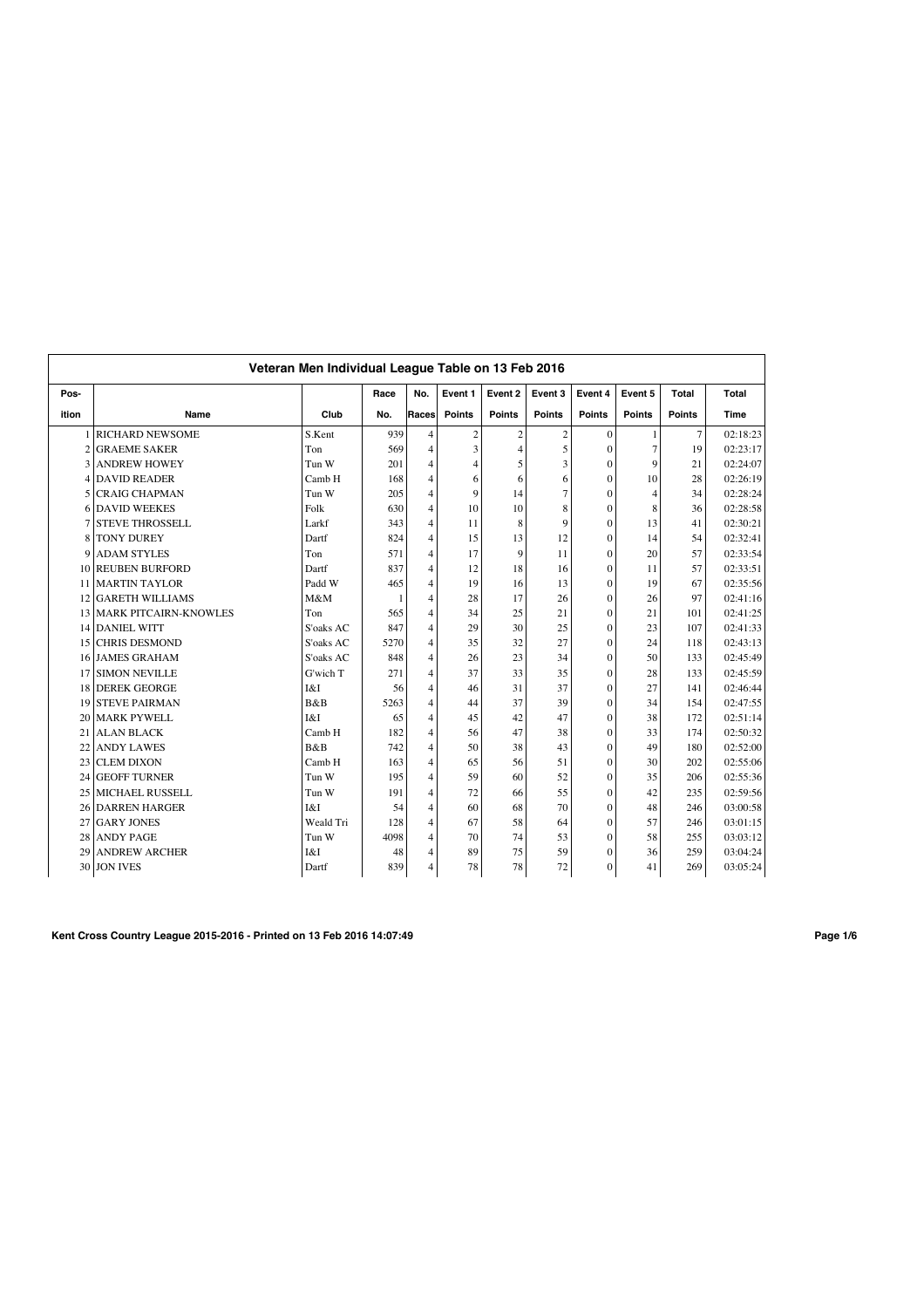|       |                          | Veteran Men Individual League Table on 13 Feb 2016 |      |                |               |                |               |                |               |               |             |
|-------|--------------------------|----------------------------------------------------|------|----------------|---------------|----------------|---------------|----------------|---------------|---------------|-------------|
| Pos-  |                          |                                                    | Race | No.            | Event 1       | Event 2        | Event 3       | Event 4        | Event 5       | <b>Total</b>  | Total       |
| ition | Name                     | Club                                               | No.  | Races          | <b>Points</b> | <b>Points</b>  | <b>Points</b> | <b>Points</b>  | <b>Points</b> | <b>Points</b> | <b>Time</b> |
| 31    | <b>ALUN RODGERS</b>      | M&M                                                | 10   | $\overline{4}$ | 80            | 83             | 69            | $\mathbf{0}$   | 46            | 278           | 03:05:59    |
| 32    | <b>JASON BROWNE</b>      | Dartf                                              | 840  | $\overline{4}$ | 93            | 88             | 75            | $\mathbf{0}$   | 52            | 308           | 03:14:18    |
|       | 33 PAUL BROWNING         | Beck                                               | 133  | $\overline{4}$ | 85            | 82             | 81            | $\mathbf{0}$   | 60            | 308           | 03:11:54    |
| 34    | <b>ANDREW SMALL</b>      | Beck                                               | 139  | $\overline{4}$ | 90            | 92             | 86            | $\mathbf{0}$   | 63            | 331           | 03:21:51    |
| 35    | <b>GRAHAME EKE</b>       | Folk                                               | 604  | $\overline{4}$ | 103           | 98             | 92            | $\overline{0}$ | 66            | 359           | 03:39:13    |
| 36    | <b>ANDREW MERCER</b>     | Ton                                                | 563  | 3              | $\mathbf{1}$  | $\mathbf{1}$   |               | $\overline{0}$ | $\Omega$      | 3             | 01:42:54    |
| 37    | <b>LEE MCMEEKIN</b>      | M&M                                                | 5266 | 3              | 5             | $\overline{7}$ | $\mathbf{0}$  | $\mathbf{0}$   | 5             | 17            | 01:50:45    |
| 38    | <b>CHRISTIAN POULTON</b> | Camb H                                             | 164  | 3              | $\mathbf{0}$  | 11             | 10            | $\overline{0}$ | 12            | 33            | 01:53:19    |
| 39    | <b>STEVE KEYWOOD</b>     | Ton                                                | 576  | 3              | 21            | 15             | 14            | $\mathbf{0}$   | $\Omega$      | 50            | 01:57:35    |
| 40    | <b>KEVIN WILLIAMS</b>    | Ashf AC                                            | 803  | 3              | 24            | 19             | 18            | $\overline{0}$ | $\mathbf{0}$  | 61            | 01:59:39    |
| 41    | <b>MATT CLEMENTS</b>     | Tun W                                              | 995  | 3              | 23            | 20             | 19            | $\mathbf{0}$   | $\theta$      | 62            | 01:59:40    |
| 42    | <b>SIMON WHITAKER</b>    | Tun W                                              | 5269 | 3              | 25            | 21             | 20            | $\mathbf{0}$   | $\theta$      | 66            | 02:00:22    |
| 43    | <b>DOM FIORE</b>         | Camb H                                             | 5271 | 3              | 27            | $\theta$       | 29            | $\theta$       | 15            | 71            | 01:56:25    |
| 44    | <b>JOHN CREANE</b>       | S.Kent                                             | 938  | 3              | 30            | 26             | $\theta$      | $\theta$       | 17            | 73            | 02:01:32    |
| 45    | <b>ANDREW NOBLE</b>      | Folk                                               | 606  | 3              | 32            | 22             | 33            | $\overline{0}$ | $\theta$      | 87            | 02:03:22    |
| 46    | <b>JOHN RIDGE</b>        | Ton                                                | 568  | 3              | 38            | 34             | 32            | $\theta$       | $\Omega$      | 104           | 02:05:04    |
| 47    | PETE RIDER               | Folk                                               | 620  | 3              | 43            | $\theta$       | 46            | $\mathbf{0}$   | 22            | 111           | 02:02:36    |
| 48    | <b>ALAN NEWMAN</b>       | Padd W                                             | 463  | 3              | 52            | 29             | $\mathbf{0}$  | $\mathbf{0}$   | 32            | 113           | 02:06:59    |
| 49    | <b>ANDREW JOAD</b>       | Tun W                                              | 203  | 3              | 53            | 44             | $\mathbf{0}$  | $\mathbf{0}$   | 29            | 126           | 02:08:49    |
| 50    | <b>JON HUNTER</b>        | Bexley                                             | 459  | 3              | 51            | 50             | $\mathbf{0}$  | $\overline{0}$ | 39            | 140           | 02:11:08    |
| 51    | <b>DUNCAN RALPH</b>      | Ton                                                | 566  | 3              | 63            | $\theta$       | 68            | $\mathbf{0}$   | 43            | 174           | 02:11:18    |
| 52    | <b>ADRIAN DONNELLY</b>   | M&M                                                | 14   | 3              | 57            | 57             | 65            | $\mathbf{0}$   | $\Omega$      | 179           | 02:14:57    |
| 53    | <b>DARREN CREW</b>       | Folk                                               | 614  | 3              | 75            | 70             | $\theta$      | $\mathbf{0}$   | 40            | 185           | 02:17:05    |
| 54    | <b>NICHOLAS CORRY</b>    | B&B                                                | 985  | 3              | 62            | 62             | 61            | $\overline{0}$ | $\Omega$      | 185           | 02:16:01    |
| 55    | MICHAEL TULL             | Tun W                                              | 193  | 3              | 58            | 69             | 62            | $\overline{0}$ | $\theta$      | 189           | 02:17:03    |
| 56    | <b>IAN CRAWLEY</b>       | Ton                                                | 557  | 3              | 71            | 67             | 63            | $\overline{0}$ | $\theta$      | 201           | 02:18:23    |
| 57    | <b>IAN TAYLOR</b>        | B&B                                                | 757  | 3              | 64            | 73             | 66            | $\overline{0}$ | $\theta$      | 203           | 02:18:56    |
| 58    | <b>MARK ASHBY</b>        | Camb H                                             | 5259 | 3              | 81            | 72             | $\mathbf{0}$  | $\mathbf{0}$   | 51            | 204           | 02:20:30    |
| 59    | <b>CHARLES WHITMORE</b>  | Ton                                                | 575  | 3              | 86            | $\overline{0}$ | 76            | $\mathbf{0}$   | 59            | 221           | 02:19:21    |
| 60    | <b>PETER HADLEY</b>      | Camb H                                             | 179  | 3              | 87            | $\overline{0}$ | 85            | $\overline{0}$ | 62            | 234           | 02:23:54    |

**Kent Cross Country League 2015-2016 - Printed on 13 Feb 2016 14:07:49 Page 2/6**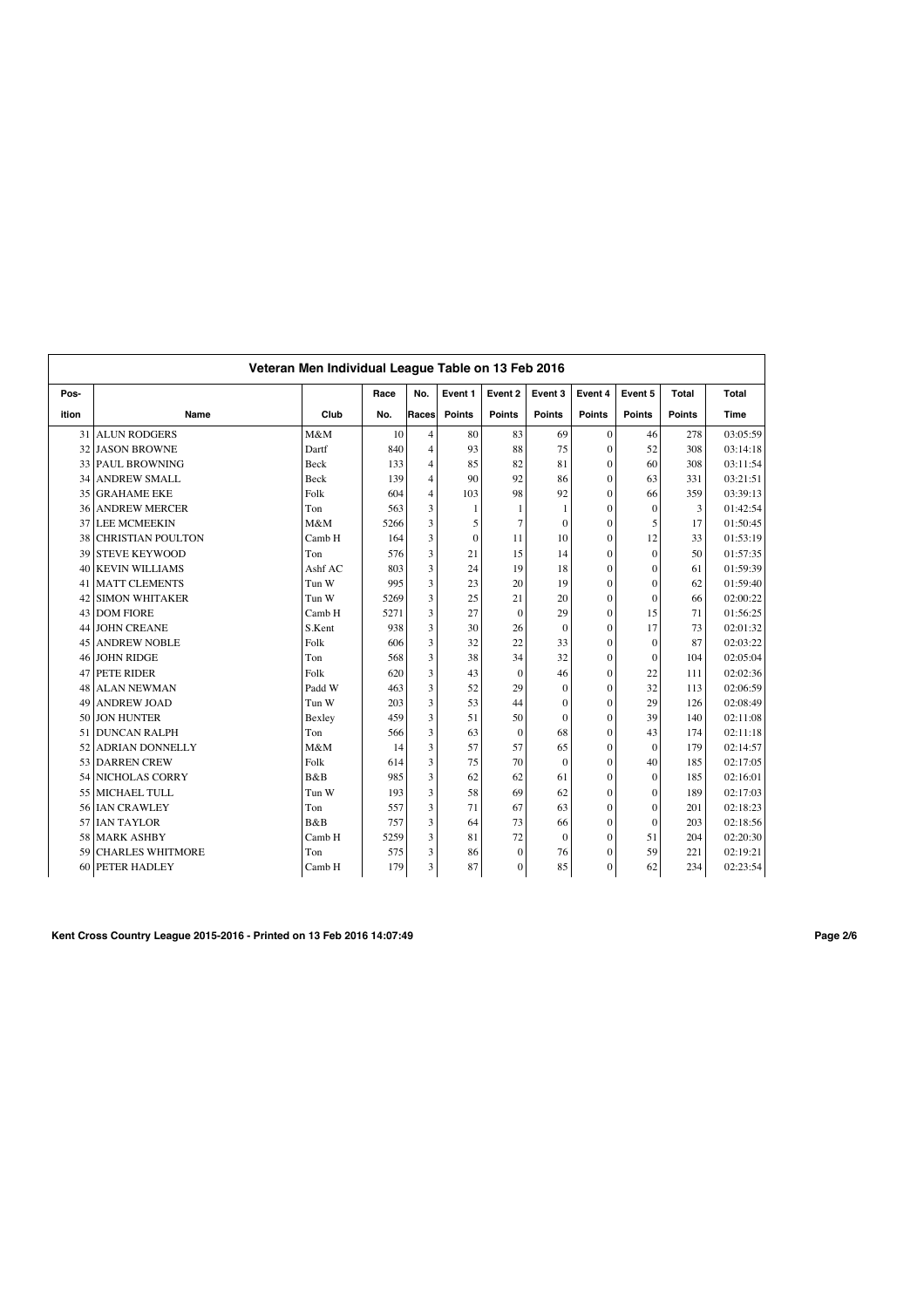|       | Veteran Men Individual League Table on 13 Feb 2016 |           |                |                |               |               |                  |                |                |               |          |  |
|-------|----------------------------------------------------|-----------|----------------|----------------|---------------|---------------|------------------|----------------|----------------|---------------|----------|--|
| Pos-  |                                                    |           | Race           | No.            | Event 1       | Event 2       | Event 3          | Event 4        | Event 5        | Total         | Total    |  |
| ition | Name                                               | Club      | No.            | Races          | <b>Points</b> | <b>Points</b> | <b>Points</b>    | <b>Points</b>  | <b>Points</b>  | <b>Points</b> | Time     |  |
| 61    | <b>KELVIN ARCHER</b>                               | M&M       | 970            | 3              | 73            | 91            | 79               | $\overline{0}$ | $\Omega$       | 243           | 02:25:57 |  |
| 62    | <b>MARK SCHOFIELD</b>                              | Ton       | 570            | 3              | 88            | 86            | 78               | $\mathbf{0}$   | $\mathbf{0}$   | 252           | 02:27:28 |  |
| 63    | <b>SIMON YOUNG</b>                                 | Folk      | 987            | 3              | 99            | 101           | $\theta$         | $\mathbf{0}$   | 65             | 265           | 02:45:33 |  |
| 64    | <b>SHAUN STAVELEY</b>                              | Folk      | 996            | 3              | 92            | 90            | 84               | $\theta$       | $\theta$       | 266           | 02:31:51 |  |
| 65    | <b>RAVI CAUTICK</b>                                | Larkf     | 359            | 3              | 101           | 94            | 94               | $\theta$       | $\theta$       | 289           | 02:43:17 |  |
| 66    | <b>DOMINIC O'MAHONEY</b>                           | Inv EK    | 303            | $\overline{c}$ | $\mathbf{0}$  | 3             | 4                | $\overline{0}$ | $\Omega$       | 7             | 01:11:56 |  |
| 67    | <b>CRAIG SHARP</b>                                 | Dartf     | 821            | $\overline{c}$ | 8             | $\theta$      | $\Omega$         | $\overline{0}$ | $\overline{c}$ | 10            | 01:11:25 |  |
| 68    | <b>ALLEN JONES</b>                                 | M&M       | 5              | $\overline{2}$ | 18            | 12            | $\Omega$         | $\overline{0}$ | $\Omega$       | 30            | 01:18:39 |  |
| 69    | <b>MARK GAMAGE</b>                                 | Tun W     | 188            | $\overline{c}$ | 13            | $\mathbf{0}$  | 17               | $\overline{0}$ | $\theta$       | 30            | 01:15:43 |  |
| 70    | <b>JONATHAN ARMSTRONG</b>                          | Bexley    | 457            | $\overline{c}$ | $\mathbf{0}$  | $\mathbf{0}$  | 28               | $\overline{0}$ | 16             | 44            | 01:16:48 |  |
| 71    | <b>JEREMY CARNELL</b>                              | Camb H    | 176            | $\overline{c}$ | $\mathbf{0}$  | $\mathbf{0}$  | 36               | $\overline{0}$ | 18             | 54            | 01:18:47 |  |
| 72    | <b>NEILL WRIGHT</b>                                | M&M       | 7078           | $\overline{c}$ | $\mathbf{0}$  | 24            | 30               | $\overline{0}$ | $\theta$       | 54            | 01:22:19 |  |
| 73    | <b>GRAHAM MAYNARD</b>                              | Camb H    | 165            | $\overline{c}$ | 31            | $\theta$      | 31               | $\overline{0}$ | $\Omega$       | 62            | 01:20:10 |  |
| 74    | <b>MARTIN LOY</b>                                  | Weald Tri | 112            | $\overline{c}$ | 39            | 27            | $\Omega$         | $\overline{0}$ | $\theta$       | 66            | 01:24:41 |  |
| 75    | <b>SIMON HOWDEN</b>                                | Tun W     | 207            | $\overline{c}$ | 42            | $\mathbf{0}$  | $\mathbf{0}$     | $\overline{0}$ | 25             | 67            | 01:21:00 |  |
| 76    | <b>BOB FURSEY</b>                                  | M&M       | $\overline{4}$ | $\overline{c}$ | 36            | 35            | $\Omega$         | $\overline{0}$ | $\Omega$       | 71            | 01:25:21 |  |
| 77    | <b>MARTIN HAWKINS</b>                              | Camb H    | 166            | $\overline{c}$ | $\mathbf{0}$  | $\mathbf{0}$  | 42               | $\overline{0}$ | 31             | 73            | 01:21:53 |  |
| 78    | <b>DAVE HADAWAY</b>                                | Tun W     | 7070           | $\sqrt{2}$     | $\mathbf{0}$  | 36            | 41               | $\overline{0}$ | $\theta$       | 77            | 01:25:25 |  |
| 79    | <b>ADRIAN MOODY</b>                                | M&M       | $\overline{2}$ | $\overline{c}$ | $\Omega$      | 39            | 44               | $\overline{0}$ | $\theta$       | 83            | 01:26:47 |  |
| 80    | <b>TIM WARREN</b>                                  | Folk      | 612            | $\overline{c}$ | 40            | $\mathbf{0}$  | 50               | $\overline{0}$ | $\theta$       | 90            | 01:24:38 |  |
| 81    | <b>TONY PIPER</b>                                  | Dartf RR  | 323            | $\overline{c}$ | $\mathbf{0}$  | 43            | 49               | $\overline{0}$ | $\Omega$       | 92            | 01:27:44 |  |
| 82    | <b>ALAN COLLARD</b>                                | Tun W     | 7071           | $\overline{c}$ | $\mathbf{0}$  | 49            | 45               | $\overline{0}$ | $\Omega$       | 94            | 01:28:06 |  |
| 83    | <b>MAL PIRES</b>                                   | Camb H    | 8103           | $\overline{c}$ | $\mathbf{0}$  | $\theta$      | 56               | $\overline{0}$ | 45             | 101           | 01:26:32 |  |
| 84    | <b>TIM BELL</b>                                    | I&I       | 950            | $\overline{c}$ | 49            | 55            | $\theta$         | $\theta$       | $\theta$       | 104           | 01:29:20 |  |
| 85    | <b>STEVE AUSTIN</b>                                | Tun W     | 197            | $\overline{c}$ | $\mathbf{0}$  | 53            | 54               | $\overline{0}$ | $\Omega$       | 107           | 01:30:20 |  |
| 86    | <b>PAUL BARTLETT</b>                               | Folk      | 608            | $\overline{c}$ | $\mathbf{0}$  | 51            | 58               | $\overline{0}$ | $\theta$       | 109           | 01:30:20 |  |
| 87    | <b>COLIN WATERS</b>                                | Med Tri   | 400            | $\overline{c}$ | 61            | 61            | $\Omega$         | $\overline{0}$ | $\Omega$       | 122           | 01:31:33 |  |
| 88    | <b>ANDY RICHARDSON</b>                             | Folk      | 610            | $\overline{c}$ | $\mathbf{0}$  | 65            | 60               | $\overline{0}$ | $\theta$       | 125           | 01:32:50 |  |
| 89    | <b>ANDY WOOD</b>                                   | Ton       | 998            | $\overline{c}$ | 41            | 85            | $\mathbf{0}$     | $\overline{0}$ | $\theta$       | 126           | 01:33:35 |  |
|       | 90 IAN MARSHALL                                    | Camb H    | 174            | $\overline{c}$ | 74            | $\mathbf{0}$  | $\boldsymbol{0}$ | $\overline{0}$ | 54             | 128           | 01:29:43 |  |

**Kent Cross Country League 2015-2016 - Printed on 13 Feb 2016 14:07:49 Page 3/6**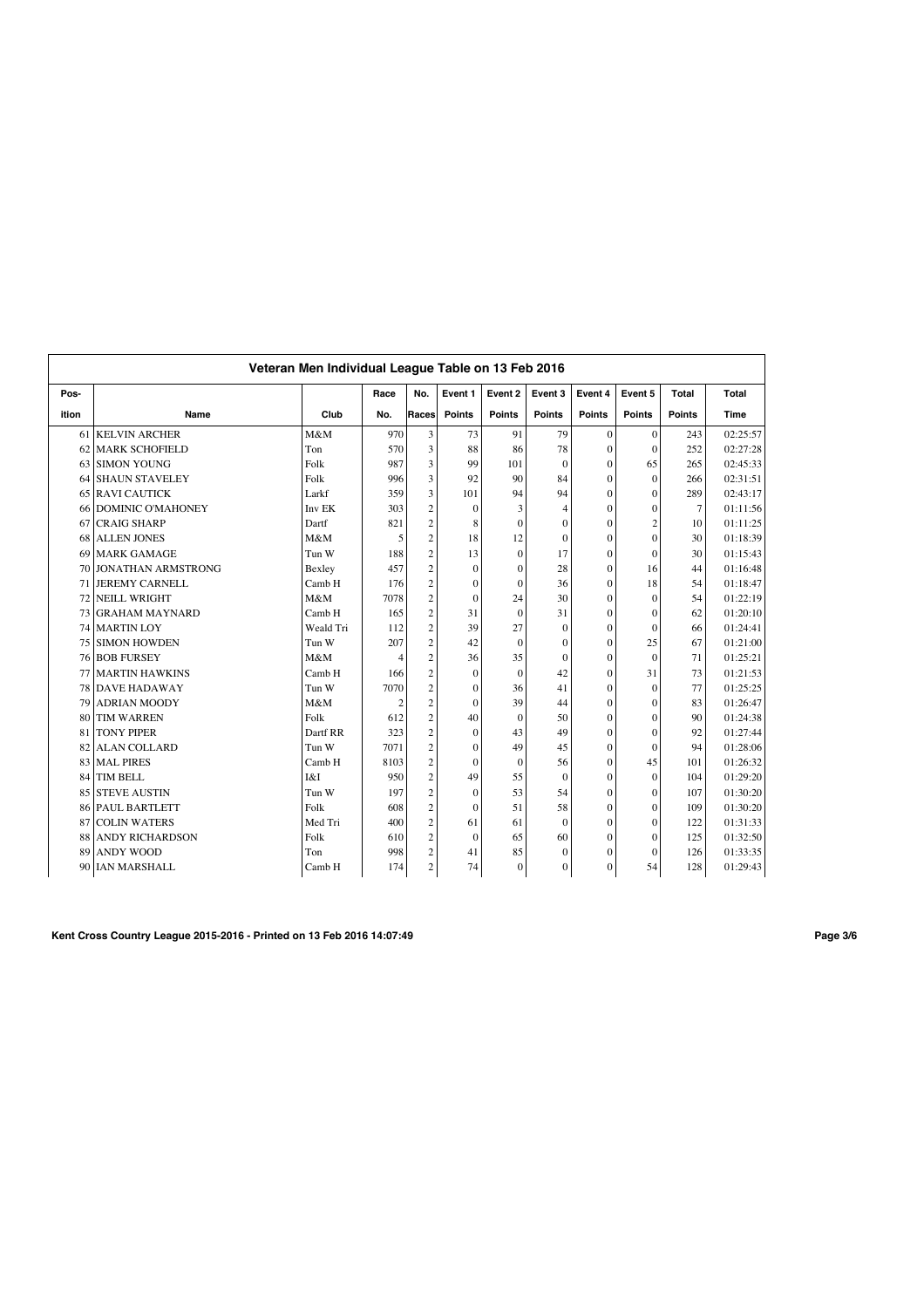|       |                           | Veteran Men Individual League Table on 13 Feb 2016 |      |                |                  |                |               |                |                  |                |          |
|-------|---------------------------|----------------------------------------------------|------|----------------|------------------|----------------|---------------|----------------|------------------|----------------|----------|
| Pos-  |                           |                                                    | Race | No.            | Event 1          | Event 2        | Event 3       | Event 4        | Event 5          | <b>Total</b>   | Total    |
| ition | Name                      | Club                                               | No.  | Races          | <b>Points</b>    | <b>Points</b>  | <b>Points</b> | <b>Points</b>  | <b>Points</b>    | <b>Points</b>  | Time     |
|       | 91 ROD HARRINGTON         | B&B                                                | 5268 | $\overline{c}$ | 69               | 59             | $\mathbf{0}$  | $\mathbf{0}$   | $\mathbf{0}$     | 128            | 01:32:03 |
| 92    | <b>JIM FAULKNER</b>       | Bexley                                             | 7068 | $\overline{c}$ | $\mathbf{0}$     | 77             | $\mathbf{0}$  | $\mathbf{0}$   | 56               | 133            | 01:35:39 |
| 93    | <b>PETER RICHARDSON</b>   | Tun W                                              | 198  | $\overline{c}$ | $\mathbf{0}$     | 87             | $\mathbf{0}$  | $\mathbf{0}$   | 61               | 148            | 01:39:54 |
| 94    | <b>CHRIS PIKE</b>         | B&B                                                | 5256 | $\overline{c}$ | 79               | $\theta$       | 73            | $\mathbf{0}$   | $\Omega$         | 152            | 01:32:22 |
| 95    | <b>IAN KING</b>           | Ashf AC                                            | 806  | $\overline{c}$ | 76               | 80             | $\theta$      | $\mathbf{0}$   | $\Omega$         | 156            | 01:36:42 |
| 96    | <b>MAURICE MARCHANT</b>   | Ton                                                | 562  | $\overline{c}$ | 95               | $\overline{0}$ | $\mathbf{0}$  | $\overline{0}$ | 64               | 159            | 01:43:04 |
| 97    | <b>SCOTT SHURMER</b>      | Larkf                                              | 344  | $\overline{c}$ | $\mathbf{0}$     | 79             | 82            | $\mathbf{0}$   | $\Omega$         | 161            | 01:38:20 |
| 98    | <b>LUKE EDWARDS-EVANS</b> | Tun W                                              | 7079 | $\overline{c}$ | $\mathbf{0}$     | 89             | 77            | $\mathbf{0}$   | $\Omega$         | 166            | 01:39:54 |
| 99    | <b>JONATHAN RICKARDS</b>  | Tun W                                              | 7074 | $\overline{c}$ | $\mathbf{0}$     | 99             | 89            | $\mathbf{0}$   | $\Omega$         | 188            | 01:50:13 |
|       | 100 JASON BEANEY          | I&I                                                | 59   | $\overline{c}$ | 94               | 95             | $\mathbf{0}$  | $\overline{0}$ | $\theta$         | 189            | 01:48:56 |
| 101   | <b>ANDREW HINDS</b>       | Beck                                               | 138  | $\overline{c}$ | 97               | 93             | $\mathbf{0}$  | $\mathbf{0}$   | $\theta$         | 190            | 01:47:51 |
| 102   | <b>MARK NEWELL</b>        | Camb H                                             | 170  | $\overline{c}$ | $\mathbf{0}$     | 97             | 95            | $\mathbf{0}$   | $\theta$         | 192            | 01:52:30 |
|       | 103 ROY KNIGHT            | Dartf RR                                           | 325  | $\overline{c}$ | 102              | $\Omega$       | 93            | $\mathbf{0}$   | $\Omega$         | 195            | 01:47:26 |
| 104   | <b>STANLEY THOMAS</b>     | Camb H                                             | 965  | $\overline{c}$ | 104              | 100            | $\theta$      | $\theta$       | $\theta$         | 204            | 01:57:26 |
|       | 105 BARRY ROYDEN          | M&M                                                | 23   | 1              | $\mathbf{0}$     | $\overline{0}$ | $\Omega$      | $\overline{0}$ | 3                | 3              | 00:34:39 |
| 106   | <b>CHRIS MINNS</b>        | Beck                                               | 8131 | 1              | $\boldsymbol{0}$ | $\theta$       | $\theta$      | $\overline{0}$ | 6                | 6              | 00:35:03 |
| 107   | <b>ROB DEMETRIOU</b>      | Med Tri                                            | 383  | 1              | $\overline{7}$   | $\theta$       | $\mathbf{0}$  | $\mathbf{0}$   | $\Omega$         | $\overline{7}$ | 00:36:37 |
|       | 108 ROB WHITE             | Dartf RR                                           | 327  | 1              | 14               | $\theta$       | $\mathbf{0}$  | $\overline{0}$ | $\Omega$         | 14             | 00:37:55 |
| 109   | <b>NEIL AYRTON</b>        | B&B                                                | 8110 | 1              | $\mathbf{0}$     | $\theta$       | 15            | $\mathbf{0}$   | $\Omega$         | 15             | 00:37:47 |
| 110   | <b>DUNCAN PLATTS</b>      | Dartf                                              | 838  | 1              | 16               | $\overline{0}$ | $\mathbf{0}$  | $\mathbf{0}$   | $\theta$         | 16             | 00:38:05 |
| 111   | <b>NICK VARLEY</b>        | Dartf                                              | 830  | 1              | 20               | $\mathbf{0}$   | $\mathbf{0}$  | $\mathbf{0}$   | $\theta$         | 20             | 00:38:23 |
| 112   | <b>MATTHEW ERWOOD</b>     | Dartf                                              | 8112 | 1              | $\mathbf{0}$     | $\theta$       | 22            | $\mathbf{0}$   | $\Omega$         | 22             | 00:38:49 |
|       | 113 DAVE HALL             | Dartf                                              | 836  | 1              | 22               | $\theta$       | $\theta$      | $\mathbf{0}$   | $\Omega$         | 22             | 00:39:00 |
|       | 114 IAN MILLER            | Camb H                                             | 8101 | 1              | $\mathbf{0}$     | $\theta$       | 23            | $\theta$       | $\Omega$         | 23             | 00:38:50 |
|       | 115 STEPHEN GEORGIADIS    | Orp                                                | 8104 | 1              | $\mathbf{0}$     | $\theta$       | 24            | $\overline{0}$ | $\Omega$         | 24             | 00:38:59 |
|       | 116 KEVIN DRAPER          | Weald Tri                                          | 116  | 1              | $\mathbf{0}$     | 28             | $\Omega$      | $\theta$       | $\theta$         | 28             | 00:43:31 |
| 117   | <b>GORDON FORREST</b>     | Med Tri                                            | 412  | 1              | 33               | $\theta$       | $\theta$      | $\theta$       | $\Omega$         | 33             | 00:40:49 |
|       | 118 ED OSBORNE            | Beck                                               | 135  | 1              | $\mathbf{0}$     | $\theta$       | $\Omega$      | $\overline{0}$ | 37               | 37             | 00:41:42 |
|       | 119 RICHARD HALL          | B&B                                                | 753  | 1              | $\mathbf{0}$     | $\theta$       | 40            | $\overline{0}$ | $\Omega$         | 40             | 00:40:59 |
|       | 120 ANDY TUCKER           | B&B                                                | 7076 | 1              | $\mathbf{0}$     | 40             | $\mathbf{0}$  | $\overline{0}$ | $\boldsymbol{0}$ | 40             | 00:44:59 |

**Kent Cross Country League 2015-2016 - Printed on 13 Feb 2016 14:07:49 Page 4/6**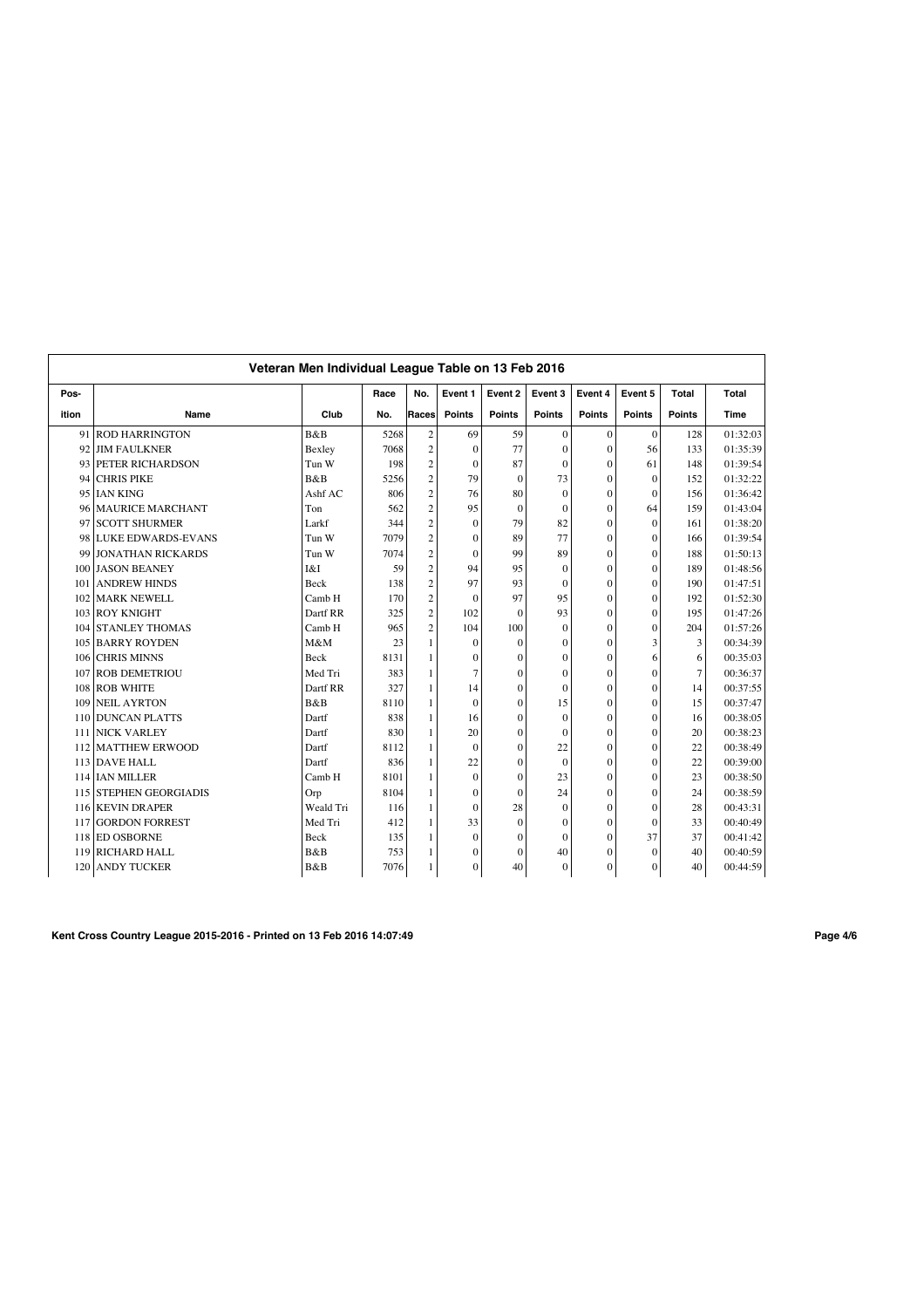|       | Veteran Men Individual League Table on 13 Feb 2016 |           |      |                |                  |                |                |                |               |               |          |  |
|-------|----------------------------------------------------|-----------|------|----------------|------------------|----------------|----------------|----------------|---------------|---------------|----------|--|
| Pos-  |                                                    |           | Race | No.            | Event 1          | Event 2        | Event 3        | Event 4        | Event 5       | Total         | Total    |  |
| ition | Name                                               | Club      | No.  | Races          | <b>Points</b>    | <b>Points</b>  | <b>Points</b>  | <b>Points</b>  | <b>Points</b> | <b>Points</b> | Time     |  |
| 121   | <b>CHRIS SMITH</b>                                 | Tun W     | 7069 | $\mathbf{1}$   | $\mathbf{0}$     | 41             | $\mathbf{0}$   | $\mathbf{0}$   | $\mathbf{0}$  | 41            | 00:45:17 |  |
| 122   | PETER GRIFFITHS                                    | Bexley    | 450  | $\mathbf{1}$   | $\mathbf{0}$     | $\overline{0}$ | $\mathbf{0}$   | $\mathbf{0}$   | 44            | 44            | 00:42:40 |  |
| 123   | <b>GRANT PIRIE</b>                                 | Weald Tri | 598  | $\mathbf{1}$   | $\mathbf{0}$     | 45             | $\overline{0}$ | $\mathbf{0}$   | $\Omega$      | 45            | 00:45:44 |  |
| 124   | <b>COLIN RENOYLDS</b>                              | Weald Tri | 118  | $\mathbf{1}$   | $\mathbf{0}$     | 46             | $\mathbf{0}$   | $\mathbf{0}$   | $\Omega$      | 46            | 00:45:59 |  |
| 125   | <b>DEAN RATCLIFFE</b>                              | Med Tri   | 376  | $\mathbf{1}$   | 47               | $\theta$       | $\mathbf{0}$   | $\overline{0}$ | $\Omega$      | 47            | 00:42:01 |  |
| 126   | <b>ANDY BROWN</b>                                  | Bexley    | 8130 |                | $\mathbf{0}$     | $\theta$       | $\mathbf{0}$   | $\overline{0}$ | 47            | 47            | 00:42:51 |  |
| 127   | <b>GLEN ABEL</b>                                   | S.Kent    | 936  | $\mathbf{1}$   | $\mathbf{0}$     | $\theta$       | 48             | $\overline{0}$ | $\theta$      | 48            | 00:42:14 |  |
| 128   | <b>JULIAN SPENCER-WOOD</b>                         | Kent      | 5254 |                | 48               | $\theta$       | $\mathbf{0}$   | $\overline{0}$ | $\Omega$      | 48            | 00:42:14 |  |
| 129   | <b>BEN CALASCIONE</b>                              | Beck      | 136  | $\mathbf{1}$   | $\mathbf{0}$     | 48             | $\mathbf{0}$   | $\mathbf{0}$   | $\Omega$      | 48            | 00:46:05 |  |
| 130   | <b>STEPHEN WINFIELD</b>                            | Beck      | 140  | $\mathbf{1}$   | $\mathbf{0}$     | 52             | $\overline{0}$ | $\overline{0}$ | $\mathbf{0}$  | 52            | 00:46:40 |  |
| 131   | <b>CHRIS GOSDEN</b>                                | Bexley    | 8135 | $\mathbf{1}$   | $\mathbf{0}$     | $\overline{0}$ | $\overline{0}$ | $\mathbf{0}$   | 53            | 53            | 00:44:24 |  |
| 132   | <b>MARK TAYLOR</b>                                 | Tun W     | 194  | $\overline{1}$ | 54               | $\theta$       | $\mathbf{0}$   | $\mathbf{0}$   | $\theta$      | 54            | 00:42:51 |  |
|       | 133 GARETH WILLIAMS                                | Weald Tri | 117  | $\mathbf{1}$   | $\mathbf{0}$     | 54             | $\overline{0}$ | $\overline{0}$ | $\Omega$      | 54            | 00:46:51 |  |
|       | 134 MICHAEL ELLSMORE                               | Camb H    | 5261 | $\mathbf{1}$   | 55               | $\theta$       | $\theta$       | $\mathbf{0}$   | $\Omega$      | 55            | 00:42:55 |  |
| 135   | <b>CAIN BRADLEY</b>                                | Ton       | 8126 |                | $\mathbf{0}$     | $\theta$       | $\mathbf{0}$   | $\overline{0}$ | 55            | 55            | 00:44:46 |  |
| 136   | <b>GEORGE HARRIS</b>                               | Tun W     | 185  |                | $\mathbf{0}$     | $\theta$       | 57             | $\overline{0}$ | $\theta$      | 57            | 00:43:49 |  |
| 137   | <b>COLIN HYDE</b>                                  | Bexley    | 461  | $\blacksquare$ | $\boldsymbol{0}$ | 63             | $\mathbf{0}$   | $\overline{0}$ | $\Omega$      | 63            | 00:48:17 |  |
|       | 138 IAN SWATTON                                    | B&B       | 7077 | $\mathbf{1}$   | $\mathbf{0}$     | 64             | $\mathbf{0}$   | $\mathbf{0}$   | $\theta$      | 64            | 00:48:47 |  |
| 139   | <b>SIMON HOLFORD</b>                               | Tun W     | 204  | $\mathbf{1}$   | 66               | $\theta$       | $\mathbf{0}$   | $\mathbf{0}$   | $\theta$      | 66            | 00:44:24 |  |
| 140   | <b>DAVID FARRELL</b>                               | Dartf RR  | 8108 |                | $\boldsymbol{0}$ | $\theta$       | 67             | $\mathbf{0}$   | $\Omega$      | 67            | 00:44:47 |  |
| 141   | <b>COLIN CARPENTER</b>                             | M&M       | 3    | $\mathbf{1}$   | $\mathbf{0}$     | $\theta$       | $\mathbf{0}$   | $\mathbf{0}$   | 67            | 67            | 01:11:44 |  |
| 142   | <b>DARREN JACKSON</b>                              | Beck      | 144  | $\mathbf{1}$   | 68               | $\theta$       | $\theta$       | $\mathbf{0}$   | $\theta$      | 68            | 00:44:37 |  |
| 143   | <b>JON MUNDAY</b>                                  | Med Tri   | 379  | $\mathbf{1}$   | $\mathbf{0}$     | $\theta$       | 71             | $\overline{0}$ | $\Omega$      | 71            | 00:45:22 |  |
| 144   | <b>MEL TAYLOR</b>                                  | Tun W     | 190  | $\mathbf{1}$   | $\mathbf{0}$     | 71             | $\theta$       | $\theta$       | $\Omega$      | 71            | 00:49:42 |  |
|       | 145 STEPHEN LAWRENCE                               | Bexley    | 7057 |                | $\boldsymbol{0}$ | $\theta$       | 74             | $\overline{0}$ | $\Omega$      | 74            | 00:45:58 |  |
| 146   | <b>TIM ORR</b>                                     | Dartf     | 832  | 1              | $\mathbf{0}$     | 76             | $\mathbf{0}$   | $\overline{0}$ | $\theta$      | 76            | 00:50:38 |  |
| 147   | PETER RUSSELL                                      | S.Kent    | 942  | $\mathbf{1}$   | 77               | $\theta$       | $\theta$       | $\theta$       | $\Omega$      | 77            | 00:45:46 |  |
| 148   | <b>WOLE ODELE</b>                                  | Camb H    | 8102 | $\mathbf{1}$   | $\boldsymbol{0}$ | $\theta$       | 80             | $\mathbf{0}$   | $\theta$      | 80            | 00:46:51 |  |
| 149   | <b>CARLOS LLOYD</b>                                | Weald Tri | 113  | 1              | $\mathbf{0}$     | 81             | $\mathbf{0}$   | $\mathbf{0}$   | $\theta$      | 81            | 00:51:10 |  |
|       | 150 STEVE ELLIOTT                                  | Beck      | 149  |                | 82               | $\overline{0}$ | $\mathbf{0}$   | $\overline{0}$ | $\mathbf{0}$  | 82            | 00:47:03 |  |

**Kent Cross Country League 2015-2016 - Printed on 13 Feb 2016 14:07:49 Page 5/6**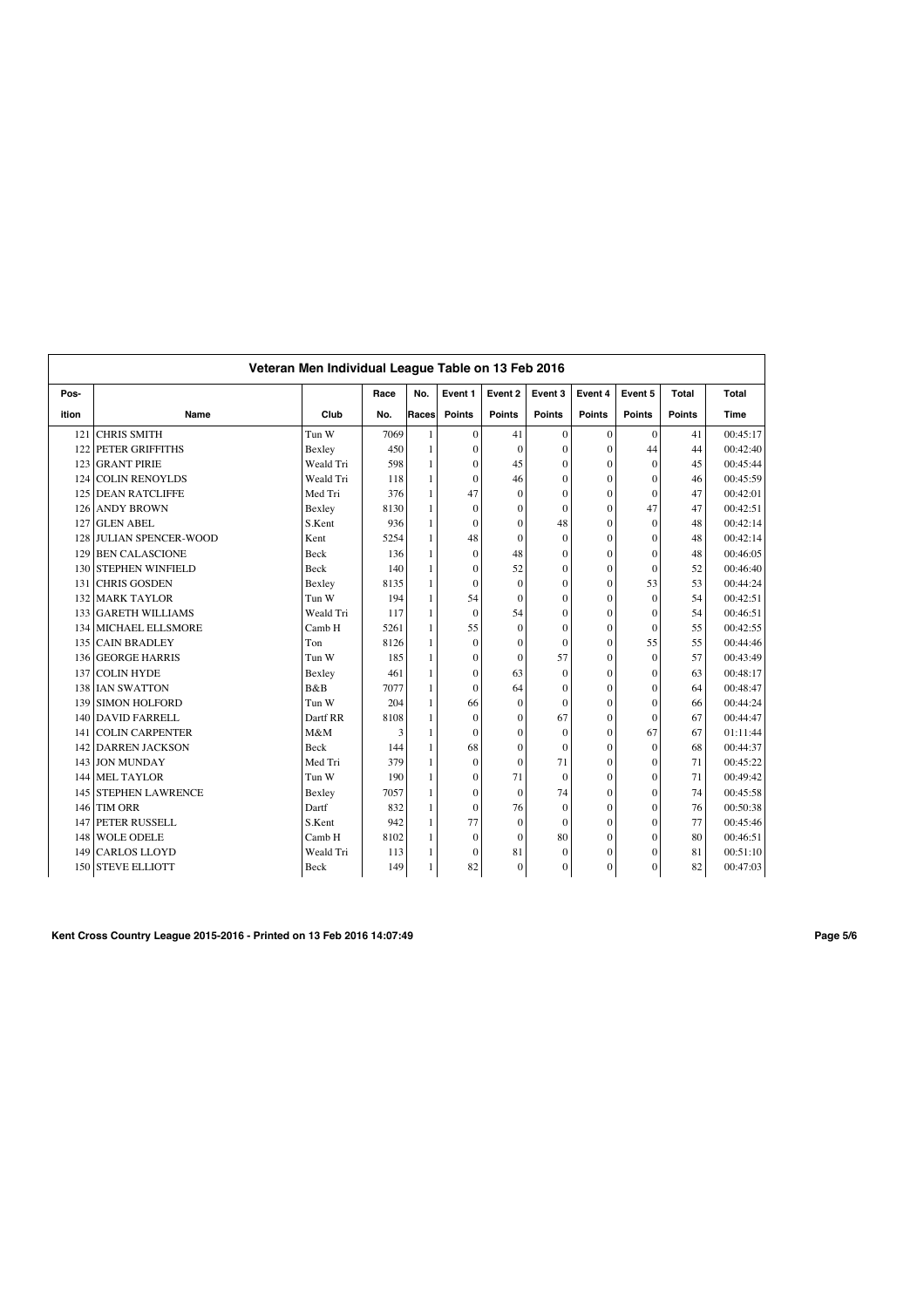|       | Veteran Men Individual League Table on 13 Feb 2016 |          |      |       |               |               |                  |               |               |               |          |  |  |  |
|-------|----------------------------------------------------|----------|------|-------|---------------|---------------|------------------|---------------|---------------|---------------|----------|--|--|--|
| Pos-  |                                                    |          | Race | No.   | Event 1       | Event 2       | Event 3          | Event 4       | Event 5       | Total         | Total    |  |  |  |
| ition | Name                                               | Club     | No.  | Races | <b>Points</b> | <b>Points</b> | <b>Points</b>    | <b>Points</b> | <b>Points</b> | <b>Points</b> | Time     |  |  |  |
|       | 151 ROBERT BRACKSTONE                              | Med Tri  | 382  |       | 83            | $\Omega$      | $\Omega$         | $\Omega$      | $\Omega$      | 83            | 00:47:05 |  |  |  |
|       | 152 GLEN RIDOUT                                    | Dartf RR | 8115 |       | $\Omega$      | $\Omega$      | 83               | $\Omega$      |               | 83            | 00:47:40 |  |  |  |
|       | 153 JIM KIRKLAND                                   | G'wich T | 254  |       | 84            | $\Omega$      | $\theta$         | $\Omega$      |               | 84            | 00:47:08 |  |  |  |
|       | <b>154 STEVE BROOKS</b>                            | Ton      | 551  |       | $\theta$      | 84            | $\Omega$         | $\Omega$      |               | 84            | 00:51:46 |  |  |  |
|       | 155 LAN NUNNS                                      | Tun W    | 8114 |       | $\theta$      | $\Omega$      | 87               | $\Omega$      |               | 87            | 00:49:27 |  |  |  |
|       | 156 KEN BAKSH                                      | Beck     | 131  |       | $\Omega$      | $\Omega$      | 88               | $\Omega$      |               | 88            | 00:50:00 |  |  |  |
|       | 157 LUIGI ARCURI                                   | B&B      | 8099 |       | $\Omega$      | $\Omega$      | 90               | $\Omega$      |               | 90            | 00:50:51 |  |  |  |
|       | <b>158 NICK SWATTON</b>                            | B&B      | 973  |       | 91            | $\Omega$      | $\Omega$         | $\Omega$      |               | 91            | 00:49:31 |  |  |  |
|       | 159 ANTHONY SCOTT                                  | Folk     | 966  |       | $\Omega$      | $\Omega$      | 91               | $\Omega$      |               | 91            | 00:50:55 |  |  |  |
|       | 160 CHRIS DALBY                                    | Med Tri  | 409  |       | 96            | $\Omega$      | $\Omega$         | $\Omega$      |               | 96            | 00:52:10 |  |  |  |
|       | <b>161 PATRICK AUSTIN</b>                          | Camb H   | 173  |       | $\Omega$      | 96            | $\Omega$         | $\Omega$      |               | 96            | 00:57:57 |  |  |  |
|       | 162 BOB COOMBES                                    | Dartf    | 823  |       | 98            | $\Omega$      | $\boldsymbol{0}$ | $\Omega$      |               | 98            | 00:52:53 |  |  |  |
|       | <b>163 MARK BRYANT</b>                             | Med Tri  | 384  |       | 100           | $\Omega$      | $\theta$         | $\Omega$      |               | 100           | 00:53:34 |  |  |  |
|       | 164 CHRIS PARRY                                    | Med Tri  | 368  |       | 105           | $\Omega$      | $\Omega$         | $\Omega$      |               | 105           | 01:02:54 |  |  |  |
|       | <b>165 ANDREW MORGAN</b>                           | Dartf RR | 5267 |       | 106           | $\mathbf{0}$  | $\Omega$         | $\Omega$      |               | 106           | 01:03:21 |  |  |  |

**Kent Cross Country League 2015-2016 - Printed on 13 Feb 2016 14:07:49 Page 6/6**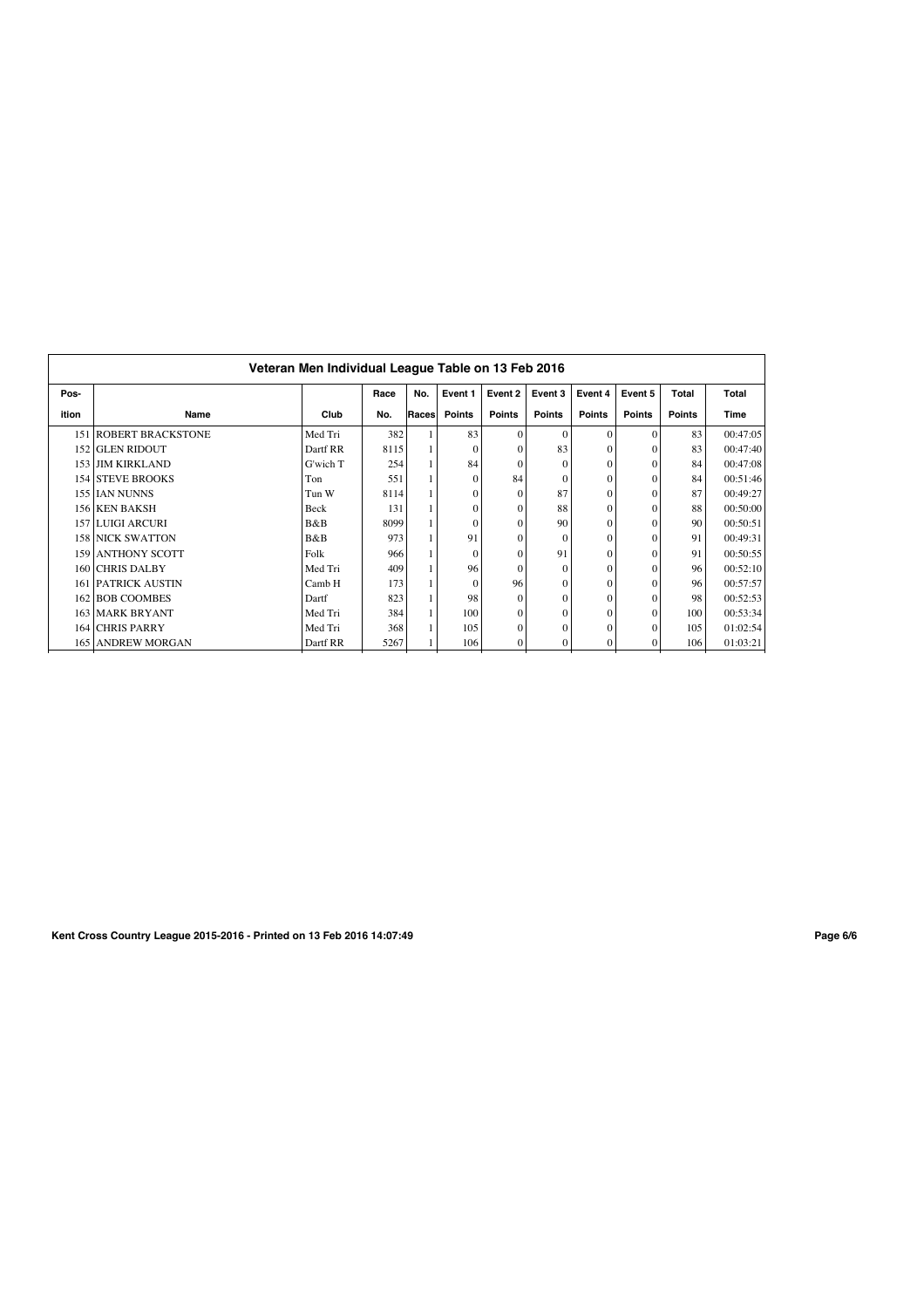|                 | Veteran Men 50-59 Individual League Table on 13 Feb 2016 |           |                |                |                  |                |                |                |                |               |             |  |
|-----------------|----------------------------------------------------------|-----------|----------------|----------------|------------------|----------------|----------------|----------------|----------------|---------------|-------------|--|
| Pos-            |                                                          |           | Race           | No.            | Event 1          | Event 2        | Event 3        | Event 4        | Event 5        | <b>Total</b>  | Total       |  |
| ition           | Name                                                     | Club      | No.            | Races          | <b>Points</b>    | <b>Points</b>  | <b>Points</b>  | <b>Points</b>  | <b>Points</b>  | <b>Points</b> | <b>Time</b> |  |
|                 | <b>GRAEME SAKER</b>                                      | Ton       | 569            | $\overline{4}$ | $\mathbf{1}$     | $\mathbf{1}$   | $\overline{c}$ | $\mathbf{0}$   | $\mathbf{1}$   | 5             | 02:23:17    |  |
| $\overline{c}$  | <b>ANDREW HOWEY</b>                                      | Tun W     | 201            | $\overline{4}$ | $\boldsymbol{2}$ | $\overline{c}$ |                | $\theta$       | 3              | 8             | 02:24:07    |  |
| 3               | <b>DAVID WEEKES</b>                                      | Folk      | 630            | $\overline{4}$ | 3                | $\overline{3}$ | 3              | $\Omega$       | $\overline{c}$ | 11            | 02:28:58    |  |
| 4               | <b>TONY DUREY</b>                                        | Dartf     | 824            | $\overline{4}$ | $\overline{4}$   | $\overline{4}$ | 4              | $\mathbf{0}$   | $\overline{4}$ | 16            | 02:32:41    |  |
| 5               | <b>MARK PITCAIRN-KNOWLES</b>                             | Ton       | 565            | $\overline{4}$ | 10               | 8              | 8              | $\theta$       | $\overline{7}$ | 33            | 02:41:25    |  |
| 6               | <b>CHRIS DESMOND</b>                                     | S'oaks AC | 5270           | $\overline{4}$ | 11               | 9              | 10             | $\theta$       | 8              | 38            | 02:43:13    |  |
|                 | <b>SIMON NEVILLE</b>                                     | G'wich T  | 271            | $\overline{4}$ | 13               | 10             | 14             | $\theta$       | 9              | 46            | 02:45:59    |  |
| 8               | <b>STEVE PAIRMAN</b>                                     | B&B       | 5263           | $\overline{4}$ | 15               | 12             | 16             | $\theta$       | 13             | 56            | 02:47:55    |  |
| 9               | <b>CLEM DIXON</b>                                        | Camb H    | 163            | 4              | 21               | 21             | 21             | $\theta$       | 11             | 74            | 02:55:06    |  |
| 10              | <b>GEOFF TURNER</b>                                      | Tun W     | 195            | $\overline{4}$ | 19               | 23             | 22             | $\mathbf{0}$   | 14             | 78            | 02:55:36    |  |
| 11              | <b>GARY JONES</b>                                        | Weald Tri | 128            | $\overline{4}$ | 22               | 22             | 27             | $\theta$       | 20             | 91            | 03:01:15    |  |
| 12              | <b>ANDY PAGE</b>                                         | Tun W     | 4098           | $\overline{4}$ | 23               | 30             | 23             | $\overline{0}$ | 21             | 97            | 03:03:12    |  |
|                 | 13 PAUL BROWNING                                         | Beck      | 133            | $\overline{4}$ | 27               | 33             | 33             | $\mathbf{0}$   | 23             | 116           | 03:11:54    |  |
|                 | 14 ANDREW SMALL                                          | Beck      | 139            | $\overline{4}$ | 30               | 38             | 35             | $\theta$       | 24             | 127           | 03:21:51    |  |
|                 | 15 STEVE KEYWOOD                                         | Ton       | 576            | 3              | 5                | 5              | 5              | $\theta$       | $\Omega$       | 15            | 01:57:35    |  |
| 16              | <b>KEVIN WILLIAMS</b>                                    | Ashf AC   | 803            | 3              | 7                | 6              | 7              | $\theta$       | $\Omega$       | 20            | 01:59:39    |  |
| 17              | <b>ANDREW NOBLE</b>                                      | Folk      | 606            | 3              | 9                | $\overline{7}$ | 13             | $\theta$       | $\Omega$       | 29            | 02:03:22    |  |
| 18 <sup>1</sup> | <b>ANDREW JOAD</b>                                       | Tun W     | 203            | 3              | 17               | 15             | $\theta$       | $\theta$       | 10             | 42            | 02:08:49    |  |
| 19              | <b>JON HUNTER</b>                                        | Bexley    | 459            | 3              | 16               | 18             | $\Omega$       | $\overline{0}$ | 15             | 49            | 02:11:08    |  |
| 20              | MICHAEL TULL                                             | Tun W     | 193            | 3              | 18               | 26             | 25             | $\theta$       | $\Omega$       | 69            | 02:17:03    |  |
| 21              | <b>MARK ASHBY</b>                                        | Camb H    | 5259           | 3              | 25               | 28             | $\theta$       | $\mathbf{0}$   | 17             | 70            | 02:20:30    |  |
| 22              | <b>IAN CRAWLEY</b>                                       | Ton       | 557            | 3              | 24               | 25             | 26             | $\overline{0}$ | $\mathbf{0}$   | 75            | 02:18:23    |  |
|                 | 23 IAN TAYLOR                                            | B&B       | 757            | 3              | 20               | 29             | 28             | $\Omega$       | $\Omega$       | 77            | 02:18:56    |  |
| 24              | <b>CHARLES WHITMORE</b>                                  | Ton       | 575            | 3              | 28               | $\theta$       | 29             | $\mathbf{0}$   | 22             | 79            | 02:19:21    |  |
| 25              | <b>MARK SCHOFIELD</b>                                    | Ton       | 570            | 3              | 29               | 36             | 31             | $\mathbf{0}$   | $\Omega$       | 96            | 02:27:28    |  |
| 26              | <b>SIMON YOUNG</b>                                       | Folk      | 987            | 3              | 33               | 42             | $\mathbf{0}$   | $\overline{0}$ | 25             | 100           | 02:45:33    |  |
| 27              | <b>JONATHAN ARMSTRONG</b>                                | Bexley    | 457            | $\overline{2}$ | $\mathbf{0}$     | $\theta$       | 11             | $\overline{0}$ | 5              | 16            | 01:16:48    |  |
| 28              | <b>GRAHAM MAYNARD</b>                                    | Camb H    | 165            | $\overline{c}$ | 8                | $\theta$       | 12             | $\overline{0}$ | $\Omega$       | 20            | 01:20:10    |  |
| 29              | <b>JEREMY CARNELL</b>                                    | Camb H    | 176            | $\overline{2}$ | $\mathbf{0}$     | $\theta$       | 15             | $\mathbf{0}$   | 6              | 21            | 01:18:47    |  |
|                 | 30 BOB FURSEY                                            | M&M       | $\overline{4}$ | $\sqrt{2}$     | 12               | 11             | $\mathbf{0}$   | $\mathbf{0}$   | $\Omega$       | 23            | 01:25:21    |  |

**Kent Cross Country League 2015-2016 - Printed on 13 Feb 2016 14:09:38 Page 1/2**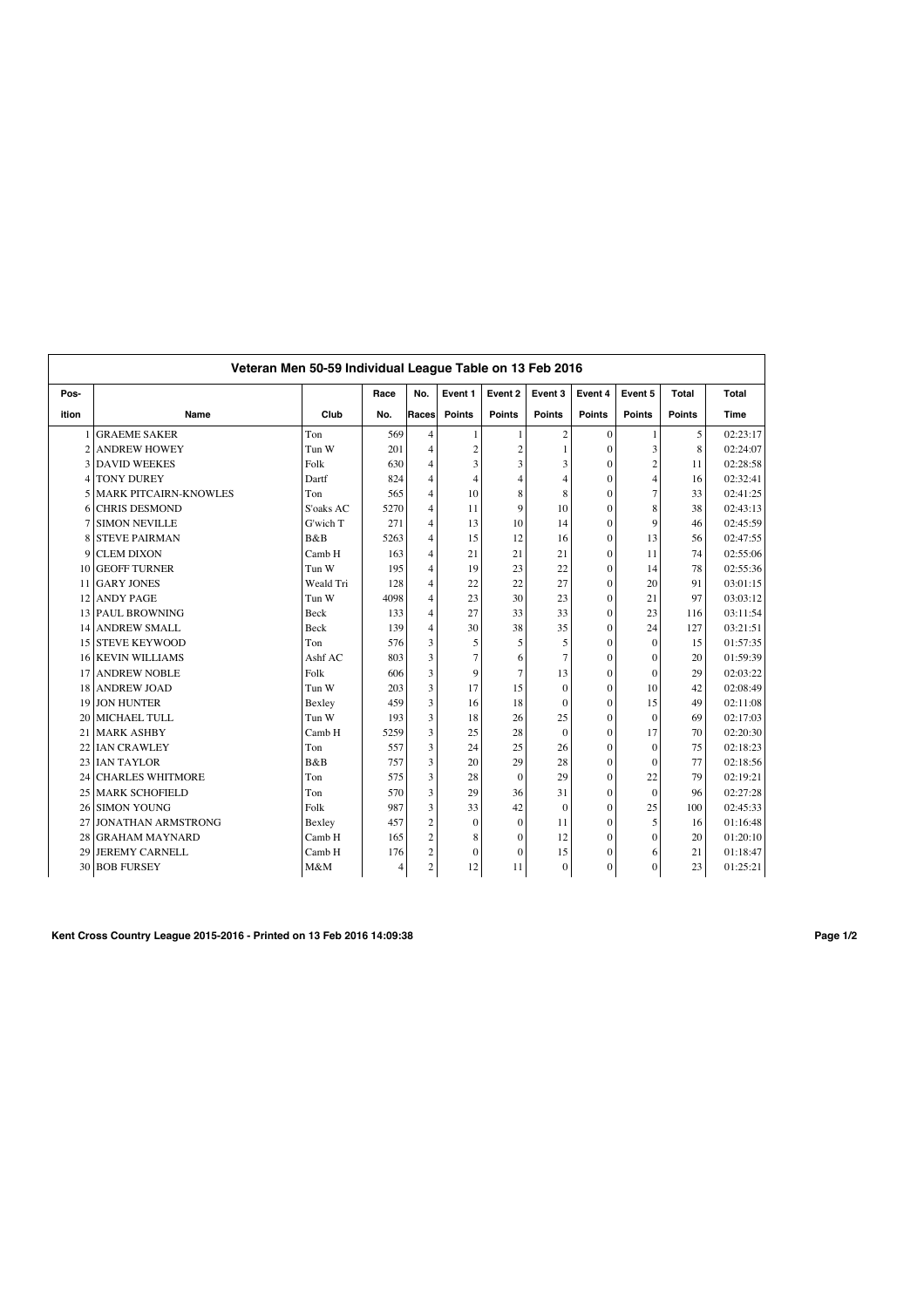|       |                           | Veteran Men 50-59 Individual League Table on 13 Feb 2016 |                |                         |                |                |                |               |               |               |          |
|-------|---------------------------|----------------------------------------------------------|----------------|-------------------------|----------------|----------------|----------------|---------------|---------------|---------------|----------|
| Pos-  |                           |                                                          | Race           | No.                     | Event 1        | Event 2        | Event 3        | Event 4       | Event 5       | Total         | Total    |
| ition | Name                      | Club                                                     | No.            | Races                   | <b>Points</b>  | <b>Points</b>  | <b>Points</b>  | <b>Points</b> | <b>Points</b> | <b>Points</b> | Time     |
| 31    | <b>MARTIN HAWKINS</b>     | Camb H                                                   | 166            | $\overline{\mathbf{c}}$ | $\mathbf{0}$   | $\mathbf{0}$   | 17             | $\mathbf{0}$  | 12            | 29            | 01:21:53 |
| 32    | <b>ADRIAN MOODY</b>       | M&M                                                      | $\mathfrak{D}$ | $\overline{c}$          | $\Omega$       | 13             | 18             | $\Omega$      | $\Omega$      | 31            | 01:26:47 |
|       | 33 TONY PIPER             | Dartf RR                                                 | 323            | $\overline{c}$          | $\theta$       | 14             | 20             | $\theta$      | $\theta$      | 34            | 01:27:44 |
| 34    | <b>ALAN COLLARD</b>       | Tun W                                                    | 7071           | $\overline{c}$          | $\overline{0}$ | 17             | 19             | $\mathbf{0}$  | $\mathbf{0}$  | 36            | 01:28:06 |
|       | 35 STEVE AUSTIN           | Tun W                                                    | 197            | $\overline{c}$          | $\theta$       | 20             | 24             | $\theta$      | $\theta$      | 44            | 01:30:20 |
| 36    | <b>ANDY WOOD</b>          | Ton                                                      | 998            | $\overline{c}$          | 14             | 35             | $\mathbf{0}$   | $\mathbf{0}$  | $\mathbf{0}$  | 49            | 01:33:35 |
| 37    | <b>JIM FAULKNER</b>       | Bexley                                                   | 7068           | $\overline{c}$          | $\theta$       | 32             | $\theta$       | $\Omega$      | 19            | 51            | 01:35:39 |
| 38    | <b>LUKE EDWARDS-EVANS</b> | Tun W                                                    | 7079           | $\overline{\mathbf{c}}$ | $\overline{0}$ | 37             | 30             | $\Omega$      | $\mathbf{0}$  | 67            | 01:39:54 |
| 39    | <b>JASON BEANEY</b>       | I&I                                                      | 59             | $\mathbf{2}$            | 32             | 39             | $\theta$       | $\theta$      | $\theta$      | 71            | 01:48:56 |
|       | 40 STANLEY THOMAS         | Camb H                                                   | 965            | $\overline{c}$          | 34             | 41             | $\theta$       | $\theta$      | $\theta$      | 75            | 01:57:26 |
| 41    | <b>MARK NEWELL</b>        | Camb H                                                   | 170            | $\overline{c}$          | $\theta$       | 40             | 37             | $\Omega$      | $\theta$      | 77            | 01:52:30 |
| 42    | <b>NEIL AYRTON</b>        | B&B                                                      | 8110           |                         | $\theta$       | $\Omega$       | 6              | $\Omega$      | $\theta$      | 6             | 00:37:47 |
|       | 43 DAVE HALL              | Dartf                                                    | 836            |                         | 6              | $\overline{0}$ | $\theta$       | $\theta$      | $\Omega$      | 6             | 00:39:00 |
| 44    | <b>STEPHEN GEORGIADIS</b> | Orp                                                      | 8104           | 1                       | $\theta$       | $\Omega$       | 9              | $\Omega$      | $\theta$      | $\mathbf{Q}$  | 00:38:59 |
| 45    | <b>PETER GRIFFITHS</b>    | Bexley                                                   | 450            |                         | $\theta$       | $\Omega$       | $\theta$       | $\theta$      | 16            | 16            | 00:42:40 |
| 46    | <b>COLIN RENOYLDS</b>     | Weald Tri                                                | 118            |                         | $\theta$       | 16             | $\Omega$       | $\theta$      | $\Omega$      | 16            | 00:45:59 |
| 47    | <b>CAIN BRADLEY</b>       | Ton                                                      | 8126           |                         | $\overline{0}$ | $\Omega$       | $\overline{0}$ | $\theta$      | 18            | 18            | 00:44:46 |
| 48    | <b>STEPHEN WINFIELD</b>   | <b>Beck</b>                                              | 140            |                         | $\theta$       | 19             | $\theta$       | $\Omega$      | $\mathbf{0}$  | 19            | 00:46:40 |
| 49    | <b>IAN SWATTON</b>        | B&B                                                      | 7077           |                         | $\theta$       | 24             | $\theta$       | $\Omega$      | $\theta$      | 24            | 00:48:47 |
|       | 50 STEVE ELLIOTT          | <b>Beck</b>                                              | 149            |                         | 26             | $\Omega$       | $\theta$       | $\theta$      | $\theta$      | 26            | 00:47:03 |
| 51    | <b>MEL TAYLOR</b>         | Tun W                                                    | 190            |                         | $\theta$       | 27             | $\theta$       | $\theta$      | $\mathbf{0}$  | 27            | 00:49:42 |
|       | 52 NICK SWATTON           | B&B                                                      | 973            |                         | 31             | $\Omega$       | $\theta$       | $\theta$      | $\theta$      | 31            | 00:49:31 |
|       | 53 TIM ORR                | Dartf                                                    | 832            |                         | $\theta$       | 31             | $\theta$       | $\theta$      | $\theta$      | 31            | 00:50:38 |
| 54    | <b>WOLE ODELE</b>         | Camb H                                                   | 8102           |                         | $\theta$       | $\Omega$       | 32             | $\theta$      | $\theta$      | 32            | 00:46:51 |
| 55    | <b>GLEN RIDOUT</b>        | Dartf RR                                                 | 8115           |                         | $\theta$       | $\Omega$       | 34             | $\Omega$      | $\theta$      | 34            | 00:47:40 |
| 56    | <b>STEVE BROOKS</b>       | Ton                                                      | 551            |                         | $\theta$       | 34             | $\Omega$       | $\theta$      | $\Omega$      | 34            | 00:51:46 |
|       | 57 LUIGI ARCURI           | B&B                                                      | 8099           |                         | $\theta$       | $\Omega$       | 36             | $\theta$      | $\theta$      | 36            | 00:50:51 |

**Kent Cross Country League 2015-2016 - Printed on 13 Feb 2016 14:09:38 Page 2/2**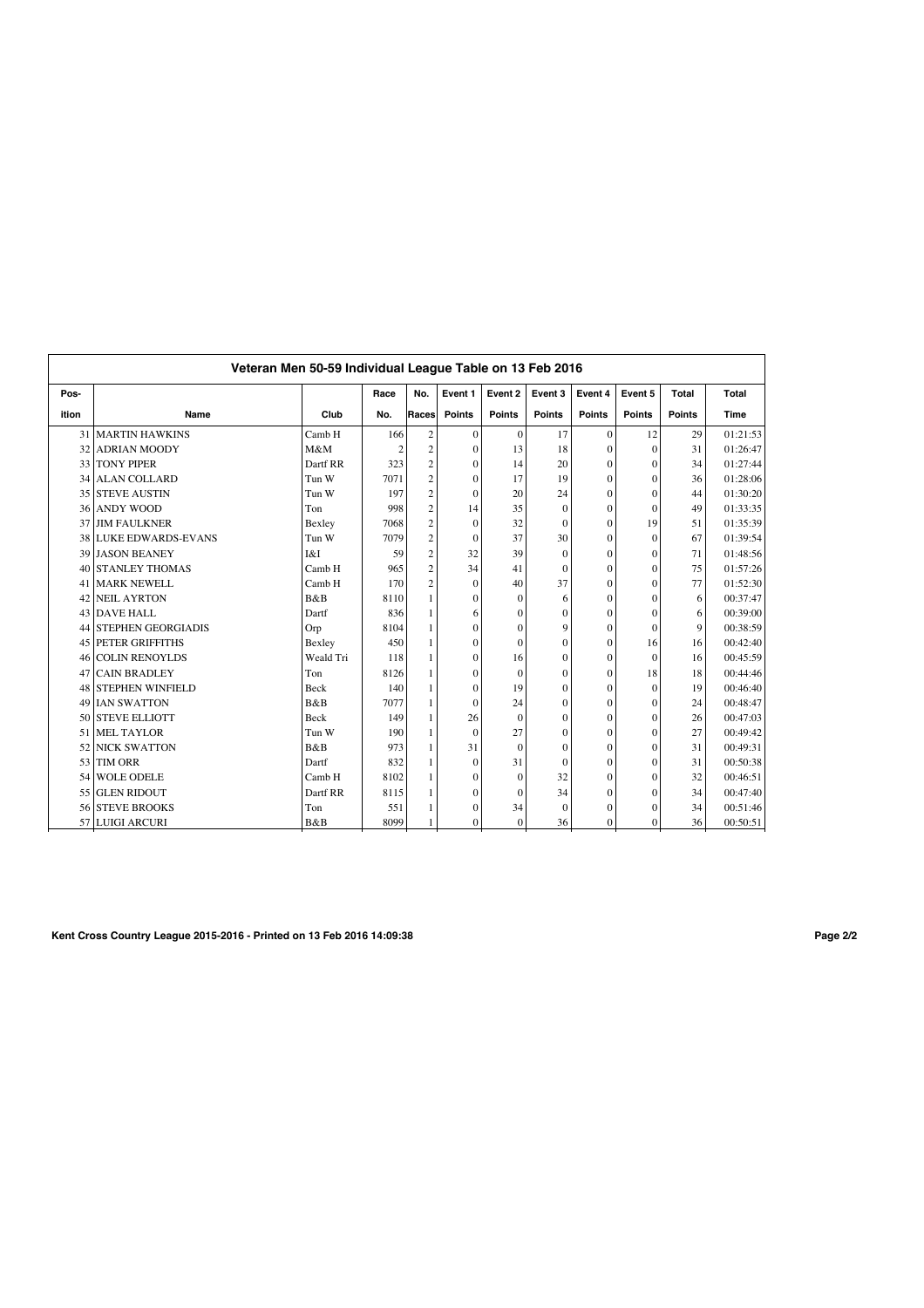| Pos-                     |                               |             | Race | No.            | Event 1        | Event 2        | Event 3        | Event 4       | Event 5        | Total          | Total    |
|--------------------------|-------------------------------|-------------|------|----------------|----------------|----------------|----------------|---------------|----------------|----------------|----------|
| ition                    | Name                          | Club        | No.  | Races          | <b>Points</b>  | <b>Points</b>  | <b>Points</b>  | <b>Points</b> | <b>Points</b>  | <b>Points</b>  | Time     |
|                          | 1 JAMES GRAHAM                | S'oaks AC   | 848  | $\overline{4}$ | 1              |                |                | $\Omega$      | 4              | $\tau$         | 02:45:49 |
| 2                        | <b>ANDY LAWES</b>             | B&B         | 742  | $\overline{4}$ | 3              | 3              | 3              | $\theta$      | 3              | 12             | 02:52:00 |
| 3 I                      | <b>ALAN BLACK</b>             | Camb H      | 182  | $\overline{4}$ | $\overline{7}$ | 4              | $\overline{c}$ | $\Omega$      | $\overline{c}$ | 15             | 02:50:32 |
| 41                       | <b>GRAHAME EKE</b>            | Folk        | 604  | $\overline{4}$ | 17             |                | 9              | $\Omega$      | $\mathbf Q$    | 42             | 03:39:13 |
| $\overline{\phantom{0}}$ | <b>ALAN NEWMAN</b>            | Padd W      | 463  | 3              | 4              | $\overline{c}$ | $\Omega$       | $\Omega$      |                | $\tau$         | 02:06:59 |
|                          | <b>6 PETER HADLEY</b>         | Camb H      | 179  | 3              | 12             | $\Omega$       | 6              | $\Omega$      | 7              | 25             | 02:23:54 |
|                          | <b>7 PETER RICHARDSON</b>     | Tun W       | 198  | $\overline{2}$ | $\Omega$       | 5              | $\Omega$       | $\Omega$      | 6              | 11             | 01:39:54 |
|                          | 8 IAN MARSHALL                | Camb H      | 174  | $\overline{c}$ | 8              | $\theta$       | $\Omega$       | $\theta$      | 5              | 13             | 01:29:43 |
| 9                        | <b>CHRIS PIKE</b>             | B&B         | 5256 | $\overline{c}$ | 10             | $\Omega$       | 5              | $\theta$      | $\theta$       | 15             | 01:32:22 |
|                          | 10 JONATHAN RICKARDS          | Tun W       | 7074 | $\overline{2}$ | $\Omega$       | 8              | 8              | $\theta$      | $\Omega$       | 16             | 01:50:13 |
| 11 <sup>1</sup>          | <b>ANDREW HINDS</b>           | <b>Beck</b> | 138  | $\overline{c}$ | 14             | 6              | $\Omega$       | $\Omega$      | $\theta$       | 20             | 01:47:51 |
|                          | 12 MAURICE MARCHANT           | Ton         | 562  | $\overline{c}$ | 13             | $\Omega$       | $\Omega$       | $\Omega$      | 8              | 21             | 01:43:04 |
|                          | 13 ROY KNIGHT                 | Dartf RR    | 325  | $\overline{c}$ | 16             | $\Omega$       | 10             | $\Omega$      | $\theta$       | 26             | 01:47:26 |
|                          | <b>14 JULIAN SPENCER-WOOD</b> | Kent        | 5254 | 1              | $\overline{c}$ | $\theta$       | $\theta$       | $\theta$      | $\theta$       | $\mathbf{2}$   | 00:42:14 |
|                          | 15 DAVID FARRELL              | Dartf RR    | 8108 | 1              | $\Omega$       | $\Omega$       | 4              | $\Omega$      | $\Omega$       | $\overline{4}$ | 00:44:47 |
|                          | <b>16 MARK TAYLOR</b>         | Tun W       | 194  |                | 5              | $\Omega$       | $\theta$       | $\theta$      | $\theta$       | 5              | 00:42:51 |
|                          | 17 MICHAEL ELLSMORE           | Camb H      | 5261 | 1              | 6              | $\Omega$       | $\Omega$       | $\theta$      | $\Omega$       | 6              | 00:42:55 |
|                          | 18 KEN BAKSH                  | Beck        | 131  | 1              | $\mathbf{0}$   | $\theta$       | 7              | $\theta$      | $\Omega$       | $\overline{7}$ | 00:50:00 |
|                          | <b>19 PETER RUSSELL</b>       | S.Kent      | 942  |                | 9              | $\theta$       | $\theta$       | $\Omega$      | $\Omega$       | $\mathbf Q$    | 00:45:46 |
|                          | 20 COLIN CARPENTER            | M&M         | 3    |                | $\Omega$       | $\Omega$       | $\Omega$       | $\Omega$      | 10             | 10             | 01:11:44 |
|                          | 21 JIM KIRKLAND               | G'wich T    | 254  | 1              | 11             | $\theta$       | $\Omega$       | $\theta$      | $\Omega$       | 11             | 00:47:08 |
|                          | 22 BOB COOMBES                | Dartf       | 823  |                | 15             | $\Omega$       | $\Omega$       | $\Omega$      | $\Omega$       | 15             | 00:52:53 |
|                          | 23 ANDREW MORGAN              | Dartf RR    | 5267 |                | 18             | 0              | $\mathbf{0}$   | $\mathbf{0}$  | $\mathbf{0}$   | 18             | 01:03:21 |

**Kent Cross Country League 2015-2016 - Printed on 13 Feb 2016 14:10:41 Page 1/1**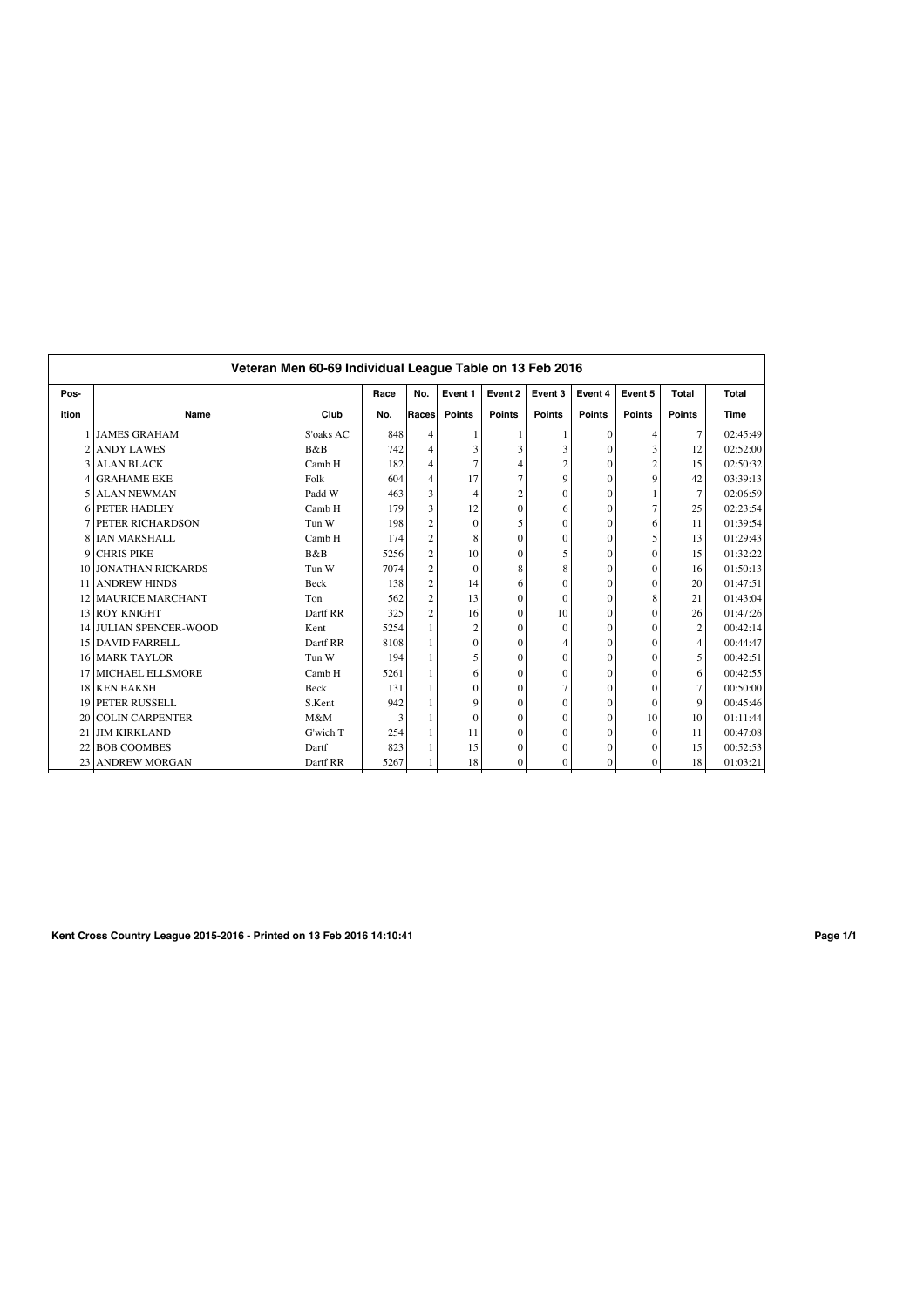|       | Veteran Men Over 70 Individual League Table on 13 Feb 2016 |           |      |        |         |               |         |               |               |               |          |  |  |
|-------|------------------------------------------------------------|-----------|------|--------|---------|---------------|---------|---------------|---------------|---------------|----------|--|--|
| Pos-  |                                                            |           | Race | No.    | Event 1 | Event 2       | Event 3 | Event 4       | Event 5       | Total         | Total    |  |  |
| ition | Name                                                       | Club      | No.  | Races  | Points  | <b>Points</b> | Points  | <b>Points</b> | <b>Points</b> | <b>Points</b> | Time     |  |  |
|       | 1 BRYON TAYLOR                                             | Tun W     | 184  | 4      |         |               |         |               |               | 10            | 02:34:38 |  |  |
|       | 2 VERNON THOMAS                                            | G'wich T  | 263  | 3      |         |               |         |               |               |               | 01:22:54 |  |  |
|       | <b>3 RICHARD SEABROOK</b>                                  | Beck      | 152  | $\sim$ |         |               |         | $\Omega$      |               | $\sim$        | 00:54:55 |  |  |
|       | <b>4 IAN BRACKEN</b>                                       | Weald Tri | 119  |        |         |               |         |               |               |               | 00:30:25 |  |  |

**Kent Cross Country League 2015-2016 - Printed on 13 Feb 2016 13:01:54 Page 1/1**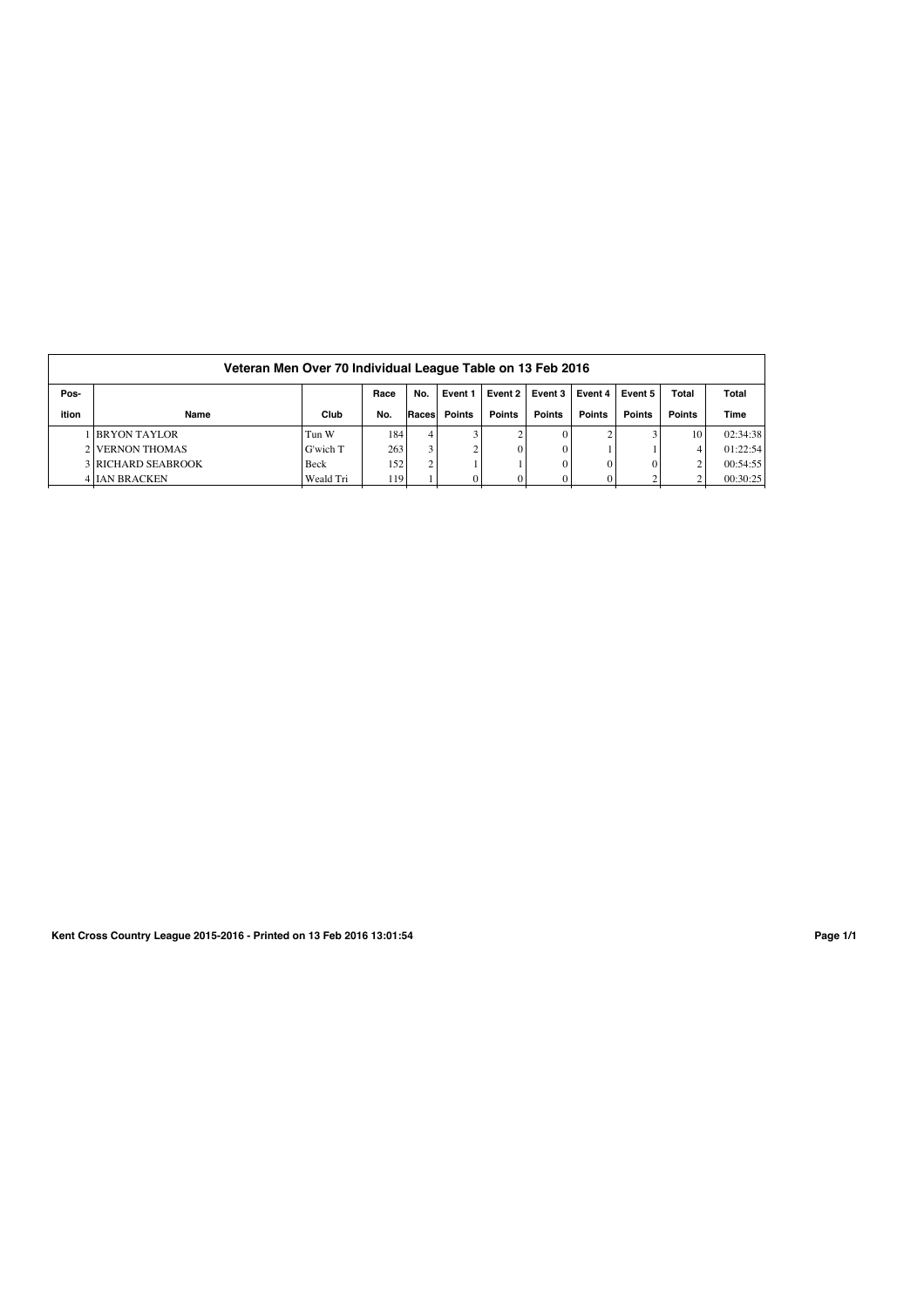|                 | Veteran Women Individual League Table on 13 Feb 2016 |                   |      |                |                |                |                  |                |                |               |          |
|-----------------|------------------------------------------------------|-------------------|------|----------------|----------------|----------------|------------------|----------------|----------------|---------------|----------|
| Pos-            |                                                      |                   | Race | No.            | Event 1        | Event 2        | Event 3          | Event 4        | Event 5        | Total         | Total    |
| ition           | Name                                                 | Club              | No.  | Races          | <b>Points</b>  | <b>Points</b>  | <b>Points</b>    | <b>Points</b>  | <b>Points</b>  | <b>Points</b> | Time     |
|                 | <b>TINA OLDERSHAW</b>                                | Padd W            | 470  | $\overline{4}$ | $\sqrt{2}$     | $\sqrt{2}$     | $\mathbf{0}$     | $\sqrt{2}$     | $\sqrt{2}$     | 8             | 01:19:36 |
| $\overline{2}$  | <b>ANOUSHKA JOHNSON</b>                              | Dartf             | 657  | $\overline{4}$ | 5              | $\overline{4}$ | $\Omega$         | 5              | 5              | 19            | 01:22:29 |
| 3               | <b>DONNA MEWIS</b>                                   | Beck              | 155  | $\overline{4}$ | 6              | 6              | $\theta$         | 6              | $\overline{7}$ | 25            | 01:23:21 |
| 4               | <b>JENNY FOWLER</b>                                  | M&M               | 30   | 4              | 9              | 10             | $\Omega$         | $\overline{7}$ | 6              | 32            | 01:24:42 |
| 5               | <b>ZOE NEALE</b>                                     | Folk              | 600  | $\overline{4}$ | 17             | 12             | $\theta$         | 10             | $\mathbf{Q}$   | 48            | 01:27:29 |
| 6               | <b>SARA ELMOVIST</b>                                 | B&B               | 687  | $\overline{4}$ | 11             | 15             | $\theta$         | 9              | 16             | 51            | 01:27:47 |
| 7               | <b>CANDY HAWKINS</b>                                 | Ashf AC           | 818  | 4              | 19             | 22             | $\theta$         | 21             | 13             | 75            | 01:30:33 |
| 8               | <b>LUCY PITCAIRN-KNOWLES</b>                         | Ton               | 547  | 4              | 18             | 23             | $\Omega$         | 22             | 14             | 77            | 01:30:58 |
| 9               | <b>KATE MARCHANT</b>                                 | <b>Beck</b>       | 154  | 4              | 20             | 28             | $\Omega$         | 20             | 10             | 78            | 01:31:36 |
| 10              | <b>CAROLINE CURTIS</b>                               | Folk              | 605  | $\overline{4}$ | 21             | 24             | $\Omega$         | 18             | 17             | 80            | 01:31:37 |
| 11              | VICKY TALBOT-ROSNER                                  | Inv <sub>EK</sub> | 287  | $\overline{4}$ | 26             | 29             | $\Omega$         | 23             | 18             | 96            | 01:34:56 |
| 12              | <b>JENNY BUTTERFIELD</b>                             | G'wich T          | 253  | $\overline{4}$ | 27             | 25             | $\Omega$         | 34             | 19             | 105           | 01:36:22 |
| 13 <sup>1</sup> | <b>CATHERINE O'CONNOR</b>                            | Folk              | 602  | $\overline{4}$ | 37             | 31             | $\theta$         | 25             | 20             | 113           | 01:36:43 |
| 14 <sub>1</sub> | <b>LESLEY MERCER</b>                                 | Tun W             | 208  | $\overline{4}$ | 30             | 33             | $\Omega$         | 27             | 25             | 115           | 01:37:21 |
|                 | 15 KATE EVAN-JONES                                   | Camb H            | 663  | $\overline{4}$ | 29             | 32             | $\theta$         | 33             | 27             | 121           | 01:38:18 |
| 16              | <b>STEPHANIE WOOD</b>                                | Dartf             | 659  | $\overline{4}$ | 40             | 34             | $\theta$         | 28             | 22             | 124           | 01:37:57 |
| 17              | <b>JACKIE KING</b>                                   | I&I               | 58   | 4              | 36             | 37             | $\theta$         | 29             | 26             | 128           | 01:38:52 |
| 18 <sup>1</sup> | <b>JODY STOAKES</b>                                  | Folk              | 617  | 4              | 44             | 40             | $\boldsymbol{0}$ | 37             | 23             | 144           | 01:42:19 |
| 19              | <b>ELIZABETH IVES</b>                                | Dartf             | 658  | 4              | 52             | 45             | $\boldsymbol{0}$ | 36             | 32             | 165           | 01:47:12 |
| 20              | <b>EMMALONG</b>                                      | Folk              | 622  | $\overline{4}$ | 51             | 51             | $\Omega$         | 39             | 33             | 174           | 01:49:22 |
| 21              | <b>RENEE-MARIE YOUNG</b>                             | Dartf             | 661  | $\overline{4}$ | 53             | 52             | $\theta$         | 41             | 35             | 181           | 01:51:45 |
| 22              | <b>BETTY FEREBEE</b>                                 | Bexley            | 426  | $\overline{4}$ | 66             | 58             | $\theta$         | 46             | 38             | 208           | 02:04:13 |
| 23              | <b>GERALDINE LEGON</b>                               | Bexley            | 425  | $\overline{4}$ | 67             | 61             | $\theta$         | 47             | 37             | 212           | 02:07:50 |
| 24              | <b>HILARY LOGAN</b>                                  | G'wich T          | 249  | $\overline{4}$ | 70             | 64             | $\theta$         | 49             | 39             | 222           | 02:15:11 |
| 25              | <b>MARIA HESLOP</b>                                  | Padd W            | 473  | 3              | $\mathbf{0}$   | 1              | $\theta$         | 1              | 3              | 5             | 00:58:15 |
| 26              | <b>CAROLE PENLINGTON</b>                             | B&B               | 688  | 3              | 1              | $\overline{0}$ | $\Omega$         | 3              | 1              | 5             | 00:58:52 |
| 27              | <b>CLAIRE DAY</b>                                    | Padd W            | 472  | 3              | $\overline{7}$ | $\overline{7}$ | $\theta$         | $\mathbf{0}$   | $\overline{4}$ | 18            | 01:03:53 |
| 28              | PRU CLEMENTS                                         | Tun W             | 213  | 3              | 8              | 11             | 0                | 8              | $\mathbf{0}$   | 27            | 01:04:00 |
| 29              | <b>ROSE BAKER</b>                                    | Camb H            | 662  | 3              | 14             | 16             | $\Omega$         | 12             | $\theta$       | 42            | 01:06:09 |
| 30 <sup>1</sup> | <b>JILLIAN HOLFORD</b>                               | Tun W             | 214  | 3              | 16             | $\mathbf{0}$   | $\mathbf{0}$     | 17             | 11             | 44            | 01:06:32 |

**Kent Cross Country League 2015-2016 - Printed on 13 Feb 2016 12:58:04 Page 1/4**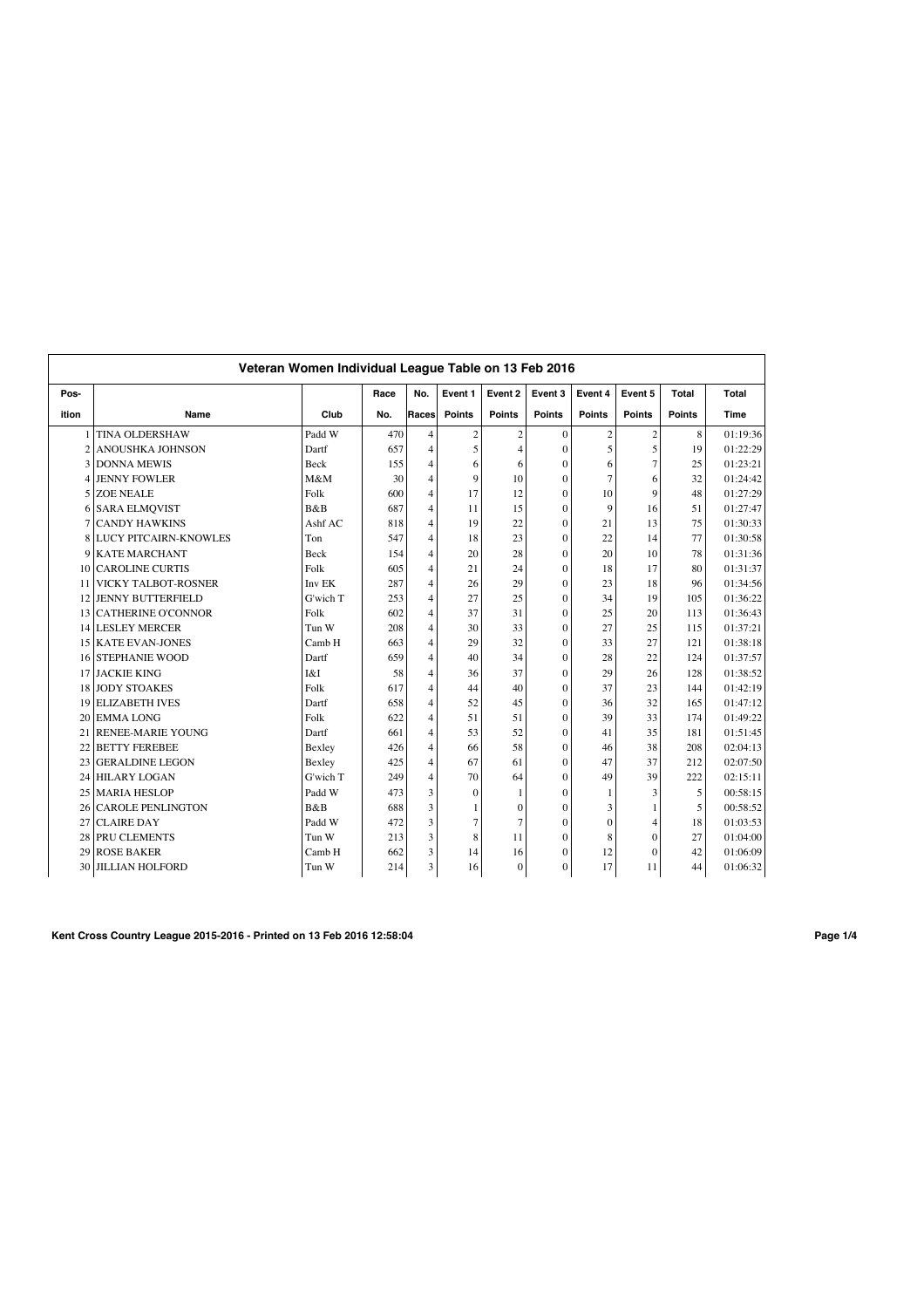|       | Veteran Women Individual League Table on 13 Feb 2016 |             |      |                |              |               |                  |                  |               |               |          |
|-------|------------------------------------------------------|-------------|------|----------------|--------------|---------------|------------------|------------------|---------------|---------------|----------|
| Pos-  |                                                      |             | Race | No.            | Event 1      | Event 2       | Event 3          | Event 4          | Event 5       | Total         | Total    |
| ition | Name                                                 | Club        | No.  | Races          | Points       | <b>Points</b> | <b>Points</b>    | <b>Points</b>    | <b>Points</b> | <b>Points</b> | Time     |
| 31    | <b>MELANIE BURDETT</b>                               | Beck        | 153  | 3              | 22           | 20            | $\mathbf{0}$     | 19               | $\Omega$      | 61            | 01:08:21 |
| 32    | <b>MO FAZAKERLEY</b>                                 | M&M         | 29   | 3              | 33           | $\mathbf{0}$  | $\Omega$         | 30               | 21            | 84            | 01:12:13 |
| 33    | <b>SALLY DAWODU-TALABI</b>                           | I&I         | 71   | 3              | 34           | 30            | $\theta$         | 32               | $\Omega$      | 96            | 01:13:19 |
| 34    | <b>MONICA WHITEFIELD</b>                             | Camb H      | 674  | 3              | 47           | 38            | $\theta$         | 35               | $\theta$      | 120           | 01:17:14 |
| 35    | <b>SUE JAMES</b>                                     | Padd W      | 464  | 3              | 48           | 42            | $\Omega$         | $\mathbf{0}$     | 34            | 124           | 01:22:48 |
| 36    | <b>TINA EKE</b>                                      | Folk        | 603  | 3              | $\mathbf{0}$ | 62            | $\Omega$         | 48               | 40            | 150           | 01:39:05 |
| 37    | <b>JANICE WAND</b>                                   | Bexley      | 422  | 3              | 57           | 56            | $\Omega$         | 42               | $\theta$      | 155           | 01:25:55 |
| 38    | <b>JENNY RAYMOND</b>                                 | Folk        | 624  | 3              | 60           | 55            | $\theta$         | 44               | $\theta$      | 159           | 01:27:13 |
| 39    | <b>SAMANTHA WEST</b>                                 | Folk        | 999  | 3              | 64           | 59            | $\Omega$         | 43               | $\theta$      | 166           | 01:29:11 |
| 40    | <b>EMILY GELDER</b>                                  | Camb H      | 665  | $\overline{c}$ | 3            | 3             | $\theta$         | $\mathbf{0}$     | $\theta$      | 6             | 00:42:00 |
|       | <b>41 LOUISE KNIGHT</b>                              | M&M         | 34   | $\overline{c}$ | 4            | 5             | $\theta$         | $\overline{0}$   | $\Omega$      | 9             | 00:42:23 |
| 42    | NICOLA SUSANS                                        | Larkf       | 351  | $\overline{c}$ | $\mathbf{0}$ | 8             | $\theta$         | 4                | $\Omega$      | 12            | 00:40:46 |
| 43    | <b>NIKKI GOODWIN</b>                                 | Folk        | 616  | $\overline{c}$ | 12           | 9             | $\theta$         | $\mathbf{0}$     | $\theta$      | 21            | 00:44:23 |
| 44    | <b>JENNY NEAL</b>                                    | <b>B</b> &B | 695  | $\overline{c}$ | $\Omega$     | $\theta$      | $\Omega$         | 14               | 12            | 26            | 00:42:57 |
| 45    | <b>MICHEALA CLAY</b>                                 | Inv EK      | 289  | $\overline{c}$ | 13           | 14            | $\Omega$         | $\boldsymbol{0}$ | $\theta$      | 27            | 00:44:54 |
| 46    | <b>SASHA HOUGHTON</b>                                | Ton         | 546  | $\overline{c}$ | $\mathbf{0}$ | 17            | $\theta$         | 11               | $\theta$      | 28            | 00:43:17 |
| 47    | <b>SARAH DOWLING</b>                                 | G'wich T    | 269  | $\overline{c}$ | $\mathbf{0}$ | $\mathbf{0}$  | $\theta$         | 16               | 15            | 31            | 00:43:28 |
| 48    | <b>SARAH KENYON</b>                                  | M&M         | 33   | $\overline{c}$ | 23           | 27            | $\mathbf{0}$     | $\mathbf{0}$     | $\mathbf{0}$  | 50            | 00:48:12 |
| 49    | <b>DAWN SAUNDERS</b>                                 | Bexley      | 462  | $\overline{c}$ | 24           | 26            | $\mathbf{0}$     | $\mathbf{0}$     | $\mathbf{0}$  | 50            | 00:48:04 |
| 50    | <b>RACHEL FAGG</b>                                   | Ton         | 845  | $\overline{c}$ | 25           | $\mathbf{0}$  | $\Omega$         | 26               | $\theta$      | 51            | 00:47:08 |
| 51    | <b>BERNADETTE HARROP</b>                             | M&M         | 31   | $\overline{c}$ | 32           | $\theta$      | $\theta$         | 24               | $\theta$      | 56            | 00:47:00 |
| 52    | <b>LYNNE MORGAN</b>                                  | Dartf       | 990  | $\overline{c}$ | 35           | 35            | $\theta$         | $\mathbf{0}$     | $\theta$      | 70            | 00:50:55 |
| 53    | <b>CATRIONA WATTS</b>                                | Folk        | 627  | $\overline{c}$ | 42           | $\mathbf{0}$  | $\theta$         | 31               | $\theta$      | 73            | 00:49:31 |
| 54    | <b>EMMA AVIS</b>                                     | Ton         | 545  | $\overline{c}$ | 46           | $\mathbf{0}$  | $\theta$         | $\mathbf{0}$     | 28            | 74            | 00:52:03 |
| 55    | <b>CAROL TSANG</b>                                   | Tun W       | 209  | $\overline{c}$ | 43           | $\theta$      | $\theta$         | $\mathbf{0}$     | 31            | 74            | 00:52:23 |
| 56    | <b>ALISON BEARD</b>                                  | Tun W       | 212  | $\overline{c}$ | $\mathbf{0}$ | 41            | $\theta$         | 38               | $\theta$      | 79            | 00:51:55 |
| 57    | <b>NICOLA HOWARD</b>                                 | Beck        | 157  | $\overline{c}$ | 45           | 46            | $\theta$         | $\mathbf{0}$     | $\Omega$      | 91            | 00:54:25 |
| 58    | <b>FRANCIS NESTOR</b>                                | Camb H      | 670  | $\overline{c}$ | 55           | $\mathbf{0}$  | $\boldsymbol{0}$ | 40               | $\mathbf{0}$  | 95            | 00:54:45 |
| 59    | <b>HELEN FOOKS</b>                                   | I&I         | 57   | $\overline{c}$ | 49           | 50            | $\Omega$         | $\Omega$         | $\theta$      | 99            | 00:56:07 |
| 60    | <b>KAREN WARRENER</b>                                | Bexley      | 958  | $\overline{c}$ | 58           | $\mathbf{0}$  | $\mathbf{0}$     | 45               | $\mathbf{0}$  | 103           | 00:58:22 |

**Kent Cross Country League 2015-2016 - Printed on 13 Feb 2016 12:58:04 Page 2/4**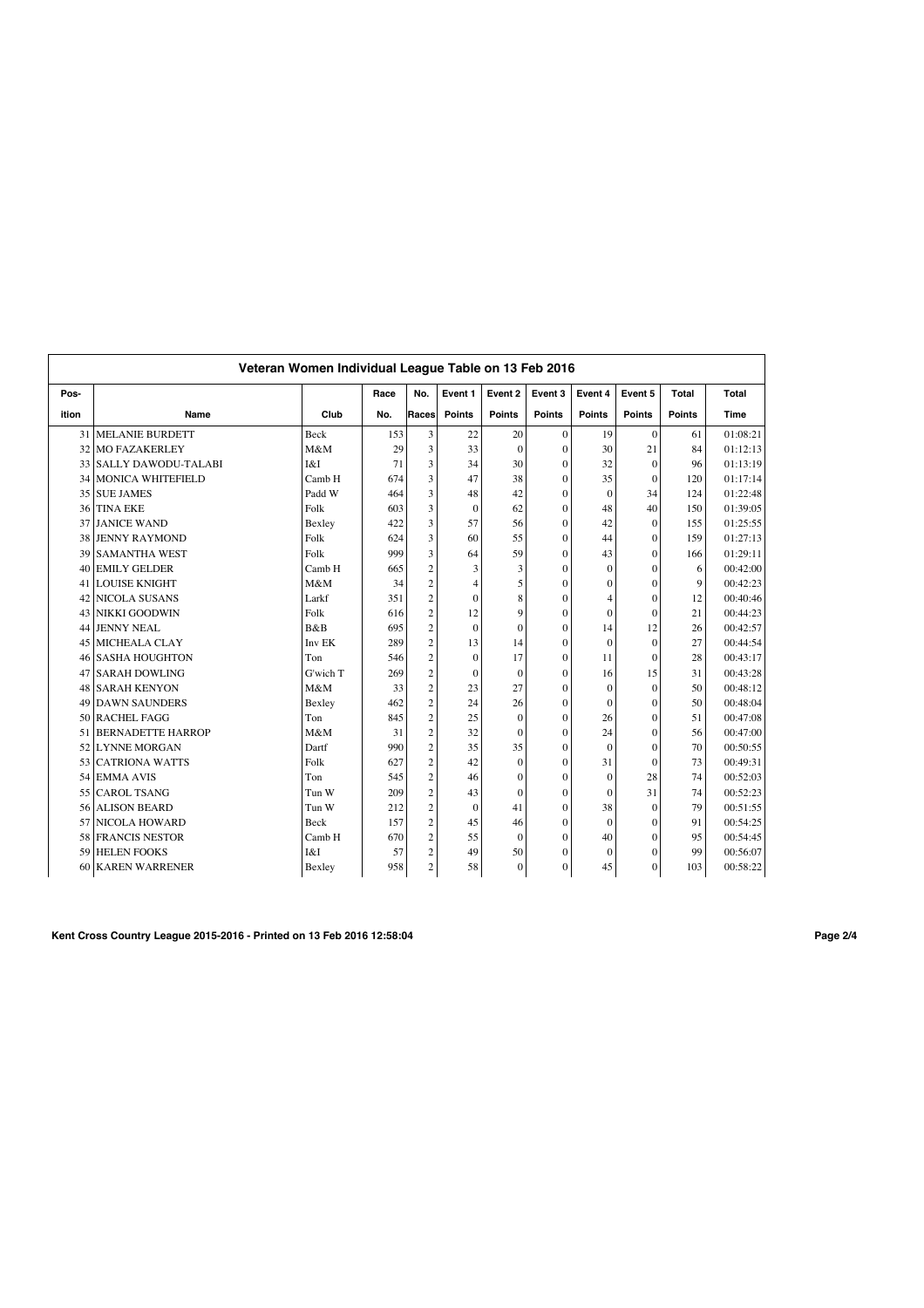|       |                        | Veteran Women Individual League Table on 13 Feb 2016 |      |                |               |                |                  |                |               |               |             |
|-------|------------------------|------------------------------------------------------|------|----------------|---------------|----------------|------------------|----------------|---------------|---------------|-------------|
| Pos-  |                        |                                                      | Race | No.            | Event 1       | Event 2        | Event 3          | Event 4        | Event 5       | <b>Total</b>  | Total       |
| ition | Name                   | Club                                                 | No.  | Races          | <b>Points</b> | <b>Points</b>  | <b>Points</b>    | <b>Points</b>  | <b>Points</b> | <b>Points</b> | <b>Time</b> |
|       | 61 BARBARA OCKENDEN    | I&I                                                  | 50   | $\overline{2}$ | 54            | 54             | $\Omega$         | $\mathbf{0}$   | $\Omega$      | 108           | 00:57:47    |
|       | 62 MARIA MACDONALD     | Camb H                                               | 667  | $\overline{c}$ | 56            | 57             | $\mathbf{0}$     | $\mathbf{0}$   | $\Omega$      | 113           | 00:59:28    |
| 63    | <b>JEANETTE GILES</b>  | I&I                                                  | 60   | $\overline{c}$ | 71            | $\mathbf{0}$   | $\mathbf{0}$     | 50             | $\Omega$      | 121           | 01:16:33    |
| 64    | <b>CAROLYN TUSTIN</b>  | Beck                                                 | 158  | $\overline{c}$ | 61            | 60             | $\mathbf{0}$     | $\mathbf{0}$   | $\theta$      | 121           | 01:02:38    |
| 65    | <b>CARA OLIVER</b>     | Camb H                                               | 671  | 1              | $\mathbf{0}$  | $\mathbf{0}$   | $\theta$         | $\mathbf{0}$   | 8             | 8             | 00:21:27    |
| 66    | <b>SARAH BAILEY</b>    | Tun W                                                | 215  | 1              | 10            | $\overline{0}$ | $\Omega$         | $\theta$       | $\Omega$      | 10            | 00:22:27    |
| 67    | <b>LISA MAY</b>        | B&B                                                  | 980  | 1              | $\mathbf{0}$  | $\theta$       | $\mathbf{0}$     | 13             | $\theta$      | 13            | 00:20:47    |
| 68    | <b>HELEN WHEELER</b>   | S.Kent                                               | 944  | 1              | $\mathbf{0}$  | 13             | $\theta$         | $\theta$       | $\Omega$      | 13            | 00:21:59    |
| 69    | <b>KIM HOWES</b>       | Swale                                                | 47   | 1              | $\mathbf{0}$  | $\theta$       | $\theta$         | 15             | $\Omega$      | 15            | 00:20:54    |
| 70    | <b>SHELLEY JONES</b>   | G'wich T                                             | 952  | 1              | 15            | $\theta$       | $\Omega$         | $\Omega$       | $\Omega$      | 15            | 00:23:11    |
| 71    | <b>SALLY KYLE</b>      | Dartf RR                                             | 337  | 1              | $\mathbf{0}$  | 18             | $\Omega$         | $\theta$       | $\theta$      | 18            | 00:22:49    |
| 72    | <b>WENDY PROWSSE</b>   | Bexley                                               | 7056 | 1              | $\mathbf{0}$  | 19             | $\Omega$         | $\mathbf{0}$   | $\Omega$      | 19            | 00:22:55    |
|       | 73 KIMBERLEY DEENEY    | Tun W                                                | 7075 | 1              | $\mathbf{0}$  | 21             | $\mathbf{0}$     | $\mathbf{0}$   | $\theta$      | 21            | 00:23:06    |
| 74    | JANE PENDERED          | Weald Tri                                            | 121  | 1              | $\mathbf{0}$  | $\mathbf{0}$   | $\mathbf{0}$     | $\mathbf{0}$   | 24            | 24            | 00:24:34    |
| 75    | <b>ALICE LANGTON</b>   | <b>Beck</b>                                          | 161  | 1              | 28            | $\theta$       | $\theta$         | $\theta$       | $\Omega$      | 28            | 00:24:52    |
| 76    | <b>NINA RIDGE</b>      | Ton                                                  | 548  | 1              | $\mathbf{0}$  | $\theta$       | $\Omega$         | $\theta$       | 29            | 29            | 00:25:33    |
| 77    | <b>SUE COOPER</b>      | Inv EK                                               | 288  | 1              | $\mathbf{0}$  | $\theta$       | $\theta$         | $\overline{0}$ | 30            | 30            | 00:25:54    |
| 78    | <b>TERESA AREVALO</b>  | G'wich T                                             | 274  | 1              | 31            | $\theta$       | $\theta$         | $\mathbf{0}$   | $\Omega$      | 31            | 00:25:02    |
| 79    | <b>CLAIRE WILKINS</b>  | M&M                                                  | 7067 | 1              | $\mathbf{0}$  | 36             | $\Omega$         | $\theta$       | $\Omega$      | 36            | 00:25:38    |
| 80    | <b>SARAH COLVELLY</b>  | Bexley                                               | 8129 | 1              | $\mathbf{0}$  | $\overline{0}$ | $\mathbf{0}$     | $\overline{0}$ | 36            | 36            | 00:31:18    |
| 81    | <b>JODIE JACKMAN</b>   | S.Kent                                               | 943  | 1              | 38            | $\overline{0}$ | $\mathbf{0}$     | $\mathbf{0}$   | $\Omega$      | 38            | 00:25:38    |
|       | 82 MELANIE CARLEY      | Inv EK                                               | 320  | 1              | 39            | $\theta$       | $\mathbf{0}$     | $\mathbf{0}$   | $\Omega$      | 39            | 00:25:47    |
|       | 83 LOTTIE CURTIS       | Larkf                                                | 354  | 1              | $\mathbf{0}$  | 39             | $\mathbf{0}$     | $\theta$       | $\Omega$      | 39            | 00:26:36    |
| 84    | <b>CARRIE HITCHMAN</b> | Larkf                                                | 355  | 1              | 41            | $\mathbf{0}$   | $\mathbf{0}$     | $\mathbf{0}$   | $\Omega$      | 41            | 00:26:16    |
| 85    | <b>SAMANTHA JUDD</b>   | Weald Tri                                            | 5298 | 1              | $\mathbf{0}$  | 43             | $\theta$         | $\theta$       | $\Omega$      | 43            | 00:27:25    |
| 86    | <b>PAULA NUNN</b>      | <b>RRM</b>                                           | 7052 | 1              | $\Omega$      | 44             | $\theta$         | $\theta$       | $\theta$      | 44            | 00:27:28    |
| 87    | <b>KATE PINNEGAR</b>   | Ashf AC                                              | 7061 | 1              | $\mathbf{0}$  | 47             | $\Omega$         | $\theta$       | $\Omega$      | 47            | 00:27:48    |
| 88    | <b>NICOLA STENNING</b> | Weald Tri                                            | 5297 | 1              | $\mathbf{0}$  | 48             | $\boldsymbol{0}$ | $\overline{0}$ | $\theta$      | 48            | 00:28:01    |
| 89    | <b>ANNA JORDANOUS</b>  | <b>RRM</b>                                           | 7051 | 1              | $\mathbf{0}$  | 49             | 0                | $\mathbf{0}$   | $\theta$      | 49            | 00:28:01    |
| 90    | <b>GAIL TURBUTT</b>    | Folk                                                 | 601  | 1              | 50            | $\mathbf{0}$   | 0                | $\overline{0}$ | $\theta$      | 50            | 00:28:08    |

**Kent Cross Country League 2015-2016 - Printed on 13 Feb 2016 12:58:04 Page 3/4**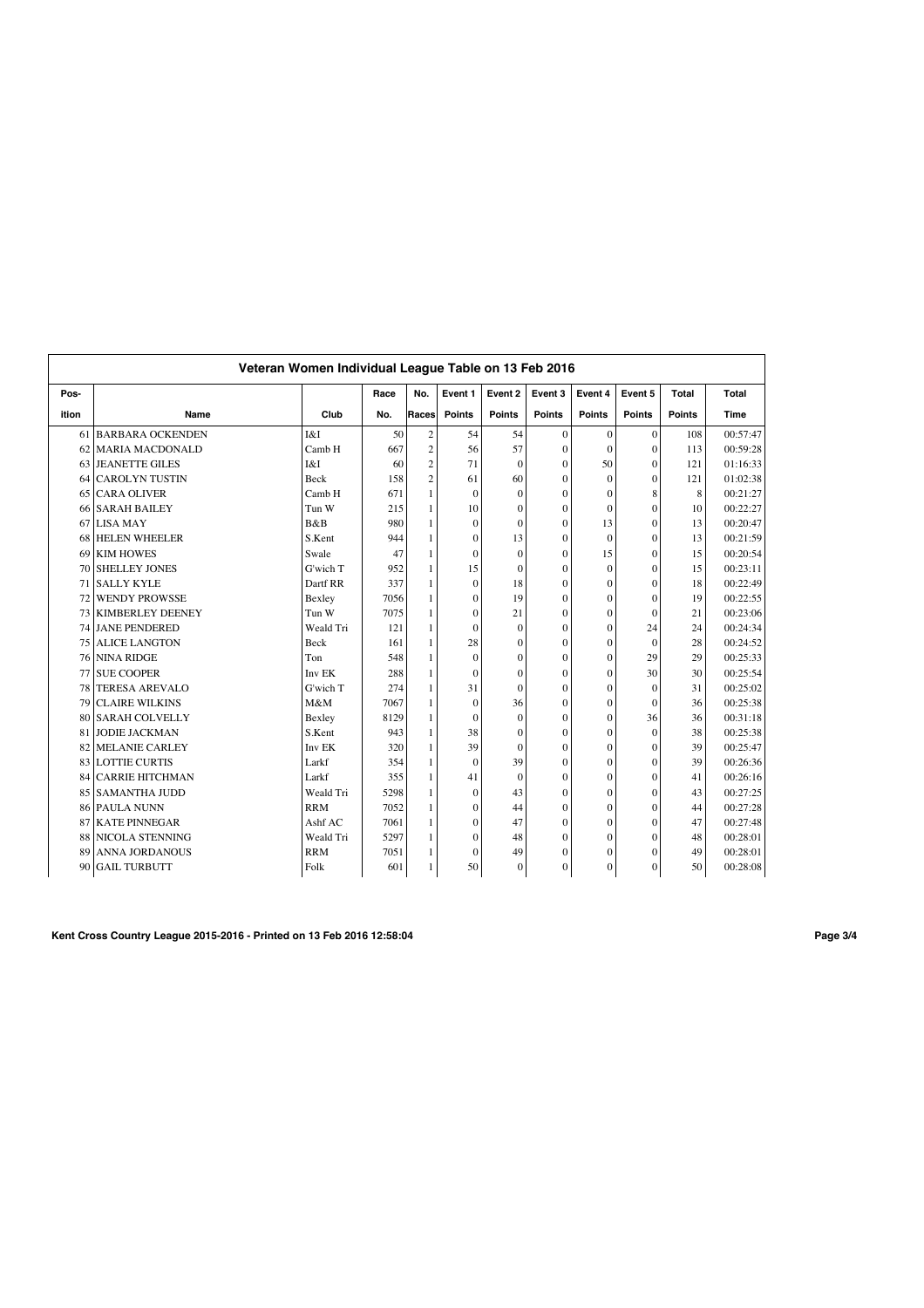|       | Veteran Women Individual League Table on 13 Feb 2016 |          |      |       |               |               |               |               |               |               |          |
|-------|------------------------------------------------------|----------|------|-------|---------------|---------------|---------------|---------------|---------------|---------------|----------|
| Pos-  |                                                      |          | Race | No.   | Event 1       | Event 2       | Event 3       | Event 4       | Event 5       | <b>Total</b>  | Total    |
| ition | Name                                                 | Club     | No.  | Races | <b>Points</b> | <b>Points</b> | <b>Points</b> | <b>Points</b> | <b>Points</b> | <b>Points</b> | Time     |
|       | 91 JULIA BRACEWELL                                   | Larkf    | 353  |       | $\theta$      | 53            |               | $\Omega$      |               | 53            | 00:28:28 |
|       | 92 BETH GRAINGER                                     | Med Tri  | 398  |       | 59            |               | 0             |               | $\sqrt{ }$    | 59            | 00:30:31 |
|       | 93 JACQUELINE RIDOUT                                 | Dartf RR | 5252 |       | 62            |               |               | $\Omega$      |               | 62            | 00:30:52 |
|       | 94 DAWN DOBBERSON                                    | Bexley   | 424  |       | 63            |               |               | $\Omega$      | $\sqrt{ }$    | 63            | 00:30:53 |
|       | 95 FAY ORAM                                          | I&I      | 81   |       | $\theta$      | 63            |               | $\Omega$      | $\sqrt{ }$    | 63            | 00:35:10 |
|       | 96 JOANNE ROE                                        | Bexley   | 932  |       | 65            |               |               |               |               | 65            | 00:32:30 |
|       | 97 CLAIRE WARD                                       | I&I      | 52   |       | 68            |               | 0             |               |               | 68            | 00:33:22 |
|       | 98 TRACEY HUNTER                                     | Bexley   | 430  |       | 69            |               |               |               |               | 69            | 00:33:36 |

**Kent Cross Country League 2015-2016 - Printed on 13 Feb 2016 12:58:04 Page 4/4**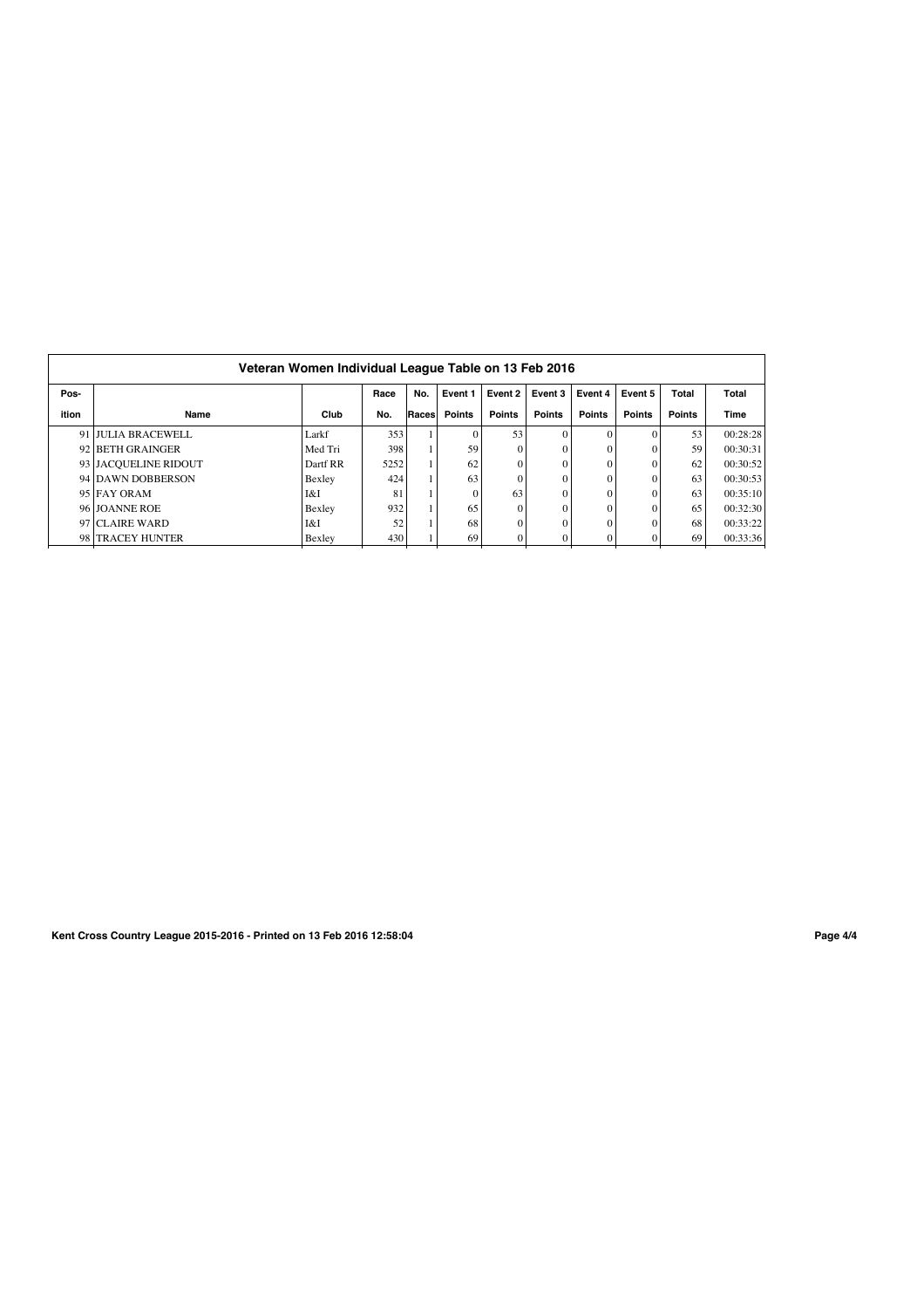|                 | Veteran Women 45-54 Individual League Table on 13 Feb 2016 |             |      |                |                  |                |                  |                  |                |                |             |
|-----------------|------------------------------------------------------------|-------------|------|----------------|------------------|----------------|------------------|------------------|----------------|----------------|-------------|
| Pos-            |                                                            |             | Race | No.            | Event 1          | Event 2        | Event 3          | Event 4          | Event 5        | <b>Total</b>   | Total       |
| ition           | Name                                                       | Club        | No.  | Races          | <b>Points</b>    | <b>Points</b>  | <b>Points</b>    | <b>Points</b>    | <b>Points</b>  | <b>Points</b>  | <b>Time</b> |
| $\mathbf{1}$    | <b>TINA OLDERSHAW</b>                                      | Padd W      | 470  | $\overline{4}$ | $\mathbf{1}$     | $\sqrt{2}$     | $\Omega$         | $\boldsymbol{2}$ | $\mathbf{1}$   | 6              | 01:19:36    |
| $\overline{c}$  | <b>DONNA MEWIS</b>                                         | Beck        | 155  | $\overline{4}$ | $\boldsymbol{2}$ | 3              | $\Omega$         | 3                | 3              | 11             | 01:23:21    |
| 3               | <b>LUCY PITCAIRN-KNOWLES</b>                               | Ton         | 547  | $\overline{4}$ | $\overline{4}$   | $\overline{7}$ | $\theta$         | 10               | 6              | 27             | 01:30:58    |
| 4               | <b>KATE MARCHANT</b>                                       | Beck        | 154  | 4              | 5                | 11             | $\theta$         | 9                | $\overline{4}$ | 29             | 01:31:36    |
| 5               | <b>CAROLINE CURTIS</b>                                     | Folk        | 605  | $\overline{4}$ | 6                | 8              | $\Omega$         | 8                | 8              | 30             | 01:31:37    |
| 6               | <b>CATHERINE O'CONNOR</b>                                  | Folk        | 602  | $\overline{4}$ | 11               | 13             | $\mathbf{0}$     | 11               | 9              | 44             | 01:36:43    |
| 7               | <b>STEPHANIE WOOD</b>                                      | Dartf       | 659  | $\overline{4}$ | 12               | 14             | $\theta$         | 12               | 11             | 49             | 01:37:57    |
| 8               | <b>ELIZABETH IVES</b>                                      | Dartf       | 658  | $\overline{4}$ | 18               | 18             | $\Omega$         | 17               | 14             | 67             | 01:47:12    |
| 9               | <b>EMMALONG</b>                                            | Folk        | 622  | $\overline{4}$ | 17               | 20             | $\theta$         | 19               | 15             | 71             | 01:49:22    |
| 10              | <b>BETTY FEREBEE</b>                                       | Bexley      | 426  | $\overline{4}$ | 25               | 24             | $\theta$         | 24               | 16             | 89             | 02:04:13    |
| 11              | <b>MARIA HESLOP</b>                                        | Padd W      | 473  | 3              | $\mathbf{0}$     | 1              | $\theta$         | 1                | $\overline{2}$ | $\overline{4}$ | 00:58:15    |
| 12              | <b>ROSE BAKER</b>                                          | Camb H      | 662  | 3              | 3                | 5              | $\theta$         | 4                | $\theta$       | 12             | 01:06:09    |
| 13 <sup>1</sup> | <b>MO FAZAKERLEY</b>                                       | M&M         | 29   | 3              | 9                | $\theta$       | $\theta$         | 13               | 10             | 32             | 01:12:13    |
| 4               | <b>SALLY DAWODU-TALABI</b>                                 | I&I         | 71   | 3              | 10               | 12             | $\theta$         | 15               | $\theta$       | 37             | 01:13:19    |
| 15              | <b>MONICA WHITEFIELD</b>                                   | Camb H      | 674  | 3              | 16               | 15             | $\theta$         | 16               | $\theta$       | 47             | 01:17:14    |
| 16              | <b>JANICE WAND</b>                                         | Bexley      | 422  | 3              | 20               | 23             | $\theta$         | 21               | $\theta$       | 64             | 01:25:55    |
| 17              | <b>JENNY RAYMOND</b>                                       | Folk        | 624  | 3              | 22               | 22             | $\theta$         | 22               | $\theta$       | 66             | 01:27:13    |
| 18              | <b>JENNY NEAL</b>                                          | B&B         | 695  | $\overline{c}$ | $\boldsymbol{0}$ | $\overline{0}$ | $\Omega$         | 5                | 5              | 10             | 00:42:57    |
| 19              | <b>SARAH DOWLING</b>                                       | G'wich T    | 269  | $\mathfrak{2}$ | $\boldsymbol{0}$ | $\overline{0}$ | $\theta$         | $\overline{7}$   | 7              | 14             | 00:43:28    |
| 20              | <b>SARAH KENYON</b>                                        | M&M         | 33   | $\overline{c}$ | $\overline{7}$   | 10             | $\mathbf{0}$     | $\mathbf{0}$     | $\theta$       | 17             | 00:48:12    |
| 21              | <b>DAWN SAUNDERS</b>                                       | Bexley      | 462  | $\overline{c}$ | 8                | 9              | $\boldsymbol{0}$ | $\mathbf{0}$     | $\theta$       | 17             | 00:48:04    |
| 22              | <b>CATRIONA WATTS</b>                                      | Folk        | 627  | $\overline{2}$ | 13               | $\overline{0}$ | $\theta$         | 14               | $\theta$       | 27             | 00:49:31    |
| 23              | <b>EMMA AVIS</b>                                           | Ton         | 545  | $\overline{c}$ | 15               | $\theta$       | $\theta$         | $\mathbf{0}$     | 13             | 28             | 00:52:03    |
| 24              | <b>NICOLA HOWARD</b>                                       | <b>Beck</b> | 157  | $\overline{c}$ | 14               | 19             | $\Omega$         | $\Omega$         | $\theta$       | 33             | 00:54:25    |
| 25              | <b>ALISON BEARD</b>                                        | Tun W       | 212  | $\overline{c}$ | $\mathbf{0}$     | 16             | $\theta$         | 18               | $\theta$       | 34             | 00:51:55    |
| 26              | <b>FRANCIS NESTOR</b>                                      | Camb H      | 670  | $\overline{c}$ | 19               | $\overline{0}$ | $\theta$         | 20               | $\theta$       | 39             | 00:54:45    |
| 27              | <b>KAREN WARRENER</b>                                      | Bexley      | 958  | $\overline{2}$ | 21               | $\theta$       | $\theta$         | 23               | $\theta$       | 44             | 00:58:22    |
| 28              | <b>HELEN WHEELER</b>                                       | S.Kent      | 944  | $\mathbf{1}$   | $\mathbf{0}$     | $\overline{4}$ | $\Omega$         | $\mathbf{0}$     | $\mathbf{0}$   | $\overline{4}$ | 00:21:59    |
| 29              | <b>KIM HOWES</b>                                           | Swale       | 47   |                | $\mathbf{0}$     | $\overline{0}$ | $\mathbf{0}$     | 6                | $\mathbf{0}$   | 6              | 00:20:54    |
| 30 <sup>1</sup> | <b>KIMBERLEY DEENEY</b>                                    | Tun W       | 7075 |                | $\mathbf{0}$     | 6              | $\mathbf{0}$     | $\mathbf{0}$     | $\mathbf{0}$   | 6              | 00:23:06    |

**Kent Cross Country League 2015-2016 - Printed on 13 Feb 2016 13:01:11 Page 1/2**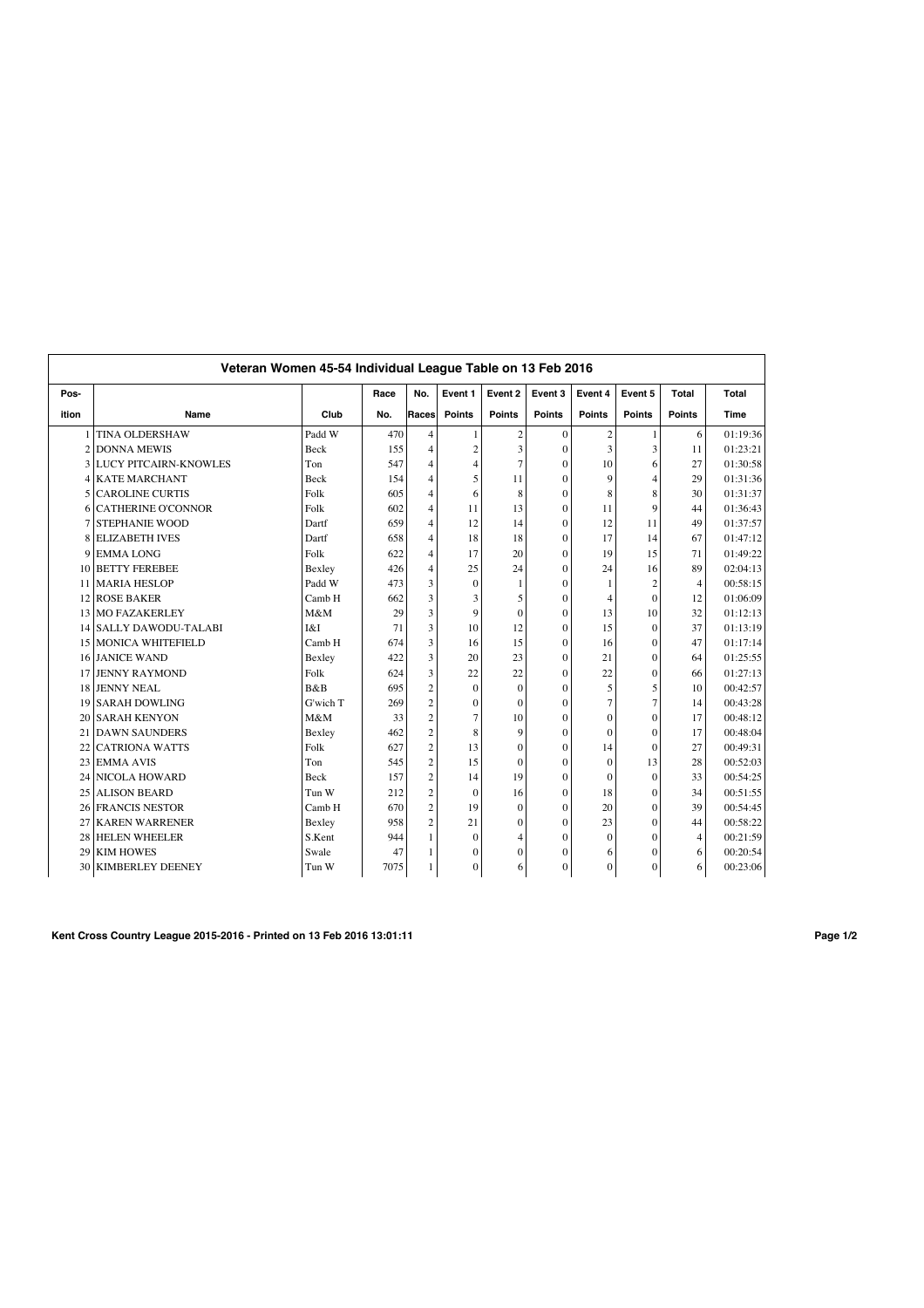| Pos-  |                           |            | Race | No.   | Event 1       | Event 2       | Event 3       | Event 4       | Event 5       | Total         | Total    |
|-------|---------------------------|------------|------|-------|---------------|---------------|---------------|---------------|---------------|---------------|----------|
|       |                           |            |      |       |               |               |               |               |               |               |          |
| ition | Name                      | Club       | No.  | Races | <b>Points</b> | <b>Points</b> | <b>Points</b> | <b>Points</b> | <b>Points</b> | <b>Points</b> | Time     |
|       | <b>31 LIANE PENDERED</b>  | Weald Tri  | 121  |       | $\Omega$      |               | $\Omega$      |               | 12            | 12            | 00:24:34 |
|       | 32 PAULA NUNN             | <b>RRM</b> | 7052 |       | $\Omega$      | 17            | $\theta$      | $\Omega$      | $\Omega$      | 17            | 00:27:28 |
|       | 33 JULIA BRACEWELL        | Larkf      | 353  |       | $\Omega$      | 21            | $\theta$      | $\Omega$      |               | 21            | 00:28:28 |
|       | 34 DAWN DOBBERSON         | Bexley     | 424  |       | 23            |               | $\sqrt{ }$    |               |               | 23            | 00:30:53 |
|       | 35 JOANNE ROE             | Bexley     | 932  |       | 24            |               | $\mathcal{L}$ |               |               | 24            | 00:32:30 |
|       | <b>36 CLAIRE WARD</b>     | I&I        | 52   |       | 26            |               |               |               |               | 26            | 00:33:22 |
|       | <b>37   TRACEY HUNTER</b> | Bexley     | 430  |       | 27            |               |               | 0             |               | 27            | 00:33:36 |

**Kent Cross Country League 2015-2016 - Printed on 13 Feb 2016 13:01:11 Page 2/2**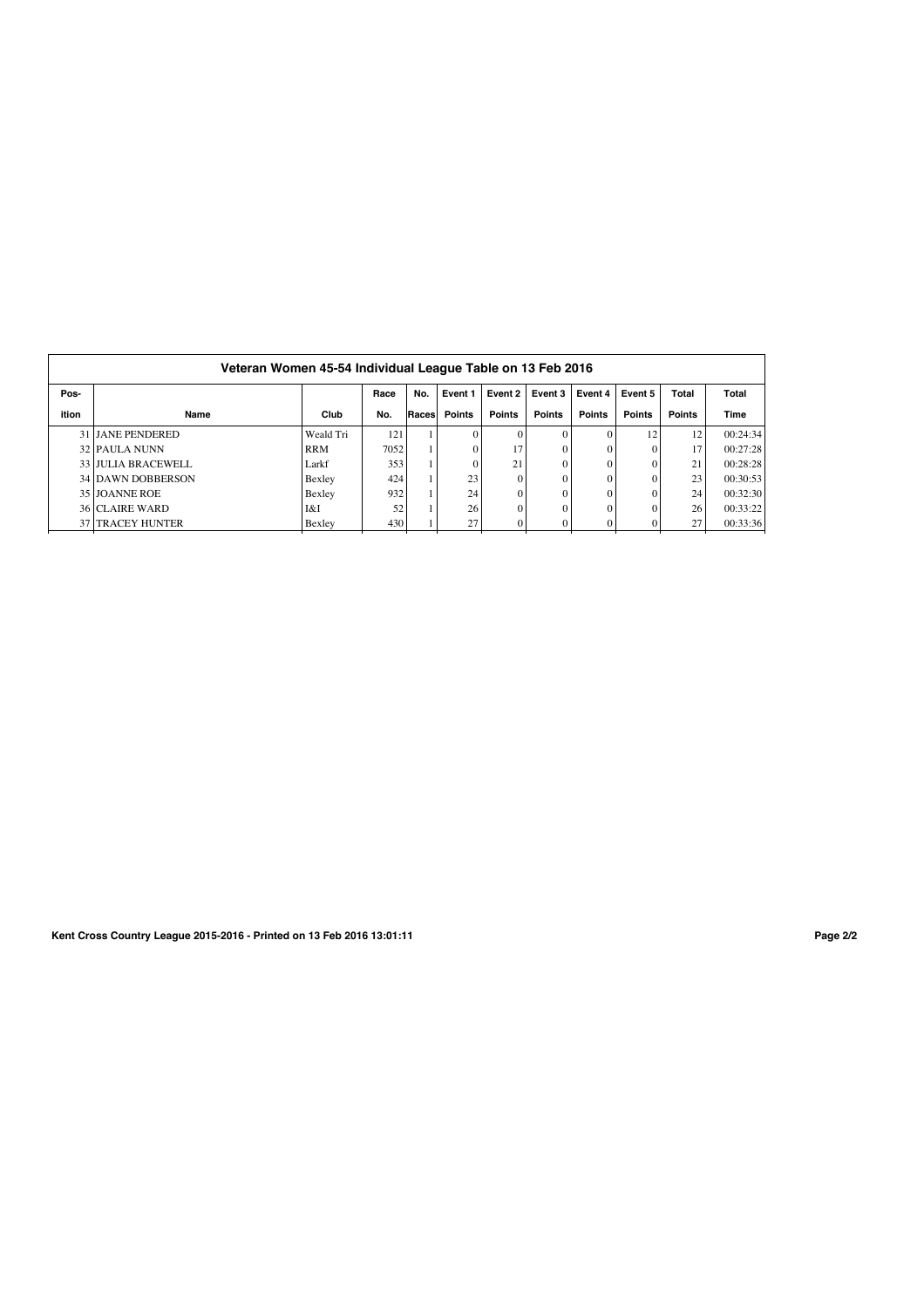|       | Veteran Women 55-64 Individual League Table on 13 Feb 2016 |          |      |        |               |               |               |               |               |               |          |
|-------|------------------------------------------------------------|----------|------|--------|---------------|---------------|---------------|---------------|---------------|---------------|----------|
| Pos-  |                                                            |          | Race | No.    | Event 1       | Event 2       | Event 3       | Event 4       | Event 5       | <b>Total</b>  | Total    |
| ition | Name                                                       | Club     | No.  | Racesl | <b>Points</b> | <b>Points</b> | <b>Points</b> | <b>Points</b> | <b>Points</b> | <b>Points</b> | Time     |
|       | <b>NICKY TALBOT-ROSNER</b>                                 | Inv EK   | 287  |        |               |               |               |               |               | 4             | 01:34:56 |
|       | 2 KATE EVAN-JONES                                          | Camb H   | 663  | 4      | ↑             |               |               | C             |               | 8             | 01:38:18 |
|       | 3 GERALDINE LEGON                                          | Bexley   | 425  |        | 8             |               |               | 3             |               | 23            | 02:07:50 |
|       | 4 SUE JAMES                                                | Padd W   | 464  | 3      |               |               |               | $\theta$      |               | 10            | 01:22:48 |
|       | 5 TINA EKE                                                 | Folk     | 603  | 3      | $\Omega$      |               |               | 4             |               | 18            | 01:39:05 |
|       | <b>6 BARBARA OCKENDEN</b>                                  | I&I      | 50   |        | 4             |               |               | $\theta$      |               | 8             | 00:57:47 |
|       | 7 MARIA MACDONALD                                          | Camb H   | 667  | 2      |               |               |               | $\Omega$      |               | 10            | 00:59:28 |
|       | <b>8 CAROLYN TUSTIN</b>                                    | Beck     | 158  | 2      | 6             |               |               | $\theta$      |               | 12            | 01:02:38 |
|       | 9 SUE COOPER                                               | Inv EK   | 288  |        | $\Omega$      |               |               | $\Omega$      |               | 3             | 00:25:54 |
|       | <b>10 JACOUELINE RIDOUT</b>                                | Dartf RR | 5252 |        |               |               |               | $\Omega$      |               | 7             | 00:30:52 |

**Kent Cross Country League 2015-2016 - Printed on 13 Feb 2016 13:01:31 Page 1/1**